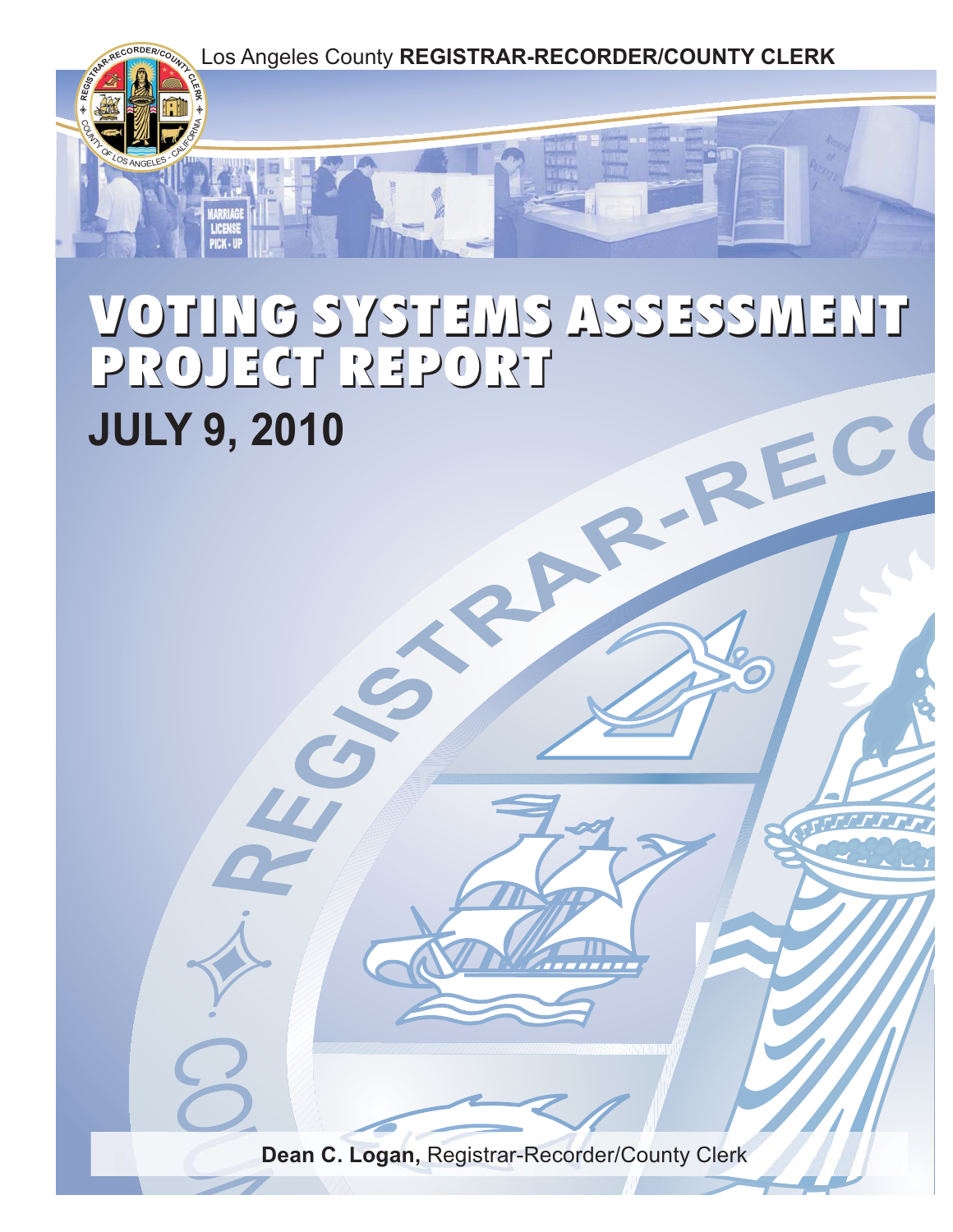

**DEAN C. LOGAN** Registrar-Recorder/County Clerk

July 9, 2010

**TO:** Supervisor Gloria Molina, Chair Supervisor Mark Ridley-Thomas Supervisor Zev Yaroslavsky Supervisor Don Knabe Supervisor Michael D. Antonovich

William T Fujioka, Chief Executive Officer

**FROM:** Dean C. Logan, Registrar-Recorder/County Clerk DeanC. Logan

# **SUBJECT: VOTING SYSTEMS ASSESSMENT PROJECT REPORT**

This is to provide your Board with a report on the completion of the initial research phase of the Department's Voting Systems Assessment Project (VSAP). The report provides a summary of the preliminary phase of what we hope is the first step in the modernization and development/acquisition of a new voting system for Los Angeles County.

As the largest and most complex County election jurisdiction in the nation, Los Angeles County faces great challenges and risks in implementing a new voting system. The first phase of the project reported on here represents a unique effort to establish a foundation for this process that is based on qualitative and quantitative empirical data. Election administration in the United States has become highly politicized and is governed by a regulatory process that is static and under developed. As such, the need for sound objective data is critical to the selection of and public investment in something as important as a new voting system.

Enclosed with my report are a number of detailed preliminary reports of initial findings from the various research activities we have engaged in thus far as part of the VSAP.

List of Enclosures:

1. 2010 Survey of the Performance of LA County Elections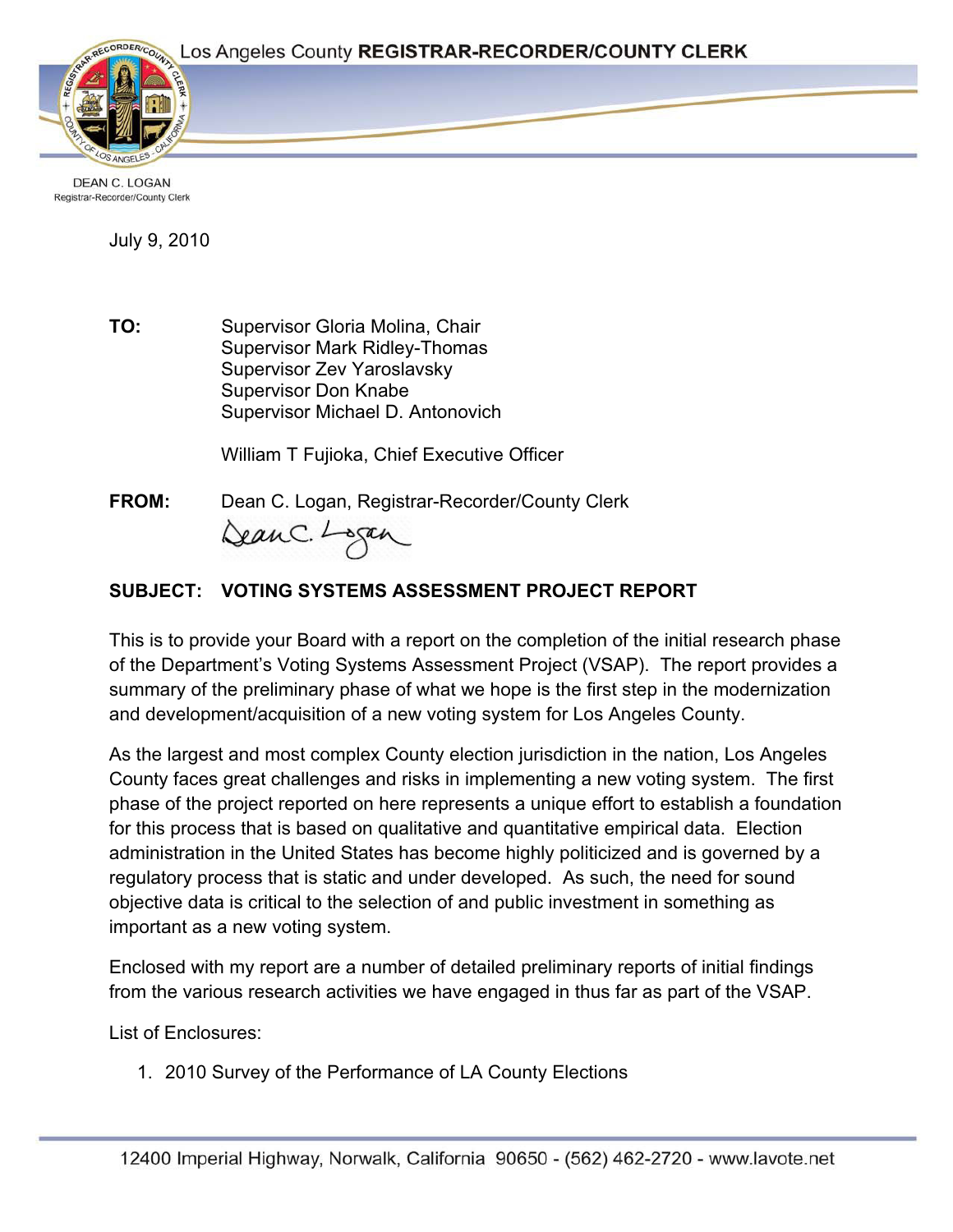- 2. Getting Ready for Tomorrow's Voters Los Angeles County Registrar-Recorder/County Clerk (RR/CC) Voting Systems Assessment Project Focus Group Report
- 3. 2010 Poll Worker Survey of the Performance of LA County Elections
- 4. Memorandum: Internal RR/CC Staff Discussion Groups

# **Executive Summary**

With the partnership of the Voting Technology Project (VTP), and the financial support of the James Irvine Foundation, the County of Los Angeles Registrar-Recorder/County Clerk launched the Voting Systems Assessment Project, an unprecedented project, with the goal of implementing a new and enhanced voting system for the County. The preliminary phase of this project has been implemented, and the findings that emerged from this initial research stage are a solid foundation for the continuation of the project.

In this initial phase, the Department, with the partnership of the VTP, conducted a countywide voter survey, voter focus groups, a pollworker survey, local election official focus groups, and internal discussion groups with Department staff. Among the key findings resulting from these activates were:

- Voters have a significant level of trust in the County's electoral process and voting system.
- Voters feel like they lack knowledge or information about the process.
- Department staff and local election officials are concerned about the ability of the current InkaVote *Plus*'s system's ability to meet the changing needs of the County.
- Accuracy, security, reliability, and ease of use are the values that voters prioritize in a voting system.
- All stakeholders trust a voting system acquisition/development model that demonstrates a public-private partnership and that will give the RR/CC full control of the system.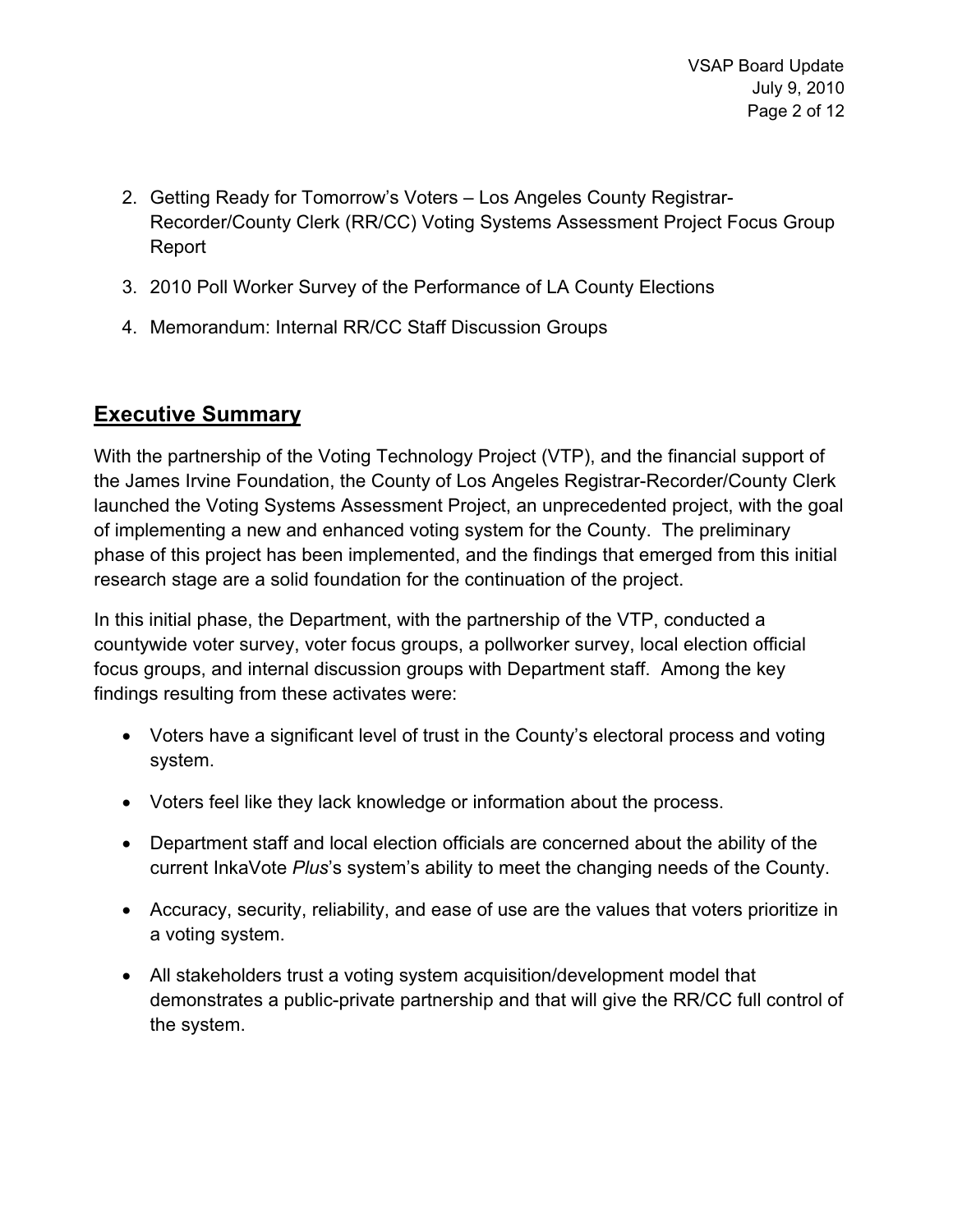The data compiled in this research provides us a solid base as we proceed to the next steps of this project, which will include making some complex decisions. (See "Recommendations/Next Steps" on Page 10)

# **Project Background**

The Voting Systems Assessment Project is an unprecedented project premised on a collaborative approach that ensures greater citizen input through partnerships within the academic community, public interest organizations, and with policy makers, in the pursuit of establishing a voting systems acquisition/development model that is collaborative and transparent -- and which is founded on sound data. This project was developed by the Department in response to the growing voting system needs faced by the County and in recognition of future regulatory changes and pending legal requirements our current systems are unable to meet.

The Voting Systems Assessment Project was launched on September 16, 2009. Since the launch of the project, the Voting Technology Project (VTP) has agreed to serve as our research partner, providing important support and a breadth of experience in the area of voting systems research and analysis of stakeholder input. The Voting Technology Project is a collaboration of the California Institute of Technology (Caltech) and the Massachusetts Institute of Technology (MIT). Thanks to a partnership with the Voting Technology Project and the support of the James Irvine Foundation, the project secured a \$150,000 grant in support of initial research activities.

# **Research Activities**

Research activities seek to collect and analyze sound data from diverse sources including: voters, community organizations, poll workers, election advocates, local election officials (City Clerks and RR/CC staff), and other election experts. The data collected by the project represents a unique attempt at informing the project with qualitative and quantitative empirical data, gathered under the advisement and direction of the project partner (Voting Technology Project). Please note that more detailed preliminary draft reports for these various activities have been enclosed with this report.

**Countywide Voter Survey:** The VTP developed and implemented statistically based surveys of Los Angeles County registered voters. These surveys were conducted using both a telephone and Internet mode. From March 16- 28, 2010, 500 randomly selected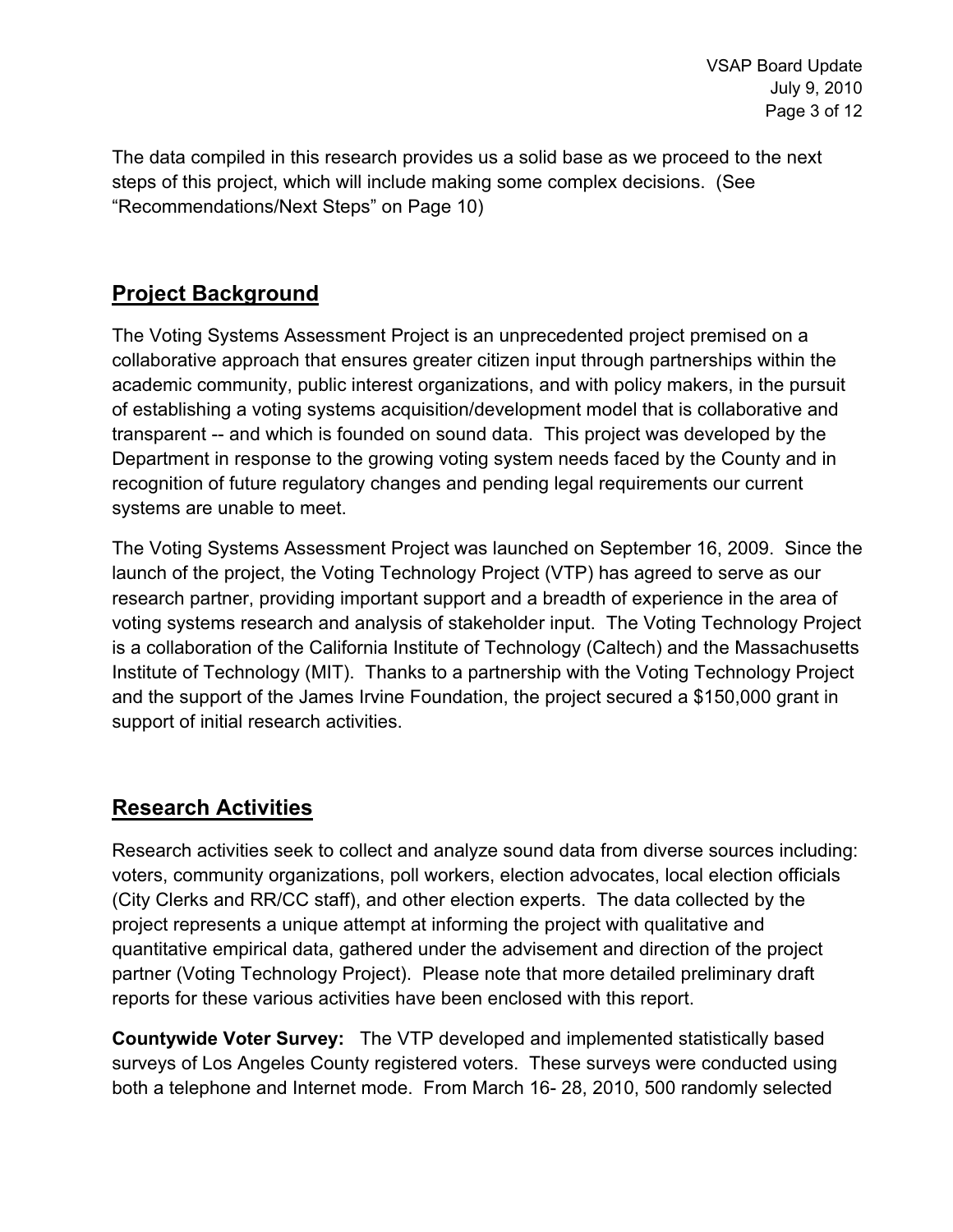voters completed the online survey. 651 responded to the telephone survey between March 11 and 29. The telephone survey was also utilized to produce samples of Spanishspeaking and Mandarin-speaking registered voters. Interviewing Services of America Inc. provided research support for the telephone survey. The internet survey was administered by YouGov/Polimetrix.

**Registered voter focus groups:** In order to augment the input from traditionally underrepresented populations within the Los Angeles County electorate, the Voting Technology Project in collaboration with the Department contracted ISA/Qualitative Insights to conduct a total of 12 formal focus groups. The focus groups were conducted in two waves of six groups. The first wave was conducted from April 5 - 7, 2010, and the second wave of groups was conducted from April 29 - May 3, 2010. In total, more than 100 randomly selected registered voters agreed to participate in the focus groups.

The table below lists the various groups:

|                                          | Los Angeles County                   |  |  |  |  |
|------------------------------------------|--------------------------------------|--|--|--|--|
| <b>Voting Systems Assessment Project</b> |                                      |  |  |  |  |
|                                          | <b>Registered Voter Focus Groups</b> |  |  |  |  |
| April 5, 2010                            | <b>General Electorate-1</b>          |  |  |  |  |
|                                          | <b>General Electorate-2</b>          |  |  |  |  |
|                                          | <b>Permanent Vote-by Mail</b>        |  |  |  |  |
| April 6, 2010                            | African American                     |  |  |  |  |
|                                          | Latino (English speaking)            |  |  |  |  |
| April 7, 2010                            | Asian (English speaking)             |  |  |  |  |
|                                          | Latino (Spanish speaking)            |  |  |  |  |
| April 29, 2010                           | Chinese (Mandarin speaking)          |  |  |  |  |
|                                          | Voter w/ Disability-1                |  |  |  |  |
| May 1, 2010                              | Voter w/ Disability-2                |  |  |  |  |
|                                          | Korean (Korean speaking)             |  |  |  |  |
| May 3, 2010                              | Young Voters (18-25)                 |  |  |  |  |

The project also offered key stakeholders an opportunity to observe the 12 different focus group sessions. These stakeholders included key Board of Supervisors' staff, the office of the Los Angeles City Clerk, and community organizations such as the National Association of Latino Elected and Appointed Officials, the Disabilities Rights Council and the Los Angeles League of Women Voters.

**Pollworker Survey:** Election workers comprise a significant segment of voting system users. Input from this group of users is vital to ensuring that a system is not only effective for voters but also easy and practical to use for election workers. For this reason, over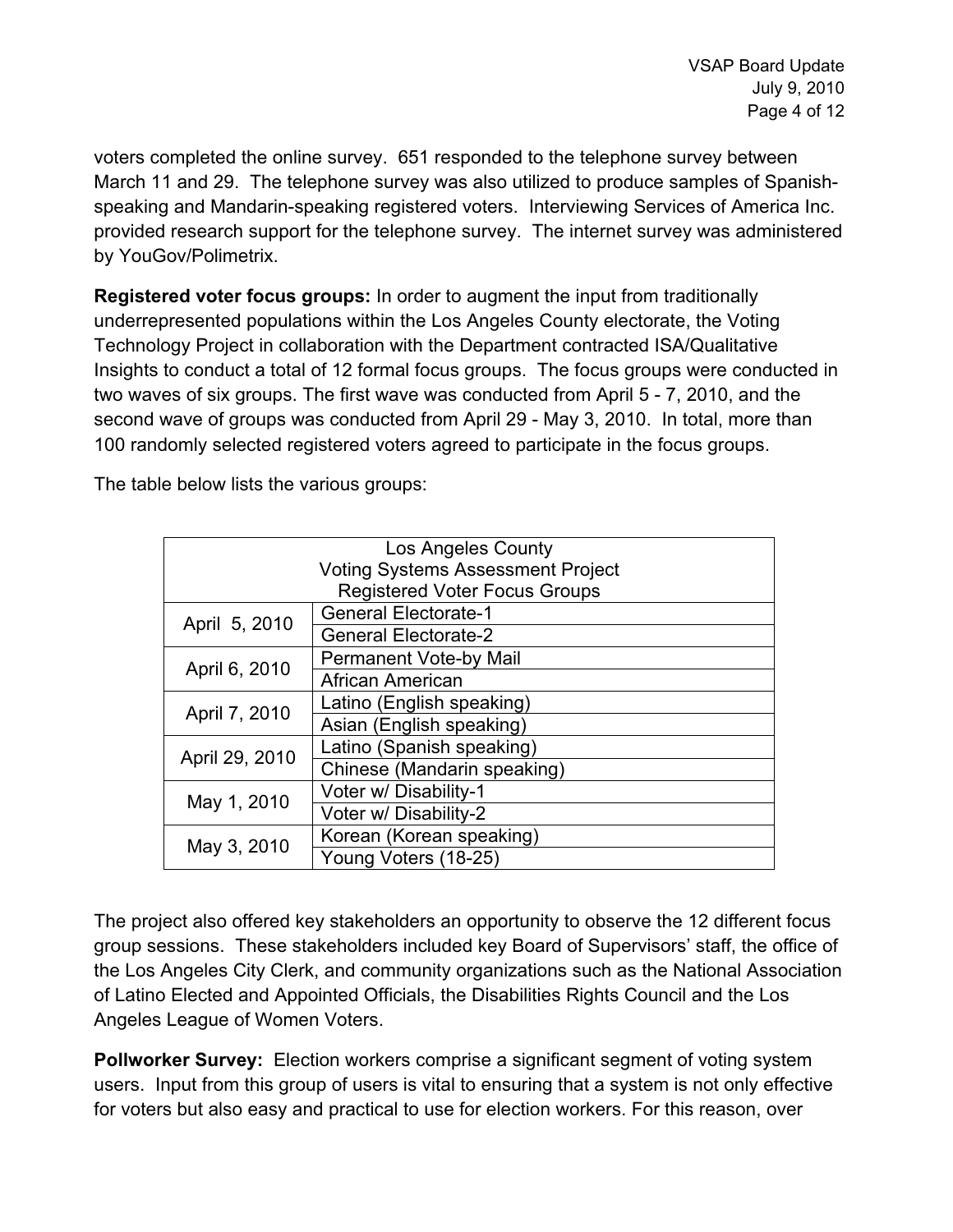1,100 pollworkers were surveyed online between April 29 and June 8, 2010. The survey was completed after poll workers completed their online pollworker training for the June 8, 2010 Statewide Direct Primary Election. Pollworkers were asked about their attitude towards the voting system Los Angeles County currently uses, and about their attitudes towards other types of systems.

**Local Election Officials:** The Department conducted a series of focus group discussions with City Clerks between May 7 and 11, 2010. The forums included 26 City Clerks from across Los Angeles County. City Clerks discussed some of the challenges they are facing with the current voting system and their preferences and priorities in voting devices. Local election officials were invaluable to this assessment and are valued stakeholders that we will continue to engage in the process.

**Internal Discussion Groups:** Internal focus group discussions were held with Registrar-Recorder/County Clerk staff. During March 31 through April 2, 2010 the project conducted seven discussion groups, each approximately two hours in length. In total, 64 staff had the opportunity to participate in the discussion groups and contribute their thoughts, experiences, and expectations regarding the current and future voting system and electoral processes.

# **Summary of Findings**

The following is a synthesis of the key findings from the various research activities outlined above. These findings are intended to provide a global perspective of what was learned over the first phase of the Voting Systems Assessment Project. The summary findings are organized into a series of topic areas to help give some context. The reported findings in this section are not meant to be an exhaustive list of all the information gathered. Specific findings have been compiled in a series of reports that provide greater detail on the findings for each specific research activity.

## **Voter Perceptions of the Process**

Currently the electorate in Los Angeles County has a significant level of trust in the integrity of the County's electoral process and voting system. Results from our countywide survey found that nearly nine in ten voters are confident that their votes are counted as intended. Pollworkers exhibit a similar level of confidence. Specifically, pollworkers believe that the current InkaVote *Plus* voting system is working fine. When asked whether they believe that the InkaVote *Plus* voting system should be replaced, a majority (55%) say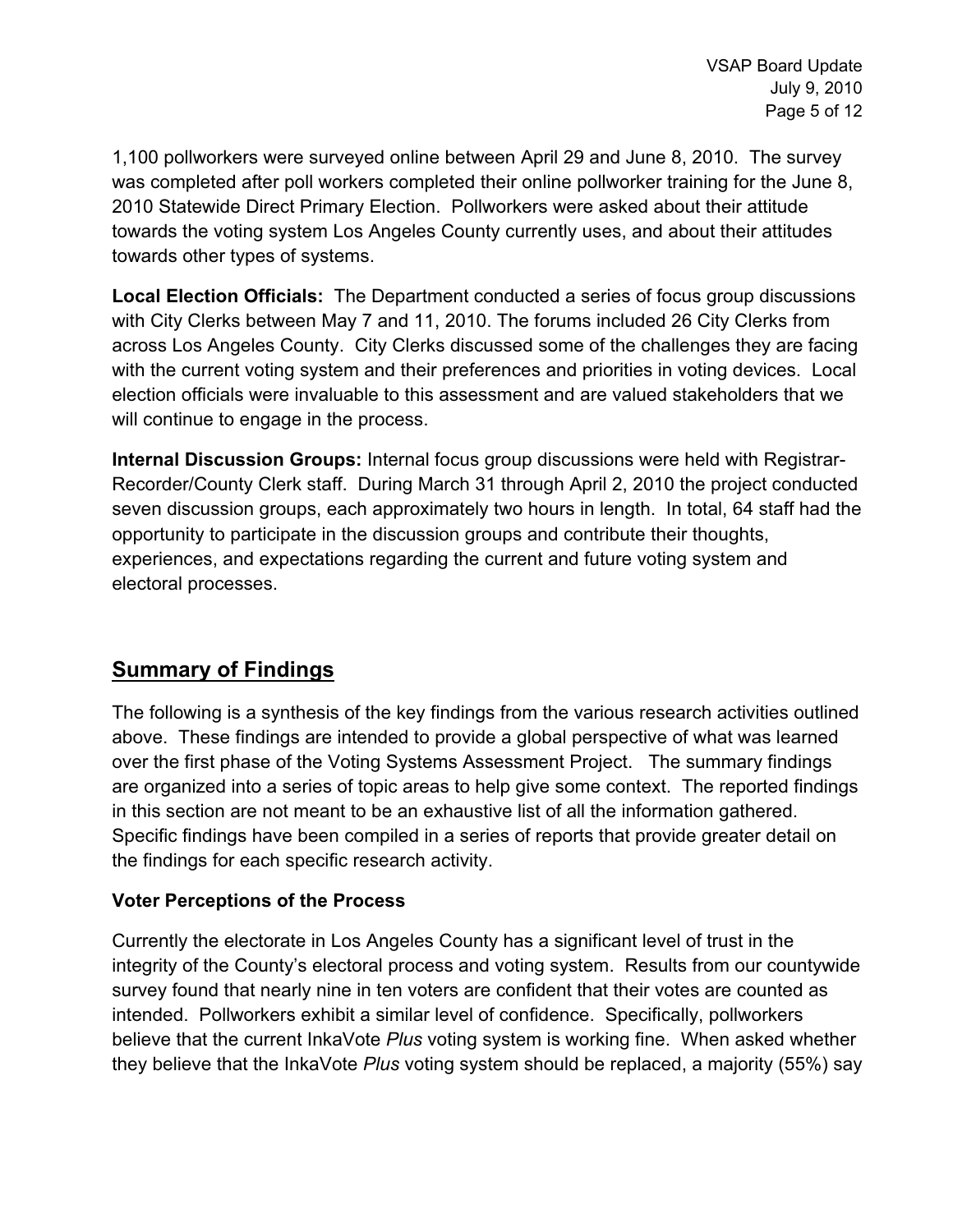"No." It is important to note however, that 27% said they did not know if the system should be replaced, and another 18% said it should be replaced.

Despite the confidence expressed by voters, the focus group sessions did find that voter confidence is very impressionable due to a lack of knowledge or information about what happens to voters' ballots once they are cast. This lack of information about ballot processing on Election Night and during the Election Canvass period can be a source of anxiety that can lead to mistrust on the part of the voter.

Finally, election irregularities and problems that were highlighted on a national stage during the 2000 and 2004 Presidential Elections in Florida and Ohio have had a lasting impression on voters. While these events occurred a decade or so ago, they are still engrained in voters' minds. When thinking about what can go wrong with elections these instances are examples and cautionary markers for voters.

The findings also helped to underscore the importance of transparency both in the conduct of elections but also in the process of acquiring/developing new voting systems. They also demonstrate that it will be important to provide an explanation to voters and pollworkers about the need to replace current systems.

In addition to voter perspectives about the electoral process, the perspectives and outlook of RR/CC staff when it comes to the elections environment in which they are asked to perform is also valuable. According to internal discussion groups held with RR/CC staff, the conduct of elections in Los Angeles County is becoming increasingly difficult. A fluid regulatory environment with increasing demands on voting system requirements and legislative changes to the election code make conducting elections more challenging. In a County like Los Angeles, the increasing number of variables and frequency of change associated with the current elections process in California have significantly increased the costs of election administration and the risk of procedural error. Staff noted that the scale and diversity of the County magnify the complexities that come with this fluid elections environment. Moreover, this fluid environment requires a voting system with greater flexibility to adapt and accommodate changes; a limitation of the current InkaVote *Plus* system.

## **Current InkaVote Plus Voting System**

Despite a strong level of trust in the current voting system, technical assessment and changing demographics and complexities suggest strong need to change the voting system.

While there are some discernable advantages with the existing system, there are serious disadvantages and limitations. Per staff, various adaptations and iterations of what is now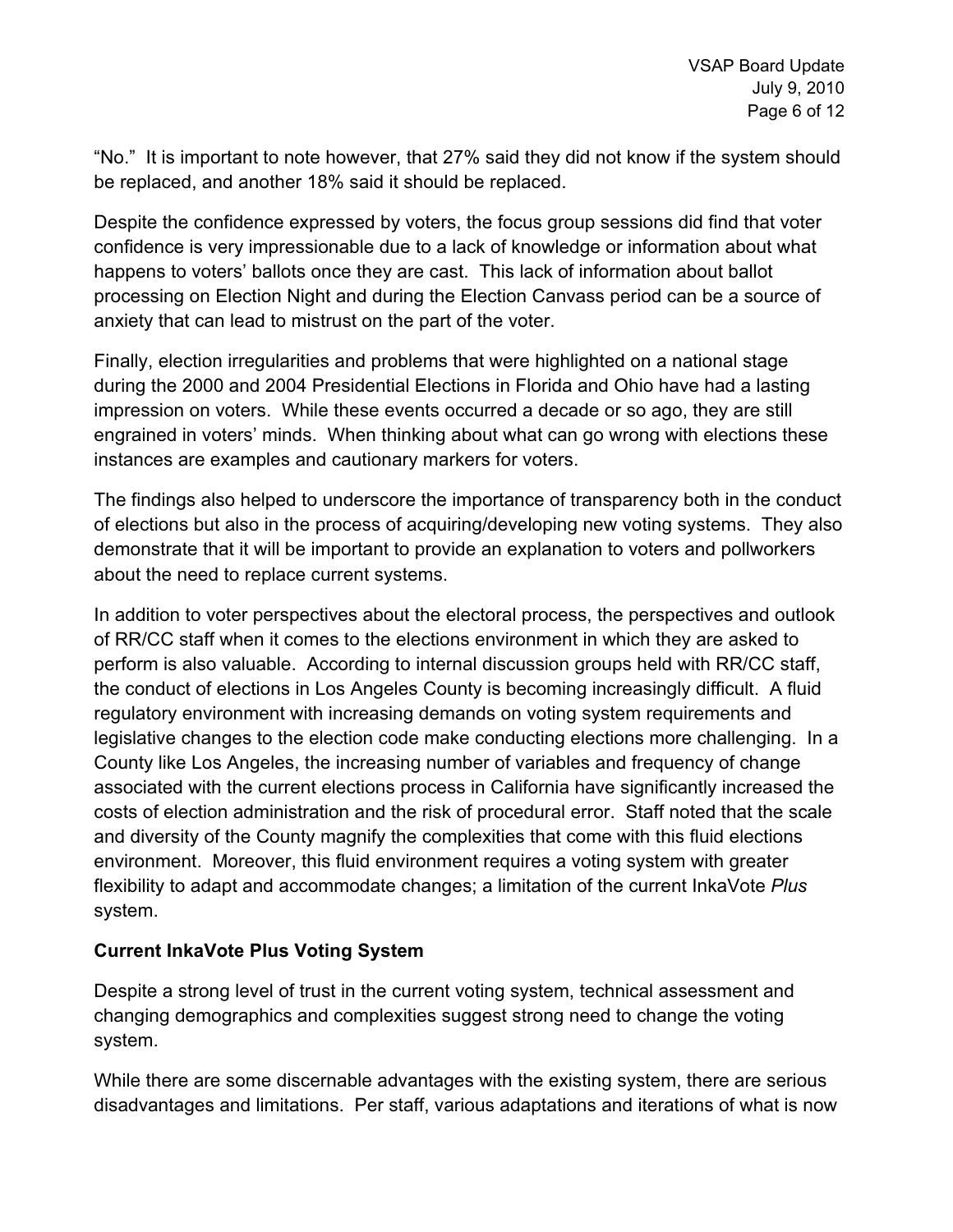the InkaVote *Plus* voting system have served the voters of Los Angeles County for more than thirty years. The system provides a number of efficiencies, fair usability and an unrivaled familiarity for voters, pollworkers, and RR/CC staff. VSAP research found that, in general, all stakeholders are well accustomed and adapted to the InkaVote *Plus* voting system. However, technical limitations that present challenges to complying with current and future laws -- and to meeting the demands of the electorate when it comes to providing greater voting options, accessibility and ease of use require that we identify and implement a new voting system.

Our findings suggest that beyond a level of comfort with the system, voters and election officials value the simplicity and practicality that the system offers. These are important characteristics that we will endeavor to preserve in a future voting system. The accompanying reports provide additional details on the research. Specifically, the RR/CC staff report identifies advantages and disadvantages of the current system.

Local election officials (e.g. City Clerks) made possibly the strongest case for a comprehensive overhaul of our voting systems. While discussion sessions with City Clerks closely align with and helped to further inform our research, their particular perspectives as election officials are important to consider here.

- Local election officials see added possibilities for providing voters a more consistent voting experience. A new voting system may provide opportunities for more local jurisdictions to consolidate local elections with countywide elections.
- A new voting system could present opportunities to secure new service models that lead to more cost effective elections. Local officials hope that a new voting system will provide for new service models that will give jurisdictions the ability to identify cost savings.
- Finally, a new voting system that could also meet the needs of local jurisdictions might also promote a more consistent voting experience for voters regardless of the election. Local election officials envision the possibility of the County making its voting system available for local elections. This would standardize the equipment used by voters and also streamline pollworker training, as the voting systems used would remain the same regardless of the jurisdiction conducting the election (County or City).

## **Voting System Values and Preferences**

A large part of the survey and focus group research was dedicated to identifying how and what voters prioritize as core values/characteristics that a voting system should satisfy. Any voting system that serves Los Angeles County must satisfy all legal standards and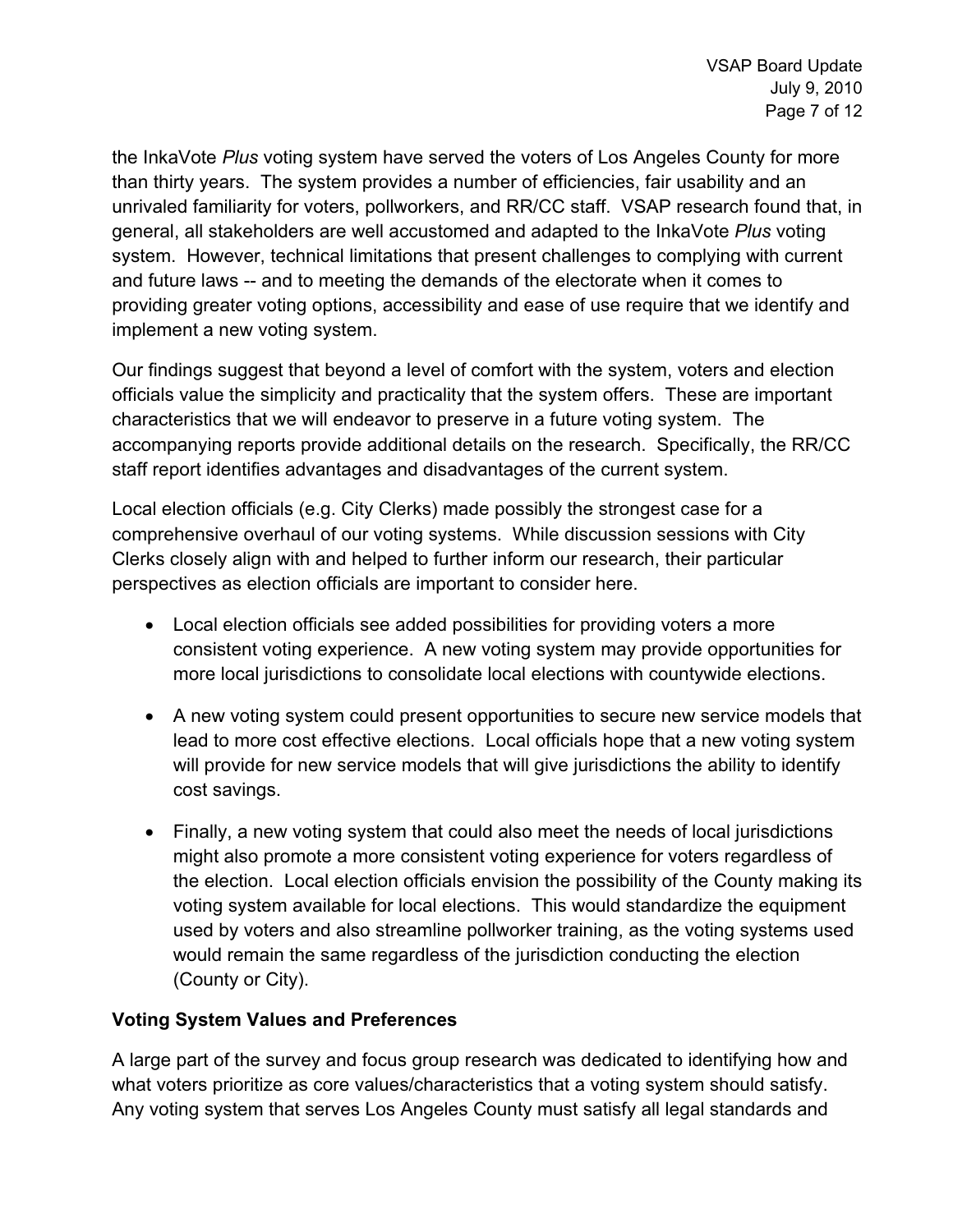requirements pertaining to accuracy, security, and accessibility for voters with language needs and voters with disabilities; as established by Federal and State laws. However, the purpose of this research was to ascertain what voters think about when they use and/or the methods used to audit voting systems. What do they value most in a voting system? This data is extremely valuable in our efforts to ensure that a future voting system pays particular attention to our electorate's needs and values.

## *General Observations*

A consistent and central finding from our focus group and discussion group research was the recognition that the voting system discussion entails much more than the acquisition/development of new equipment. From voters to local election officials, the voting system discussion linked equipment to voting methods (e.g. vote by mail, early voting), poll workers, and polling place locations. This suggests that the process of revamping the County's voting systems will need to also consider accompanying changes to practices around early voting, precinct consolidation, and polling locations, etc. Such changes will likely involve proposals for legislative and regulatory changes or flexibility in addition to equipment and system acquisition/development.

The broader perspective of considering more than just the equipment correlates to the other consistent theme, voiced by voters, staff, and other stakeholders, that there is not a single voting method/system that will satisfy the diversity and breadth of voter needs in Los Angeles County. It is important that any new system is only part of a menu of options available for voters to cast their vote. The focus group data compiled included Vote by Mail, Early Voting, Paper Ballots and Electronically-marked ballots as the variety of options that might be available to ensure voters have options.

## *Voting System Values*

Accuracy, Security, Reliability, and Ease of Use are the priority values identified by voters in the research. Albeit, there are some important variations in terms of prioritizing these values among different racial/ethnic and socioeconomic subgroups, accuracy, security, and ease of use rank as the top three values the County must prioritize in conceptualizing a new voting system.

- In our countywide survey anywhere from one in four to one in three voters ranked accuracy as their top value.
- Voters with disabilities, Asians, and Latinos place greater priority on being sure a future voting system is "easy-to-use;" more than other groups in the survey.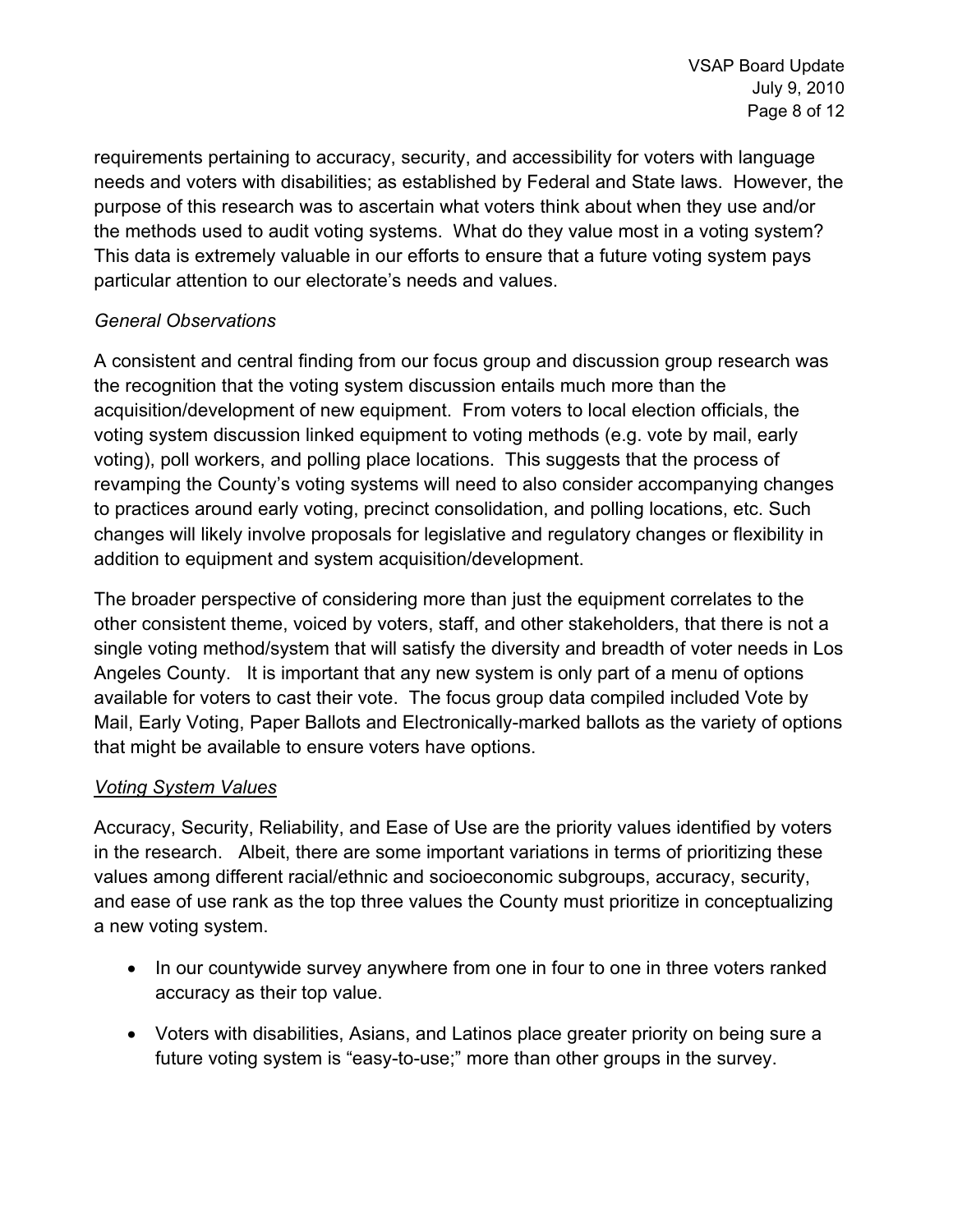## *Marking the ballot*

Voters were also asked to think more practically and to give their opinions/preferences about various methods by which voters mark their ballots on various conventional systems. Our research suggests that voters use their stated values to evaluate and make up their minds about voting systems. Voters in these studies rated/evaluated the systems based on values associated with accuracy, security, and ease of use.

In general, voters were presented with three voting methods. In our survey voters discussed models using 1) Hand counted paper ballots; 2) Hand marked optical Scan ballots; 3) Electronically marked Direct Recording Electronic (DRE) ballots. Focus groups presented voters with a slight variation: 1) Hand counted paper ballots; 2) Optical Scan-Ballot marking device which, blends a touchscreen interface with an opscan ballot; 3) Direct Recording Electronic (DRE) ballots. When asked about their preferred system for marking their ballots, respondents to the countywide survey demonstrated a greater preference for DRE and Optical Scan ballots, 43% and 19% respectively. Preferences had some variation depending on socioeconomic variables such as educational attainment, income, age, etc.

A more in-depth look at some of our results from focus groups provided additional perspective on the various modes. In general, there is a strong value placed by voters on having a paper record of their ballot. The paper ballot provides them a sense of assurance that, if need be, things could be re-verified to demonstrate accuracy and security.

- In our focus groups some voters cited having a paper trail as one of the most important attributes of any system that produces a paper ballot;
- Our focus groups also found that voters value DREs because they are viewed as easy-to-use. However, the value was qualified by a number of voters with their strong desire for a paper record as a back-up or record of votes cast. Concerns about the ease of use of the system for certain demographics, in particular seniors, were also cited.
- Ballot marking devices were seen as ideal because they provide the ease of use of a touchscreen interface and can produce a paper ballot.

It is important to note however, that the sense of assurance that a paper ballot provides did not necessarily equate to full trust in hand counted paper ballot systems. Results from our countywide survey found that hand counted paper ballot systems are seen as the most vulnerable to tampering and fraud. Nearly two thirds (65%) of countywide respondents identified traditional paper ballot systems as *"easy for dishonest people to steal votes."*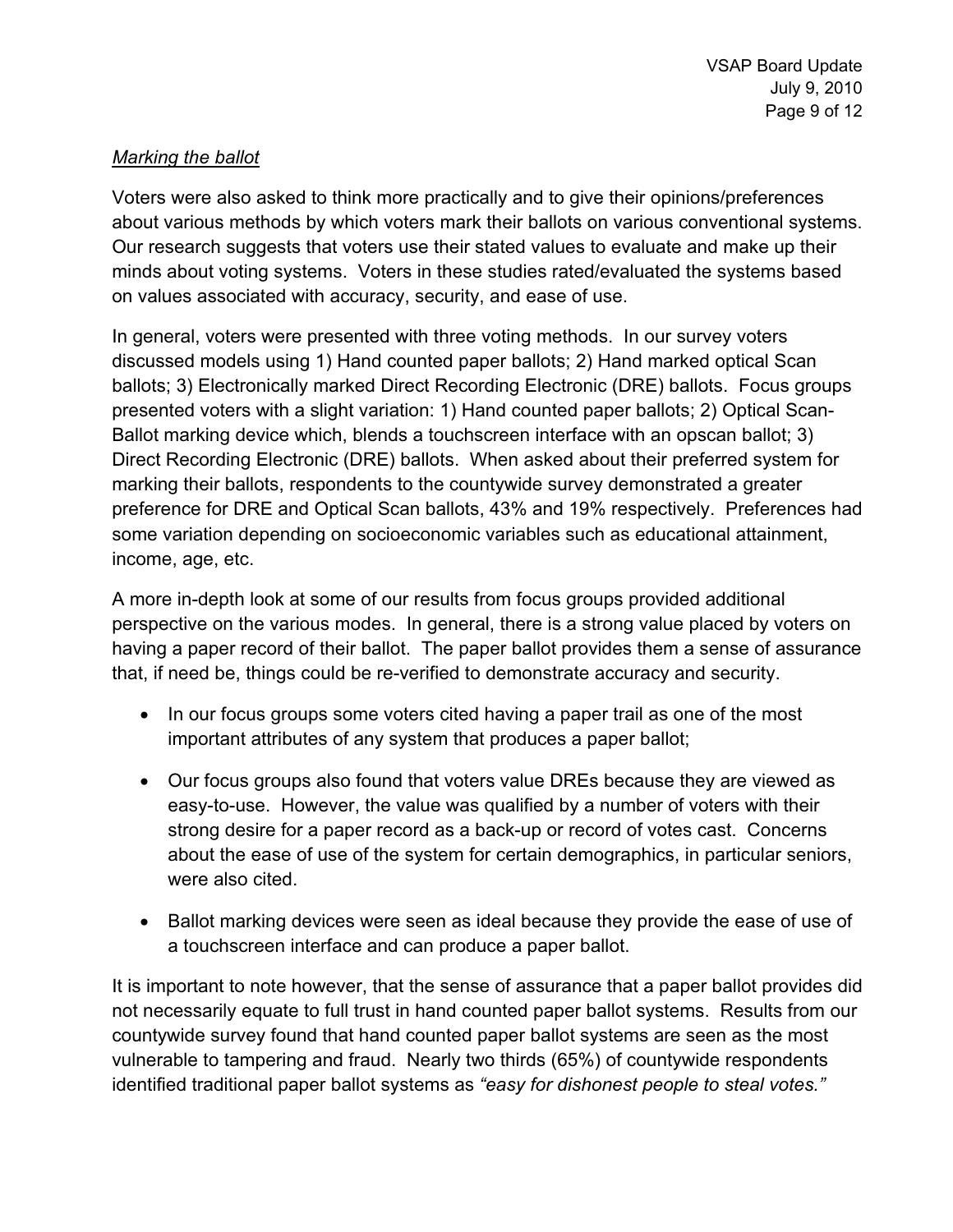Respectively, 41% and 43% said the same thing about optical scan ballots and DRE ballots.

Voters in Los Angeles County place high value on accuracy, security, reliability, and easeof-use. Specifically, when it comes to how that manifests itself in a voting system, a paper ballot was a strong attribute to preserve and ensure. However, ease-of-use will also be a priority and consideration for seeking out reliable ballot marking methods.

## **Acquisition and Development**

The process by which the County secures its future voting system will play an important role in setting the foundation for voter trust in the system and also for the level of flexibility and options that will be available to the County, at least cost effectively. Voters, local officials, and RR/CC staff agreed that the County must seek out an acquisition/development model that affords the County maximum control over the voting system and one that exemplifies a strong public-private venture.

Voting system development and acquisition is driven primarily by a private vendor market. Most states and counties purchase/lease voting systems from commercial vendors. The contractual agreements in this model usually involve a lot of proprietary information that cannot be disclosed to the election officials or the public. In addition, most contracts – and current voting systems regulatory framework -- also place a number of restrictions on the ability of the election official to make modifications to the system, whether by agreement or by restricting access to proprietary source code.

The project found that all stakeholders give the highest level of trust and flexibility to a model that will give the RR/CC full control of source code, minimize private ownership, and to the extent possible explore the involvement of non-commercial, non-profit, stakeholders such as other government agencies or academic institutions.

# **Recommendations/Next Steps**

The following recommendations are presented for your consideration and further discussion:

 Consult with the Board of Supervisors and the Chief Executive Officer to explore the establishment of an advisory committee to be tasked with advising/working with the RR/CC in developing specific requirements that align with the key preliminary findings of this research (e.g. core values of flexibility, security, accuracy, and user friendliness);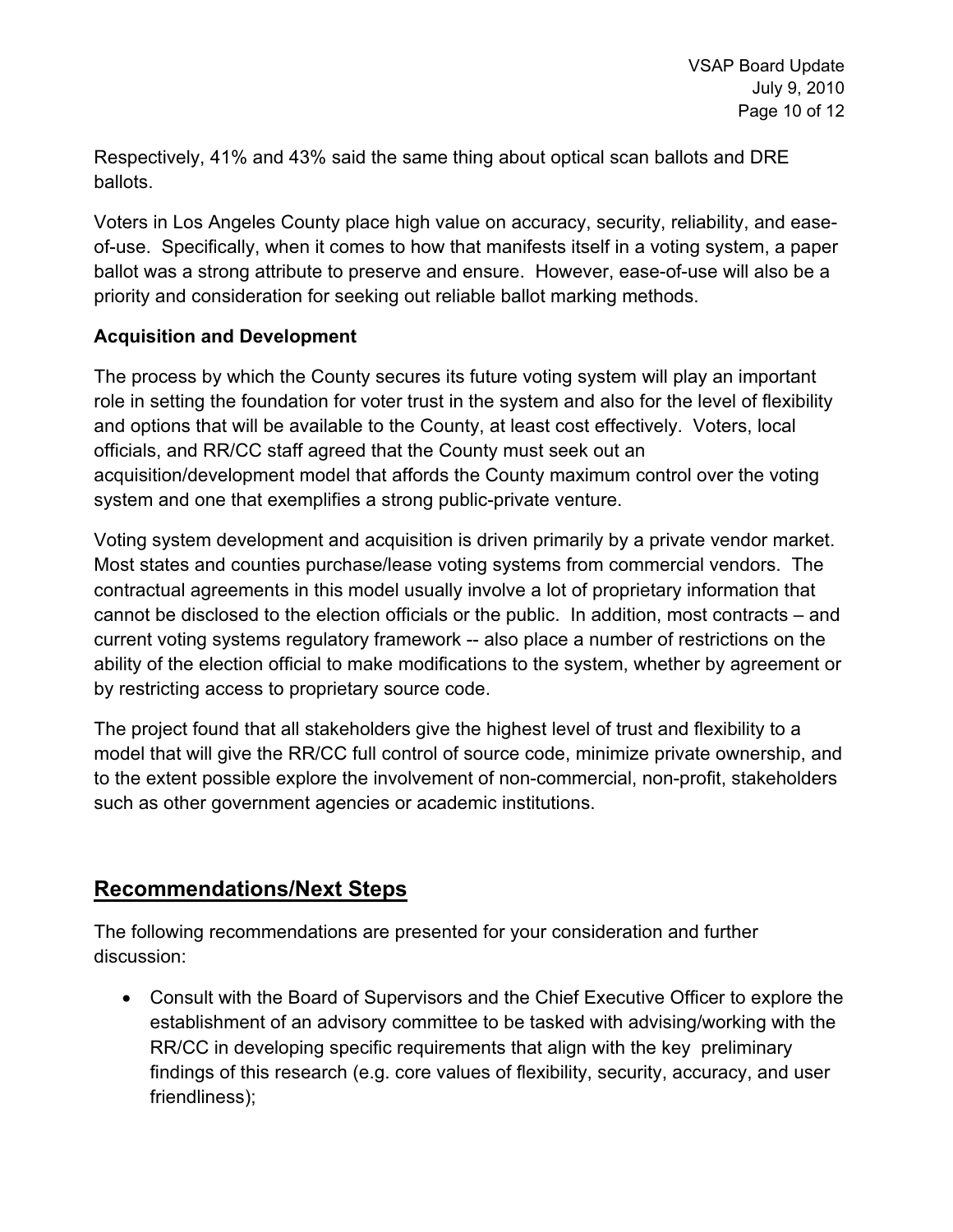- Work with the Chief Executive Officer to identify and develop appropriate acquisition and/or development models (e.g. public/private partnerships, or turn key projects) that will help the County meet the technical requirements as well as the strategic objective of strong voter trust and maximum flexibility for the County. Prospective models identified will be presented to your board for due consideration;
- Continue to work with the California Institute of Technology and the Massachusetts Institute of Technology through the Voting Technology Project and the James Irvine Foundation to conduct additional benchmarking research and continue to coordinate a stakeholder input model through this process.

# **Conclusion**

The successful implementation of this preliminary phase of the Voting Systems Assessment Project has provided the project a solid first step. More importantly, the data compiled has given us the ability to make informed decisions based solidly on empirical data; a sound foundation for the complex decisions that lie ahead.

The initial findings from our research allow us to draw some concrete conclusions, if only preliminarily:

- 1. The collaborative partnership with academia via the Voting Technology Project provides for sound research guidance to ensure data gathered is reliable and proper research standards are applied. More importantly, these partnerships open the doors for more creative thinking and expert input;
- 2. Los Angeles County enjoys a generally positive outlook from voters, when it comes to voter trust that their votes are counted as intended;
- 3. Implementation of new voting systems requires early, large scale, sustained voter education. Early voter education efforts need to address voter understanding of ballot processing;
- 4. Transparency throughout the acquisition/development and implementation process is critical to establish a fundamental sense of voter trust in the system;
- 5. There are four cores values that must be clearly articulated in system requirements and more importantly demonstrated in any new voting systems—accuracy, security, reliability, and easyto-use;
- 6. A physical and auditable paper record of a voter's vote must be an essential component of any future voting system for Los Angeles County;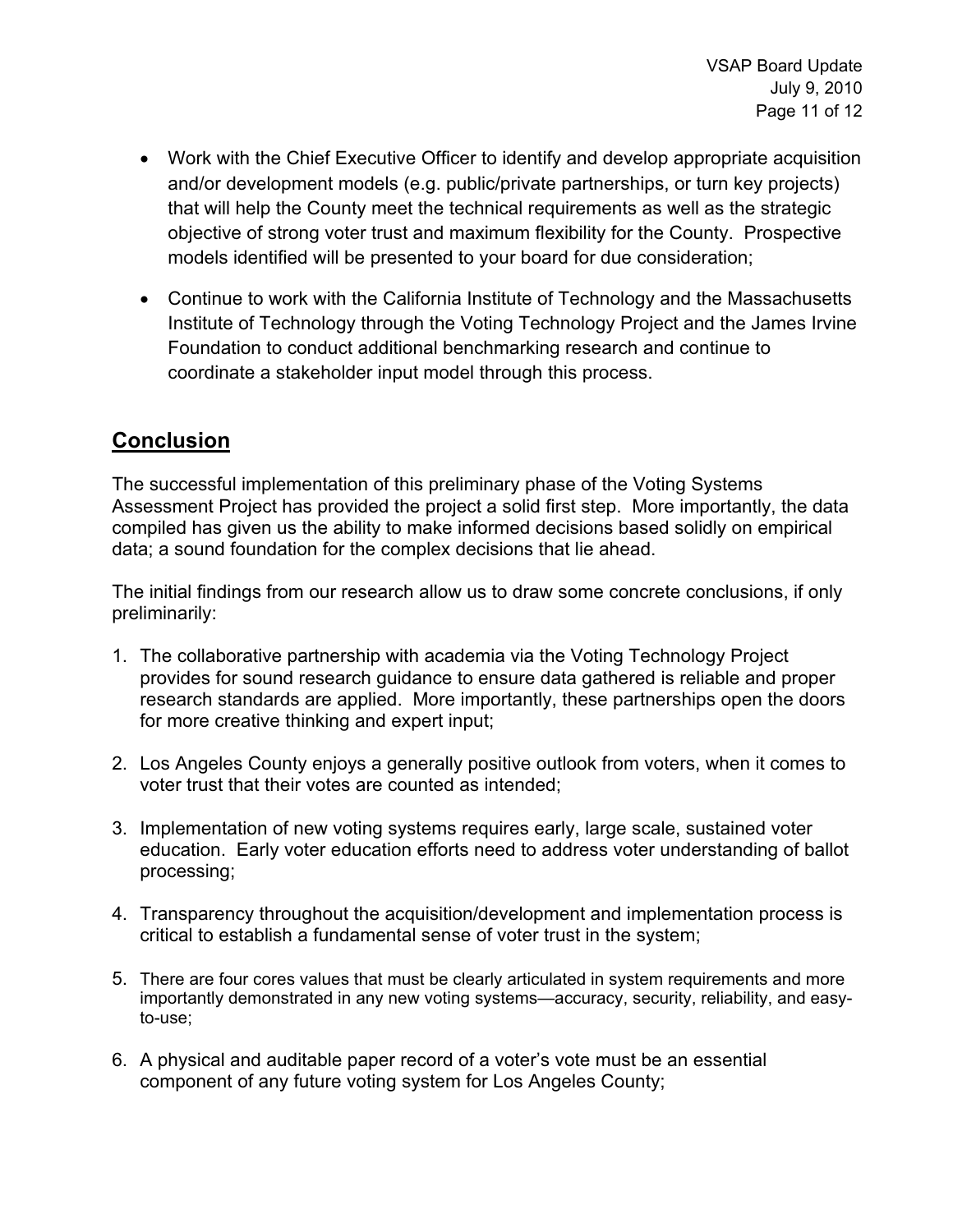7. The voting system acquisition/development process should identify a model that provides for maximum County control over voting system programming and maintenance.

The mission of the Department is to provide the voters of Los Angeles County fair, transparent, and accessible elections. We are fully committed to fulfilling our mission by ensuring that the voting systems used to conduct elections meet current and future needs of voters. The Voting Systems Assessment Project is an excellent example and the primary vehicle by which we hope to accomplish the goal of implementing a new and enhanced voting system for the County.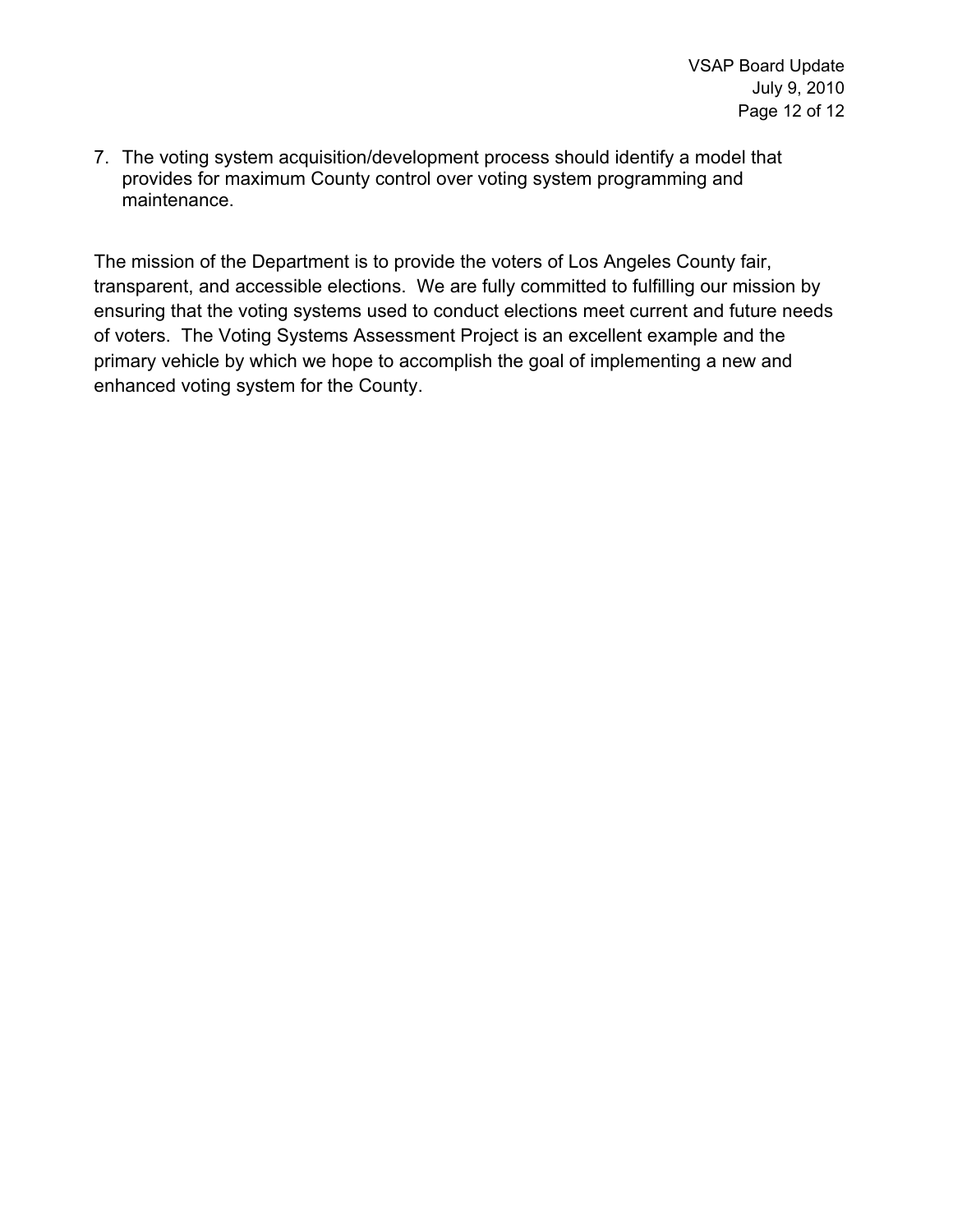



# **Voting Systems Assessment Project**

**2010 Survey of the Performance of LA County Elections Spring 2010 Study** 

> **Initial Survey Report [DRAFT]**

> > **June 24, 2010**

**R. Michael Alvarez and Charles Stewart III**  *Caltech/MIT Voting Technology Project*

We wish to acknowledge the financial support of the John L. and James S. Knight Foundation, for providing the resources for this survey research project as part of a grant to the Caltech/MIT Voting Technology Project. The James Irvine Foundation also provided financial support for this study, through a grant to the Caltech/MIT Voting Technology Project in support of the Voting Systems Assessment Project.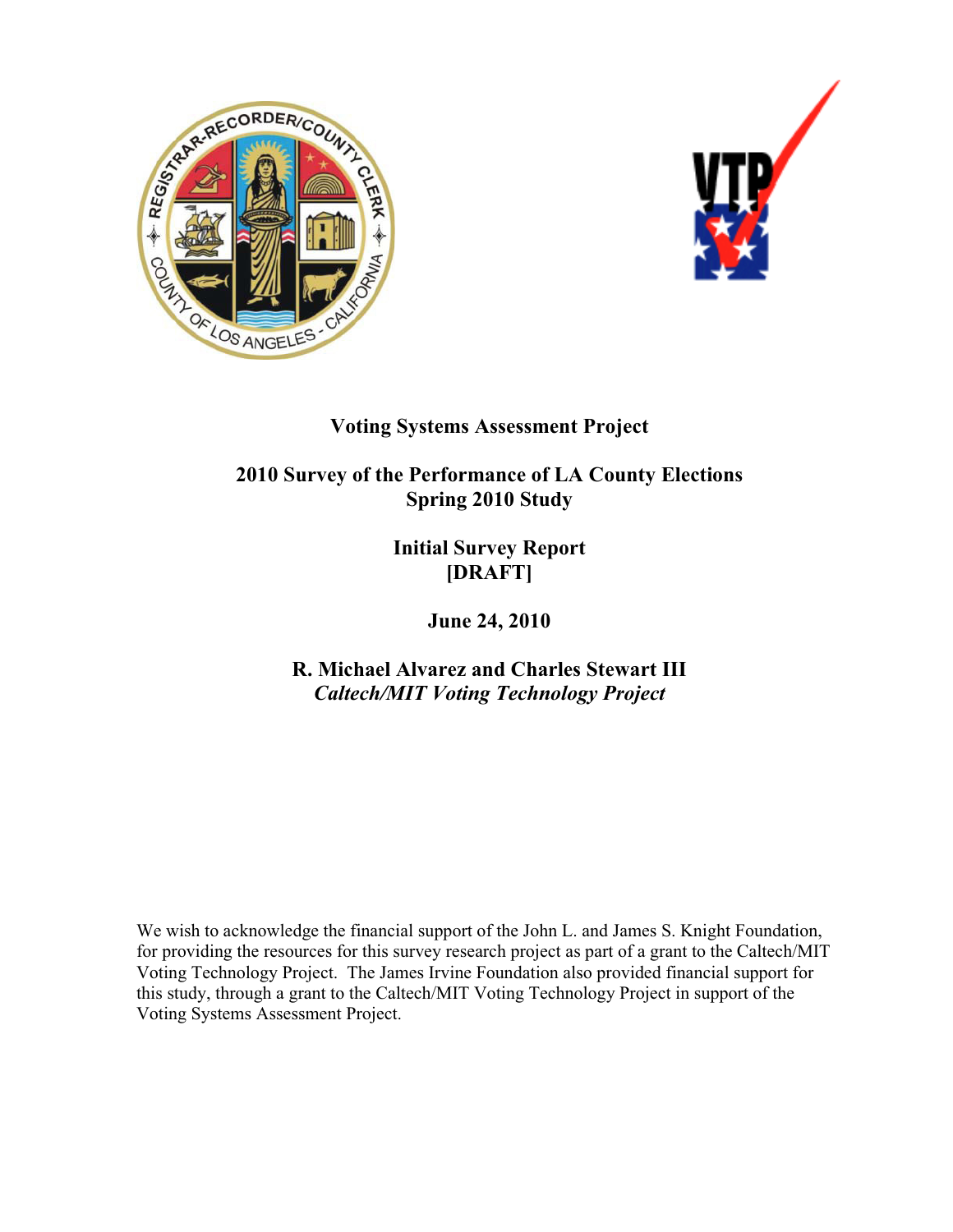## **Executive Summary**

As part of the Voting Systems Assessment Project (VSAP) we developed and implemented surveys of registered voters from Los Angeles County. These surveys, largely patterned on previous voter experience surveys that we have fielded since 2007, were conducted in March 2010, using both a telephone and Internet mode. In this report we present results from two sections of those surveys, focusing our attention here on the experiences of registered voters in our samples using the existing InkaVote *Plus* system, and then on an analysis of their opinions about the necessary attributes of a voting system for Los Angeles County.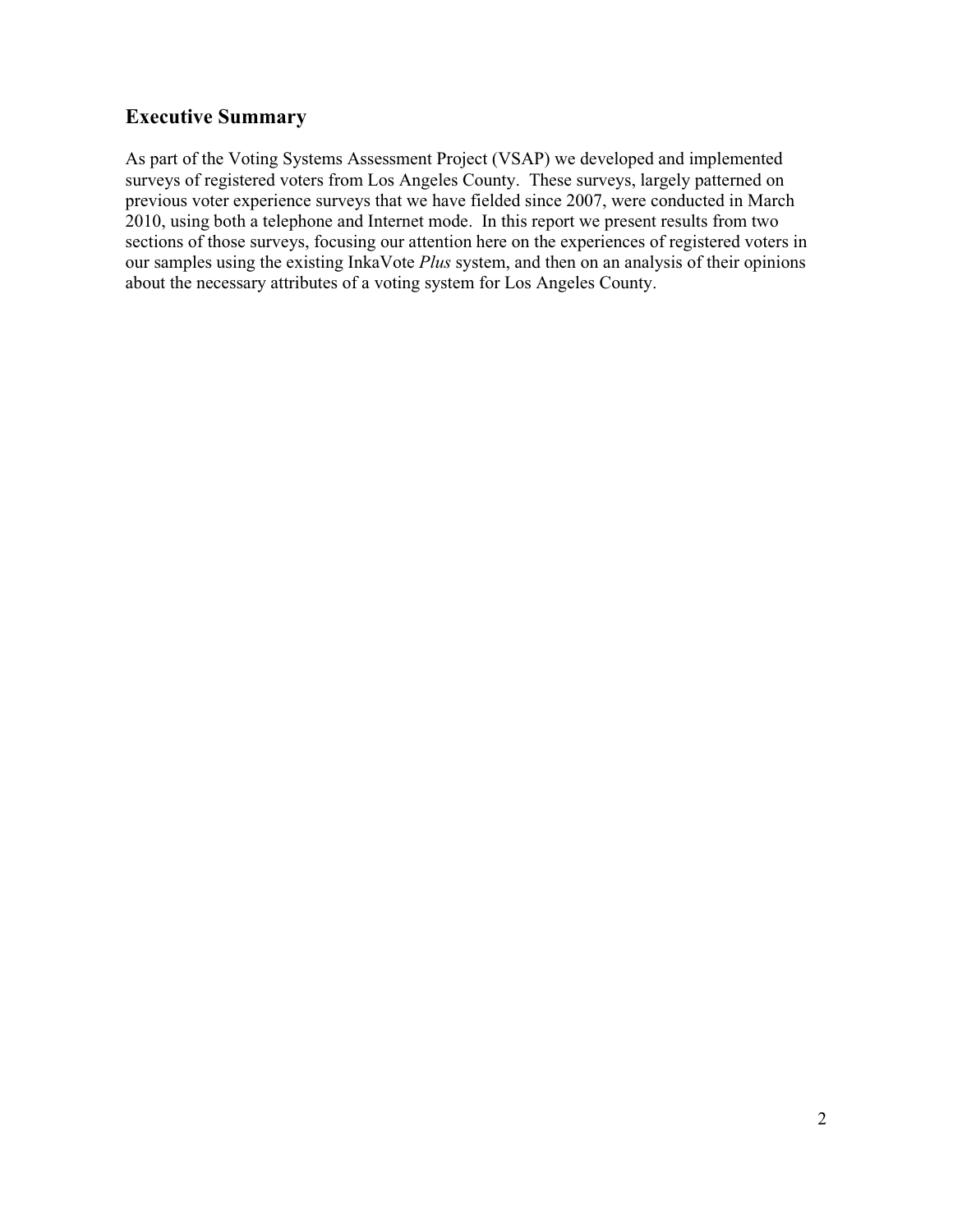## **Introduction**

A major goal of the Voting Systems Assessment Project is to gauge attitudes of Los Angeles County voters toward the current election system and systems that might be adopted in the future. If the desires of County residents are to be taken seriously, attitudes must be measured at regular intervals. If a major goal is the improvement of how the election system operates in Los Angeles County, it is important to establish a set of performance benchmarks against which future systems can be judged.

Election systems are typical of much government infrastructure, insofar as most people don't give them a second thought, except in those rare cases where the system is judged against exacting criteria, as in a recount, or when it fails catastrophically, as in Palm Beach County, Florida in 2000. Unlike most critical government infrastructure, citizens encounter voting systems very infrequently. Because citizens rarely give voting systems careful consideration, in assessing residents' attitudes toward voting in Los Angeles County, we must keep in mind that we may be tapping into opinions that are volatile and subject to manipulation, by circumstances, study design, etc. Therefore, it is best to regard the findings reported below as preliminary. They are a starting point in assessment, not the end. We expect that attitudes will evolve in the near future, as the assessment project itself evolves and as the quality of the current voting system becomes more salient in the County's affairs.

The results reported below are based on parallel surveys, one conducted by the Internet and one by telephone. The Internet survey netted 500 observations, while the phone survey is based on 651 observations. The results are generally consistent across the two survey modes, but not always. The differences in responses that appear across the two survey modes are most likely due to the uncertainty of voter opinions in this domain, not the superiority of one survey mode over the other.

The overall view of the voting system in LA County is positive. Reflecting on their experience in the 2008 general election, 88% of Internet respondents said they were either "very confident" or "somewhat confident" their own vote was counted as intended; 84% stated similar confidence levels that votes were counted as intended in the County as a whole. These numbers are comparable to statewide responses in a similar survey administered statewide in 2008, where 86% of Californians stated they were either "very confident" or "somewhat confident" their vote was counted as intended.<sup>1</sup>

At the same time, opinions are weakly formed, and likely subject to change, given new information, a changing economy, etc. One sign of the volatility of opinion about the LA County voting system is that opinions about voting systems seem to be different depending on whether we conduct the survey via the Internet or by telephone. These differences are unlikely due to demographic differences in the two samples. Furthermore, the answers themselves

<sup>&</sup>lt;sup>1</sup> The overall California confidence level was lower than the nation as a whole: 93% of all respondents to the nationwide study stated they were either "very confident" or "somewhat confident" their own vote was counted as intended. If LA County is lower than the national average that can probably be attributed to factors unique to California, rather than the County, *per se.*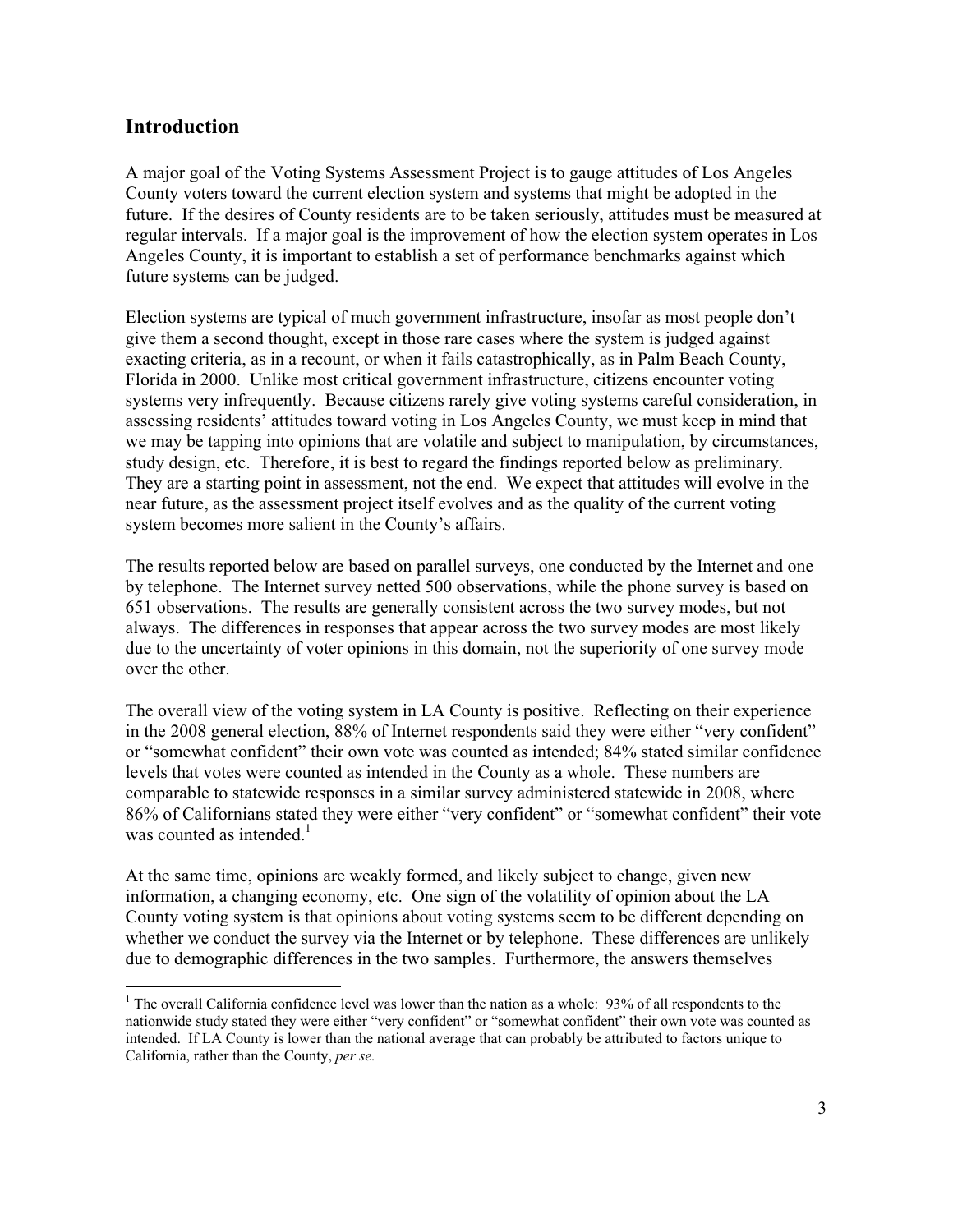elicited uncertainty directly. For instance, when asked if LA County's InkaVote *Plus* system should be replaced, 49% of the Internet respondents and 25% of the telephone respondents answered "don't know."

The remainder of this report provides basic background about responses to two sets of questions, (1) attitudes toward different specific types of voting systems (optical scanning, paper ballots, etc.) and (2) attitudes toward generic characteristics of voting systems, such as accuracy and usability. In addition, it provides information about the two samples employed, telephone and Internet.

## **Comparisons among four systems: optical scanning, DREs, hand-counted paper, and InkaVote** *Plus*

In both the telephone and Internet surveys we asked voters to express their opinions about the current InkaVote *Plus* system and about the three principal types of voting systems used in other parts of the country, optically-scanned ballots (opscans), traditional paper ballots (paper), and direct recording electronic (DRE) machines.

The section about attitudes toward voting systems was prefaced with the following statement:

When communities decide what kind of voting equipment to use, they are very interested in how well it performs. Different methods of voting might be better than others. Please tell us how you feel about the following voting methods, based either on your personal experience, or what you have read or heard from others.

Then, respondents were presented with four succeeding screens (for the Internet sample) or subsections (for the telephone sample), one for each technology type. Each section/screen introduced the relevant technology, followed by a series of identical statements concerning the technology. For instance, the first technology we asked about was optically scanned paper ballots. The introductory sentence was, "What are your opinions about paper ballots with all the candidates and races printed on them that are then scanned and counted by a computer?" Respondents were then asked to agree or disagree with the following four statements:

- It is easy for dishonest people to steal votes [We will refer to this feature as "security."]
- It is easy for people with disabilities to vote on [We will refer to this feature as "usability" for the disabled."]
- It is easy for people without disabilities to vote on [We will refer to this feature as "usability for the non-disabled."]
- It is easy for election officials to count votes accurately [We will refer to this feature as "accuracy."

The prompt for DREs was "What are your opinions about electronic voting machines, that is, voting machines with a touch screen, like an ATM machine?"; the introductory question for paper ballots was "What are your opinions about paper ballots that are counted by hand?"; and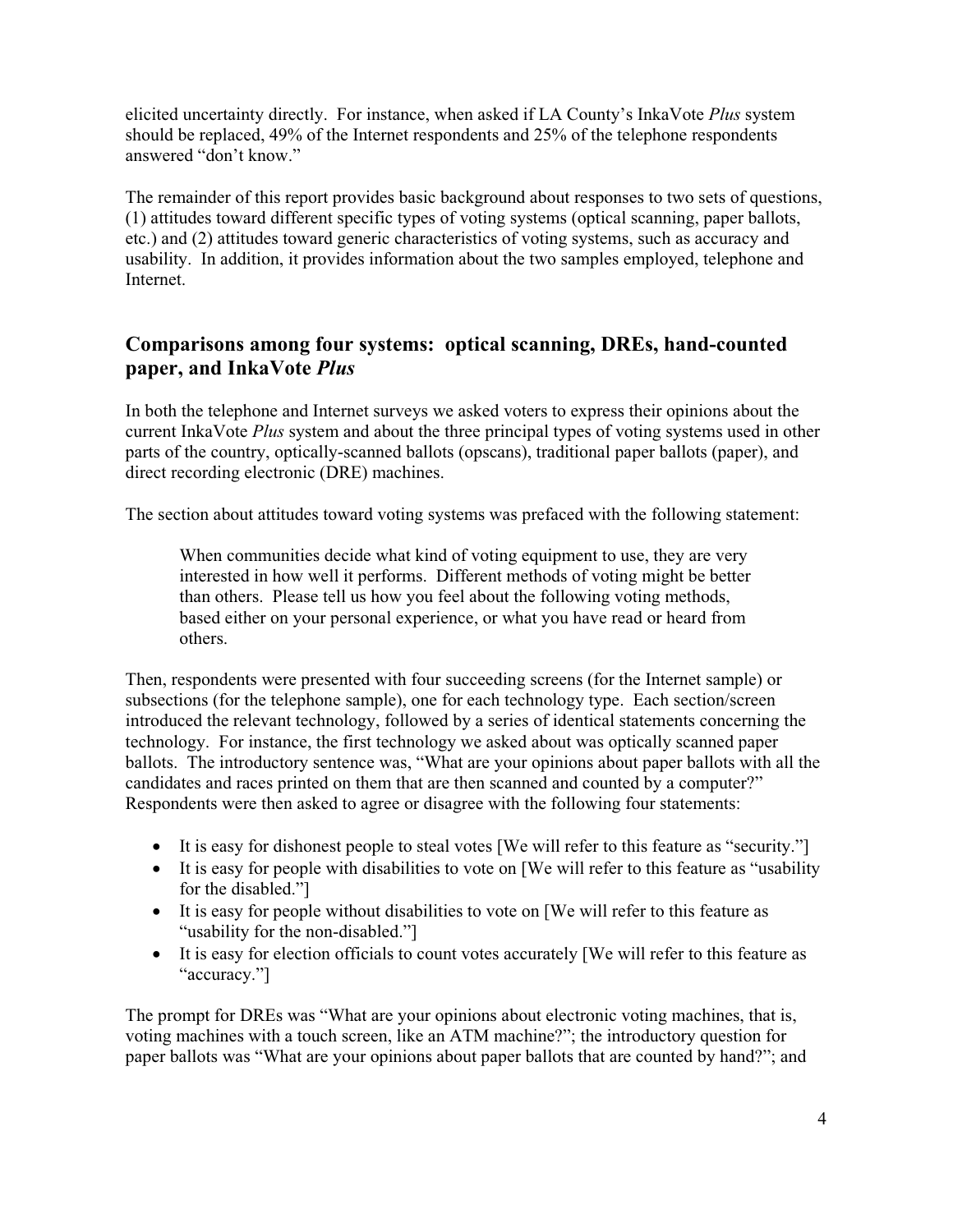the sentence for InkaVote *Plus* was "What are your opinions about the InkaVote *Plus* system currently used in Los Angeles County?"

Overall results are given in Table 1.

We start by focusing on attitudes toward the InkaVote *Plus* system. The first thing that stands out is that, in contrast with the other systems, voters were more likely to answer, "don't know" when asked their opinion of InkaVote *Plus.* In the telephone sample, 26.9% of respondents said they did not know whether it was easy for dishonest people to steal votes with InkaVote *Plus,* compared to 20.1% for opscans, 17.1% for DREs, and 10.3% for paper. The patterns were similar for the Internet respondents, although the overall level of "don't know" responses was higher across-the-board.<sup>2</sup>

The relatively large number of respondents who stated they did not know enough about InkaVote *Plus* to have opinions about security, accuracy, and usability is surprising, since virtually all LA County voters have had actual experiences with InkaVote *Plus,* whereas presumably only a minority of voters have had experiences with other voting systems from voting in other jurisdictions.

Voters were much less likely to agree that it is "easy for dishonest people to steal votes" using InkaVote *Plus*, compared to the other three voting systems — 29.5% of the telephone survey felt that vote-stealing was easy on the InkaVote *Plus,* compared to 41.2% on opscans, 42.7% on DREs, and 65.0% on paper ballots. On the other performance dimensions that we asked about — usability for disabled and non-disabled voters and accuracy —the InkaVote *Plus* was judged to be similar to the other voting methods.

Focusing our attention to the three other voting systems, voters were more likely to agree that traditional paper ballots made it easy for dishonest people to steal elections and were less likely to agree that paper was easy for county officials to count accurately. In the telephone sample, 65.0% of voters agreed that it was easy for dishonest people to steal elections with paper ballots, compared to the 41.2% who said the same thing about opscans and 42.7% who said the same about DREs. (A very similar comparison is evident in the Internet sample.) At the same time, responses concerning the usability of hand-counted paper were similar to responses concerning opscans and DREs. For instance, 62.3% of the telephone sample stated that paper was easy for people with disabilities to vote on, compared to 64.0% who said the same about opscans and 63.1% about DREs. Thus, in the minds of voters, paper offers no usability advantages over the two computer-assisted methods while presenting more problems in terms of security and accuracy.

 $2$  As a general matter, Internet respondents were significantly more likely to answer "don't know" than telephone respondents. The pattern of "don't know" responses across the two survey modes was analyzed. In general, items that had a large percentage of "don't know" responses in one mode also had a large percentage of "don't know" responses in the other mode. (Correlation across items is .93.) In addition, correlations in the percentage of respondents agreeing and disagreeing across the two modes was very high (.95 for "agree" responses and .91 for "disagree" responses). Therefore, while there does appear to be a "mode effect, " with Internet respondents more prone to answer "don't know," this does not affect the *relative* tendency of respondents to agree or disagree with statements about voting systems.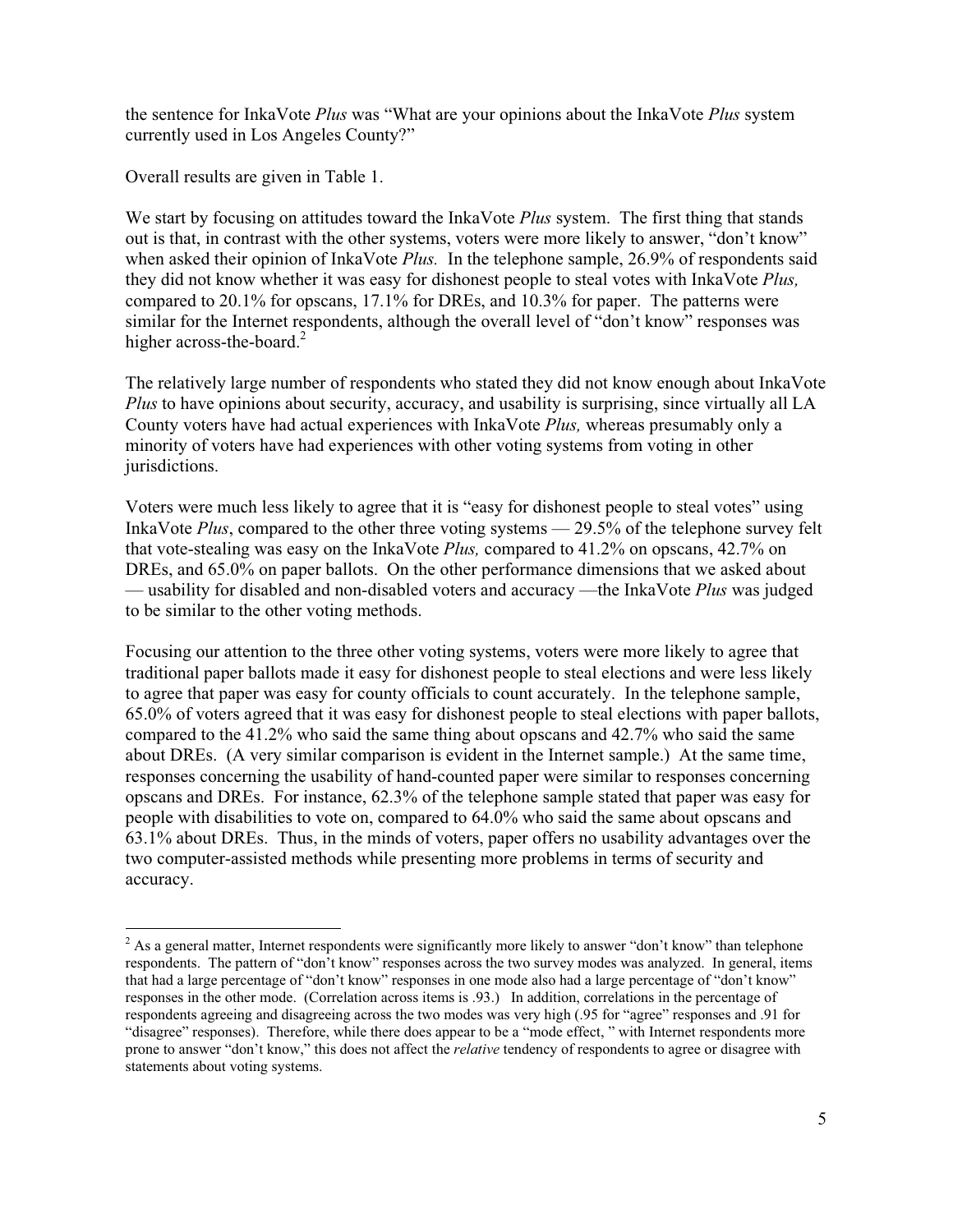We finally focus on differences in the voters' responses between opscans and DREs. The numbers reported in Table 1 admit to no obvious differences in attitudes about these two voting methods. The differences that do exist are either substantively minor or inconsistent across survey modes. For instance, voters in the telephone sample saw almost no difference between opscans and DREs in terms of usability for voters with disabilities, whereas voters in the Internet sample gave a nod to DREs (66.1%) over opscans (59.1%). On the whole, it does not appear that LA County voters regard generic DRE and opscan systems very differently, as far as usability, security, and accuracy are concerned.

#### Should InkaVote *Plus* be replaced?

Respondents were asked "Do you think that Los Angeles County should replace the current InkaVote *Plus* system?" As with attitudes toward the different voting systems that were explored in the previous section, respondents in the Internet sample were much less like to answer "don't know" (49.4%) than in the phone sample (24.9%). With the different "don't know" responses in mind, it is still telling that only minorities of respondents in both samples agreed that the InkaVote *Plus* should be replaced — 20.8% in the phone sample and 14.0% in the Internet sample.

Table 2 breaks the responses to this question down into demographic categories. There is some variability in the responses across demographic groups, but the most important pattern is that in all demographic categories, the percentage of respondents agreeing that the InkaVote *Plus* system should be replaced is less than 30%.

#### *Preferred systems for making and counting ballots*

Respondents were asked two questions intended to understand which system they most desired to mark and count ballots.<sup>3</sup> The questions were these:

- Which kind of voting machine or method would you most prefer to use to mark your ballot?
- Which kind of voting machine or method would you most prefer to use to have your ballot counted?

The response categories for both questions, which were randomized for each respondent, were as follows:

- Paper ballot counted by hand
- Paper ballot scanned and counted by a computer
- Electronic voting machine with a touchscreen
- InkaVote *Plus* system

<sup>3</sup> In the telephone sample, these questions were only asked of respondents who had answered "yes" to the question about whether *InkaVote* should be replaced.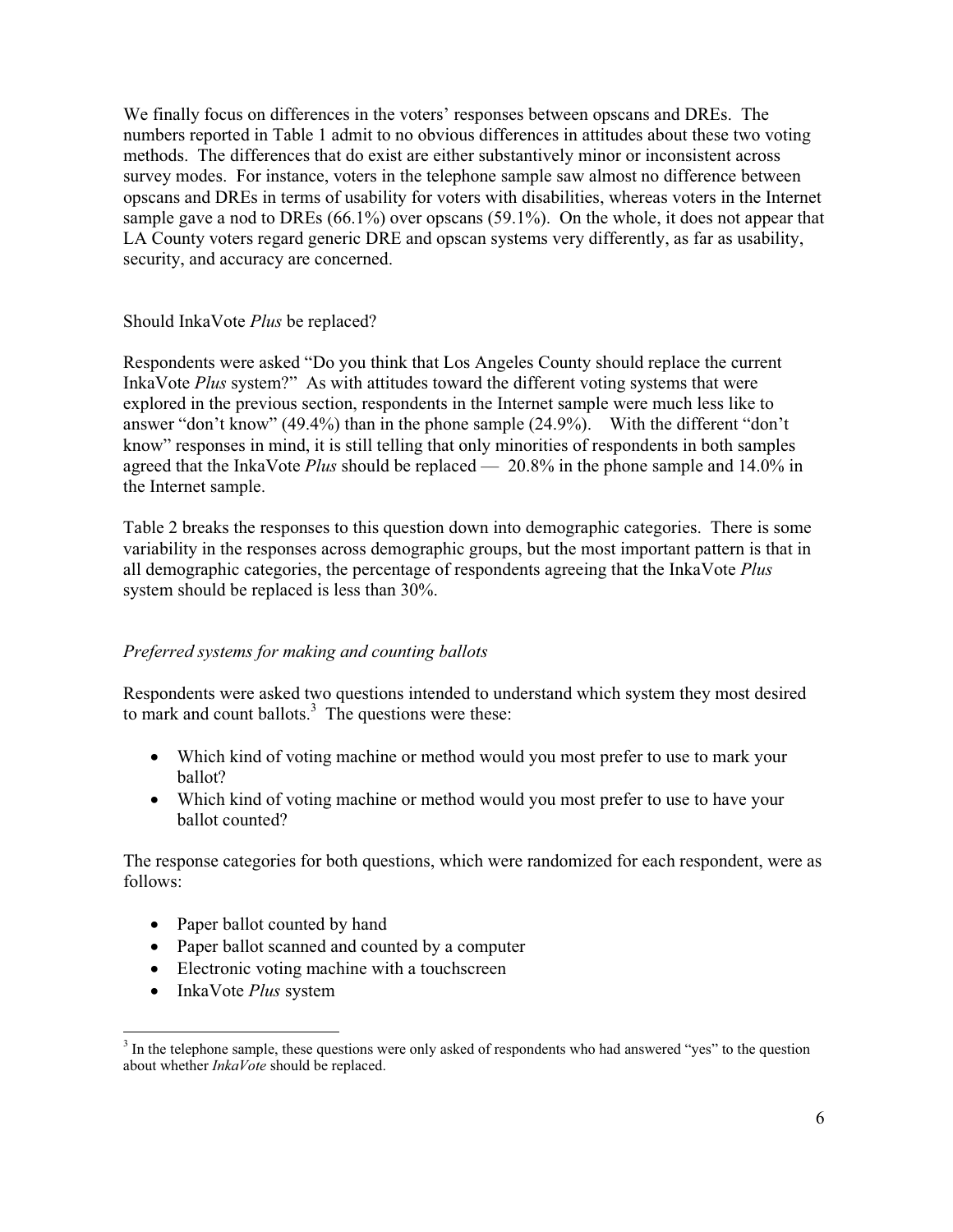- Don't know
- Other (specify )

Table 3 reports a simple cross-tabulation of responses for the two questions.

Respondents by-and-large did not distinguish between how they would like their ballots marked and counted: 83.5% of respondents in the Internet sample and 74.1% of the phone sample chose the same methods for casting and counting ballots.

As noted in the previous footnote, in the Internet sample, respondents were asked about their most-preferred voting system, even if they answered "no" to the question about whether InkaVote *Plus* should be replaced. This allows us to probe attitudes of voters who may have expressed a preference for InkaVote *Plus* for non-performance reasons, for instance, because they believed that replacing the county's voting system was not a high priority, compared to other uses of tax dollars.

Restricting our analysis to Internet respondents who stated that InkaVote *Plus* should be replaced, nearly half (48.7%) also reported that InkaVote *Plus* was their most preferred way to cast and count ballots. In addition to these respondents, 12.5% expressed a preference for using optical scanning to cast and count ballots, 9.5% expressed a preference for DREs, 5.4% preferred hand-counted paper, and 4.01% stated "don't know" to both items.<sup>4</sup> Almost 10%  $(9.5\%)$ expressed a preference for casting ballots on InkaVote *Plus* while having them counted using another means. Other "mix-and-match" combinations occurred much less frequently.

Returning to attitudes about how InkaVote *Plus* might be replaced, we focus here on answers to the question about the preferred method to cast ballots. We do not focus on the question of *counting* ballots because the high correlation between the two sets of answers would make that analysis redundant.

Table 4 reports the preferred method of marking ballots for both the telephone and Internet samples. Even more than the other questions concerning preferred voting methods, the results depend on which survey method we use. Among respondents to the telephone survey, the most preferred method by far was the electronic voting machine (43.2%), followed by scanned paper ballot (19.0%), InkaVote *Plus* (10.5%), and hand-counted paper (10.2%). Opinions were more evenly spread among Internet respondents, with the electronic voting machine preferred by a small plurality (28.2%), followed by InkaVote *Plus* (24.3%), scanned paper (22.3%), and handcounted paper (11.6%).

Attitudes broken down by demographics are reported in Tables 5 (telephone) and 6 (Internet). Some demographic variability in preferences for voting systems appears in the data, but the patterns are not always consistent across the two samples. Looking for the moment at the phone sample, there is little significant difference in preferences according to sex, disability status, or race. Respondents with less than a high school education are the rare category that gives substantial support to hand-counted paper  $-26.0\%$ , compared to 7.5% among those with a

<sup>4</sup> Among those in the Internet survey who stated that *InkaVote* should be replaced, 43.4% expressed a preference for DREs,  $22.2\%$  for opscans, and 13.6% for hand-counted paper.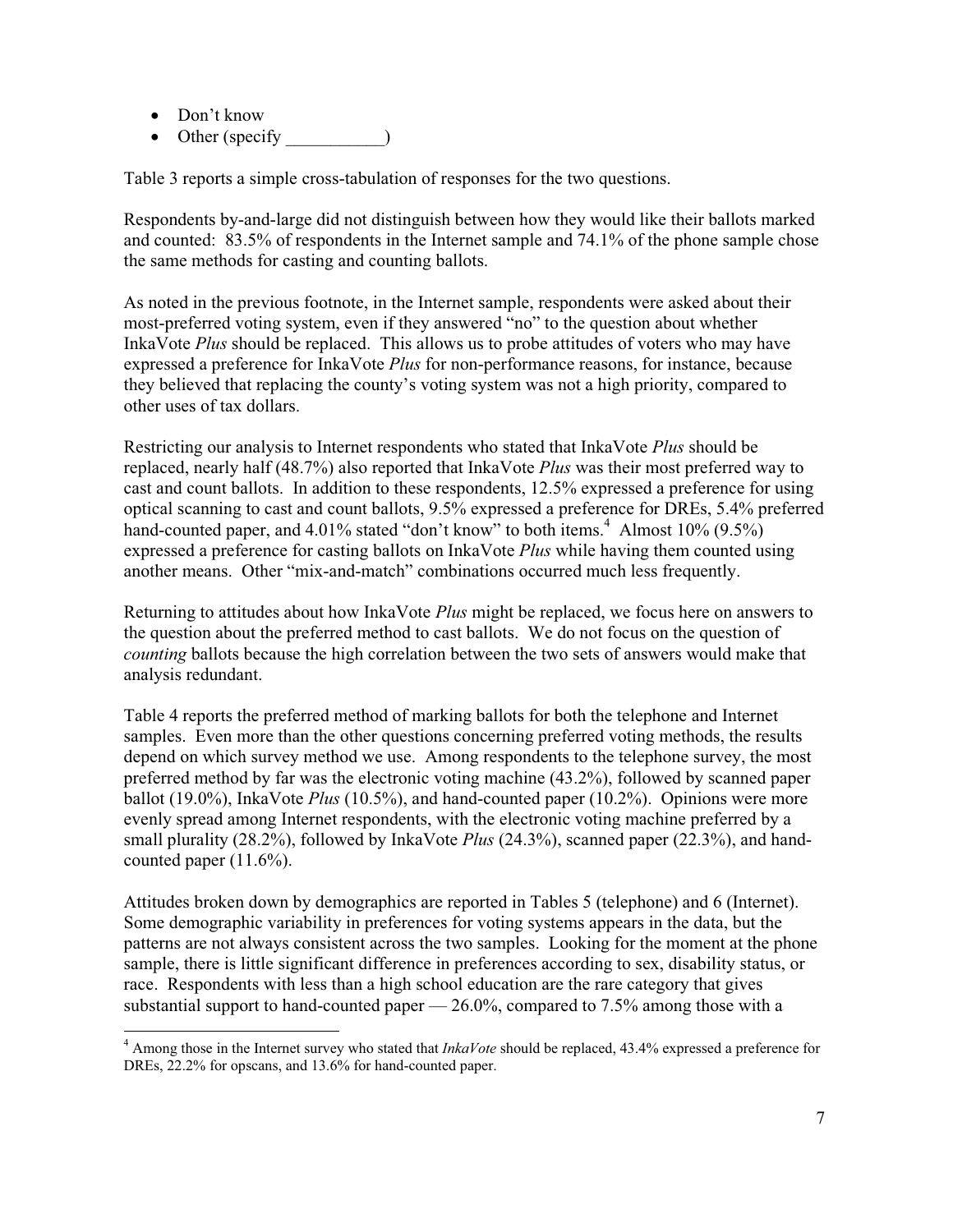college degree. Low-income voters also provided some support for hand-counted paper (20.1% for those with incomes less than \$15,000) compared to high-income voters (5.9% for incomes over \$100,000). Older voters are more likely to support hand-counted paper and less likely to support electronic voting. Only 2.5% of voters in the 18-to-29 age category most preferred paper, compared to 22.2% of those in the 65+ category. Conversely, 52.4% of votes in the 18-to-29 age category most preferred DREs, compared to 22.0% in the 65+ category. Finally, 12.8% of Democrats favored paper, compared to 5.7% of Republicans, while 39.4% of Democrats favored electronic machines, compared to 58.4% of Republicans.

Turning our attention now to the Internet sample, there are significant differences in most of the demographic categories. Women were more supportive of electronic machines (33.7%) than men (21.9%), while men were more supportive of hand-counted paper (15.0% *vs.* 8.6%) and InkaVote *Plus* (29.1% *vs.* 20.2%). Non-disabled voters were more likely to express a top preference for electronic machines (30.2%), compared to disabled voters (18.8%). As with the phone sample, there was a trend in favor of hand-counted paper among respondents with less than a high school education and incomes less than \$15,000 per year, and a similar trend among voters with a college degree or post-college education to be more likely to support electronic machines. Unlike the phone survey, older voters in the Internet sample were not more favorably inclined to hand-counted paper, but older voters were similarly less inclined toward electronic machines. Black and Asian respondents gave plurality support to electronic voting machines (37.6% and 43.5%, respectively), while Latino and White respondents were more evenly divided in their responses. (Latinos gave 16.1% support to hand-counted paper, 29.0% to scanned ballots, 23.8% to electronic machines, and 22.6% to InkaVote *Plus*. The White support numbers were 7.1%, 20.7%, 27.6%, and 28.5%, respectively.) Finally, there was a similar difference in support for paper along partisan lines. Among Democrats, 15.6% most supported hand-counted paper, compared to 1.6% of Republicans. While Republicans tended to favor the InkaVote *Plus* (38.9%) more than Democrats (22.3%), there was no appreciable difference in how voters from the two parties preferred electronic machines (28.0% for Democrats *vs.* 25.2% for Republicans.)

## **Voting System Attributes**

In both the telephone and Internet surveys, we asked voters to rank their voting system values. The question we used was worded: "From the following list, which attribute do you feel is the most important in a voting method (examples of voting methods are electronic voting machines, paper ballots counted by hand, and paper ballots that are scanned and counted by a computer)." Voters were then given the following list of attributes: secure, cost-effective, easy to use, easy to use for voters with disabilities, easy to use for voters for whom English is not a first language, reliable, accurately counts votes, allows you to vote quickly, lets you easily check your ballot for errors, produce results faster on election night. Once they provided the first ranked response, voters were asked for a second attribute. In this section of the report, we discuss voter rankings of these voting system attributes.

We begin with the first and second rankings from the two surveys, provided in Table 7. The responses are ordered in this, and all remaining tables in this section, by their first rankings given by voters in the telephone survey.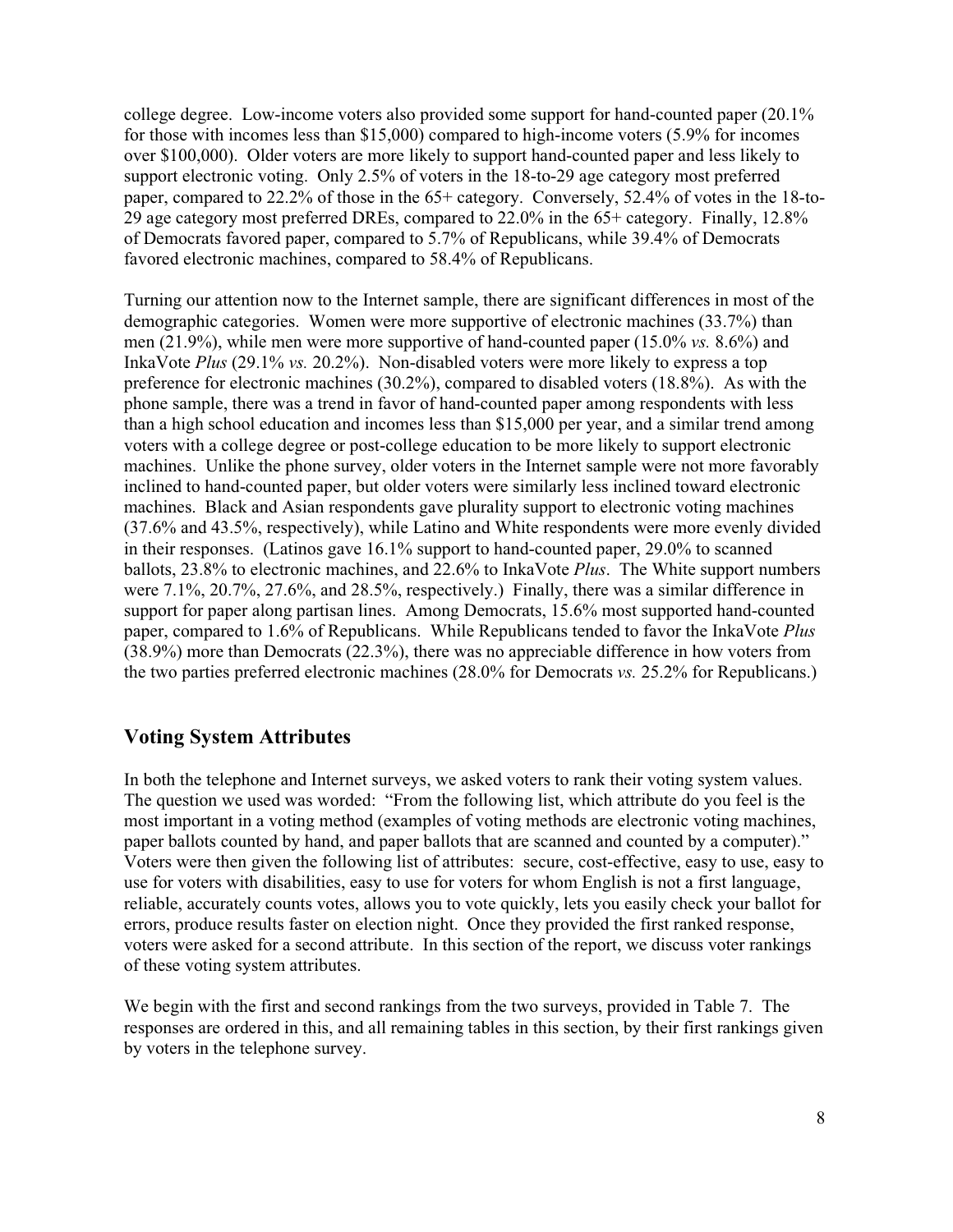Accuracy is the most important first-ranking attribute, in both of our surveys. In the telephone survey, 24.7% of voters ranked accuracy as their first priority, while in the Internet survey 35.5% of those voters ranked accuracy first. Accuracy was ranked second by 15% in the telephone survey, and 19.2% in the Internet survey. These results indicate that Los Angeles County voters see accuracy as a very important voting system attribute.

In the telephone survey, the next three first rankings were secure (19.3%), reliable (17.0%) and easy to use (14.6%). These were also the next highest-ranked in the Internet survey, though their relative order was somewhat different in the Internet survey (32.6% secure, 10.2% easy to use, and 7.4% reliable).

Perhaps as important as the attributes that were high in voter's rankings are those that were low in voter's overall rankings. As seen in Table 7, in both surveys, voting quickly, being able to easily check one's ballot, producing fast results, being cost effective, and being easy to use for both voters for whom English is not a first language and those with disabilities, were given a first ranking by few Los Angeles County voters. This is not to say that these are not important voting system attributes, but only that when we examine the distributions of responses for the broad population of Los Angeles County voters that they are not the highest ranked attributes.

In Table 8 we provide the same information on first-ranked voting system attributes for each survey sample, by voter gender and disability status.<sup>5</sup> In both samples we see that men are more likely to prioritize accuracy, a difference that is more pronounced in the telephone sample than the Internet sample. The other important difference we see by gender is that women are more likely to prioritize easy to use in both samples.

For those voters who are disabled or who have a disabled person in their household, we see a greater emphasis on ease-of-use for voters with disabilities (especially in the Internet sample) and ease of use for voters for whom English is not their primary language (especially in the telephone sample). We also see that disabled voters are less likely to prioritize voting system security, primarily in the telephone sample.

Next we examine voting system attribute priorities by age (Table 9). We classify voters into five age groups; 18-to-29, 30-to-35, 36-to-50, 51-to-65 and older than 65. The data are presented in Table 9, with the telephone respondents given in the top panel and the Internet respondents in the bottom panel. The young (18 to 29 year old) voters in the telephone sample were less likely to rank accuracy, security or ease of use as top-ranked attributes than the voters older than 29. The young voters in the telephone sample were more likely to say that voting quickly, costeffectiveness, and ease of use for voters with disabilities or those from whom English was not their primary language were top-ranked. But in the Internet sample, young voters were very likely to rank security as a top attribute (43%), followed by accuracy.

<sup>&</sup>lt;sup>5</sup> In our surveys we asked voters "Does a health problem, disability, or handicap currently keep you or a member of your household from participating fully in work, school, housework, or other activities?" If the voter responded "yes" to the first three (indicating that they, a member of their household, or both themselves and a member of their household had a disability, health problem or handicap) they were categorized for the purposes of this analysis as disabled or with a disabled member in their household.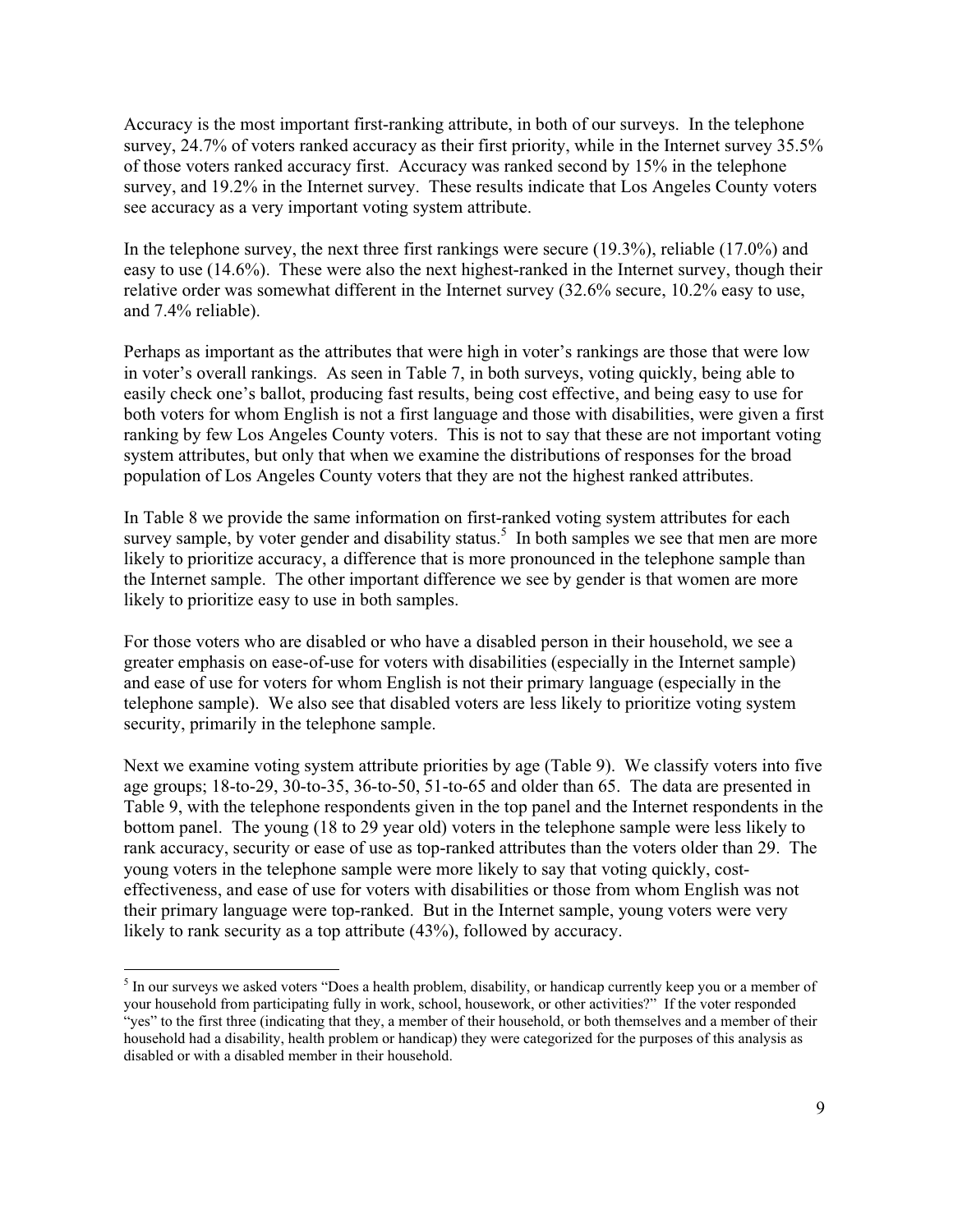In Table 10 we present voting system attributes by educational attainment. In the telephone survey (top panel) we see that those with a high school degree or less were less likely to rank accuracy, security, or reliability first, relative to those with higher levels of educational attainment. On the other hand, the voters with a high school education or less were more likely to rank first ease of use for voters with disabilities and those for whom English is not their primary language. In the Internet sample (bottom panel) we see that voters with post-graduate education were very focused on accuracy (41.9%) and security (41.3%); voters with a high school education or less were more likely to rank overall ease of use first in the Internet sample.

The responses on voting system attributes by voter income are given in Table 11; here we classify voters into five income categories, with a household income of less than \$15,000, between \$15,000 and \$29,999, between \$30,000 and \$59,999, between \$60,000 and \$99,999, and greater than \$100,000. Starting with the telephone sample in the top panel, we see results that are generally consistent with the results in Table 10 (educational attainment). Voters who had a household income of less than \$15,000 were less likely to rank accuracy, security or reliability first; they were more likely to rank first ease of use for voters with disabilities or those for whom English is not their primary language. In the bottom panel (Internet sample), we also see results consistent with those seen in Table 10; voters who had household incomes of greater than \$100,000 were very likely to rank accuracy (44.5%) or security (33.1%) first.

Next, in Table 12 we provide the first-rankings of voting system attributes by partisanship (Democratic, Republican, Independent or Other). The top panel gives the telephone survey responses. There we see that Democratic voters in the telephone survey ranked accuracy, security, reliability, and general ease-of-use first (in that respective order). Republicans, though, ranked reliability first, slightly more frequently than accuracy, followed by security and general ease of use. Like Democrats, Independents were most likely to rank accuracy and security first.

In the Internet sample, see that those voters are much more likely to first-rank accuracy or security, regardless of partisanship. Thirty-four percent of Democratic voters ranked security first, with 31.7% ranking accuracy first. Forth percent of Republicans, 36.8% of Independents and 67.1% of Other partisans ranked accuracy first in the Internet sample. It is also worth noting here that in the Internet sample (like the telephone sample) general ease of use was ranked by a number of Democratic voters first.

Last, we examine the first-rankings of voting system attributes by the racial/ethnic identity of the voters in the two samples. In Table 13 we look at Black, Asian, Latino and White voters, with telephone survey respondents in the top panel and Internet survey respondents in the bottom panel. Starting with the telephone survey respondents, we see that Black voters ranked reliability most frequently (28.4%), followed by accuracy (24.1%) and general ease of use. Asians voters, though, most frequently ranked accuracy first (29.9%), followed by security, reliability, ease of use and ease of use for voters for whom English is not the primary language. Interestingly, Latino voters were very heterogeneous in their first-rankings of voting system attributes, with nearly equal percentages ranking accuracy, security, reliability, and general ease of use. Also, 10.8% of Latino voters in the telephone sample ranked ease of use for voters for whom English is not their primary language. In the Internet sample, we see that Black voters rated security and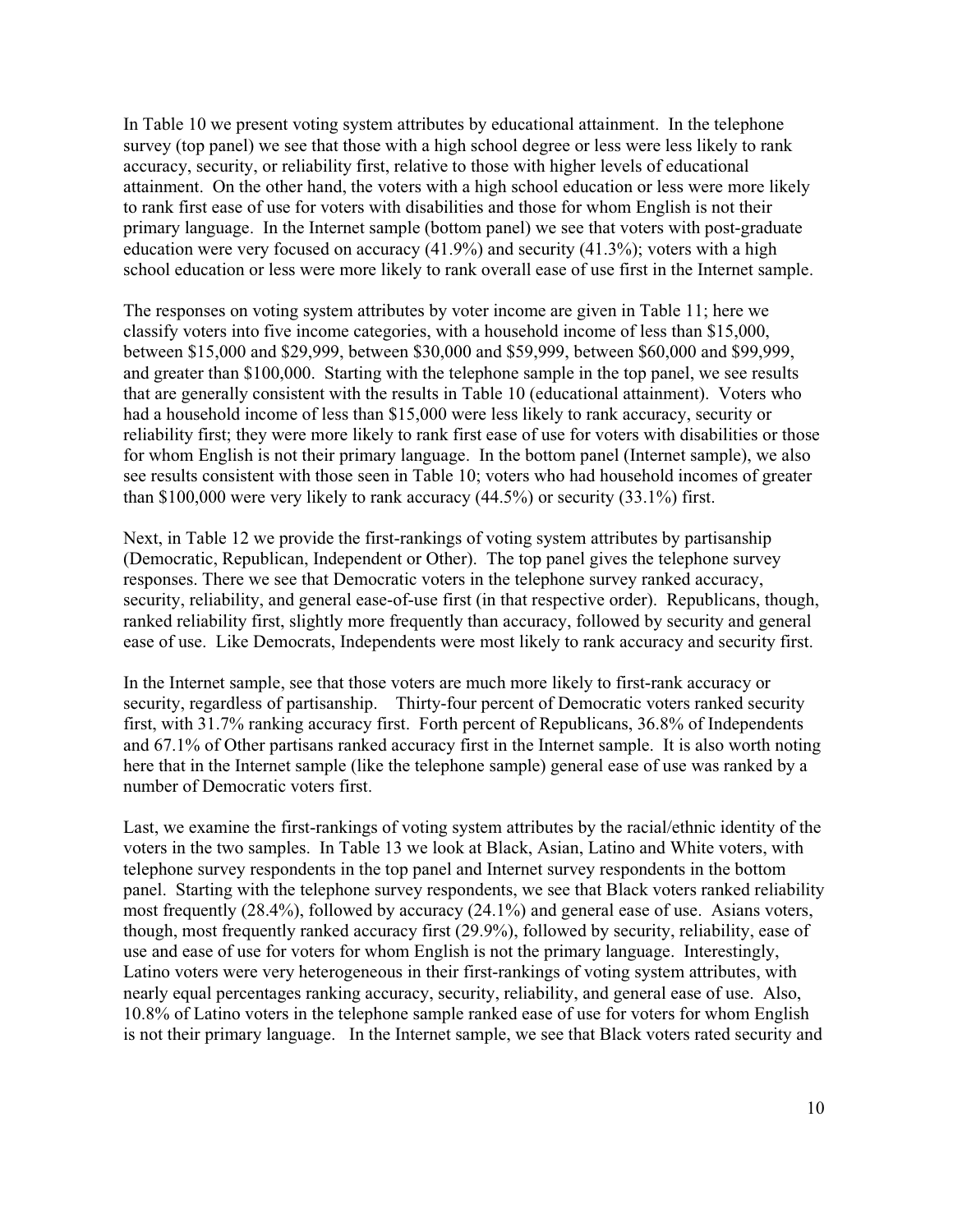accuracy first most frequently, followed by general ease of use. Latinos, Asians and Whites were similar, though both of those groups of voters in the Internet sample were more likely to rate accuracy higher than security.

## **Discussion and Conclusions**

The surveys of Los Angeles County registered voters that we implemented yield important information regarding voter opinions about the voting system they now use when they cast ballots, as well as their opinions about future alternative voting systems. Critically, our survey revealed that registered voters in Los Angeles County are currently quite positive in their assessment about how elections are administered; in the surveys we implemented, at least 8 out of every 10 registered voters expressed confidence that their vote was counted as they intended.

At the same time, our analysis also indicates that attitudes and evaluations of the existing InkaVote *Plus* system used in Los Angeles County, while positive, are subject to some uncertainty. For example, when we asked registered voters to evaluate InkaVote *Plus* (relative to other potential voting systems), we found that many registered voters were unable or unwilling to give a response about InkaVote *Plus*: in our telephone survey, between 20% and 27% of registered voters did not provide an opinion about whether InkaVote *Plus* made it easy for dishonest people to steal votes, whether it made it easy for people with disabilities to vote, if it is easy for voters without disabilities to use, and whether it is accurate. Higher percentages of registered voters who did not express an opinion on these same questions were seen in our Internet survey.

Overall, when in we asked registered voters about their values regarding voting systems, we found two values predominated --- accuracy and security. In both samples, registered voters were most likely to rank accuracy first (24.7% in our telephone sample and 35.5% in our Internet sample), with security a close second in terms of first rankings (19.3% in the telephone survey and 32.6% in the Internet survey). We also found that many registered voters valued reliability and general ease of use.

These survey results are preliminary, in the sense that this is the first time that we are aware that surveys of this nature have been conducted in Los Angeles County. These results should thus be seen as a preliminary baseline, and as the VSAP effort evolves voter evaluation surveys like these should be conducted to assess how and in what ways voter opinions are changing over time.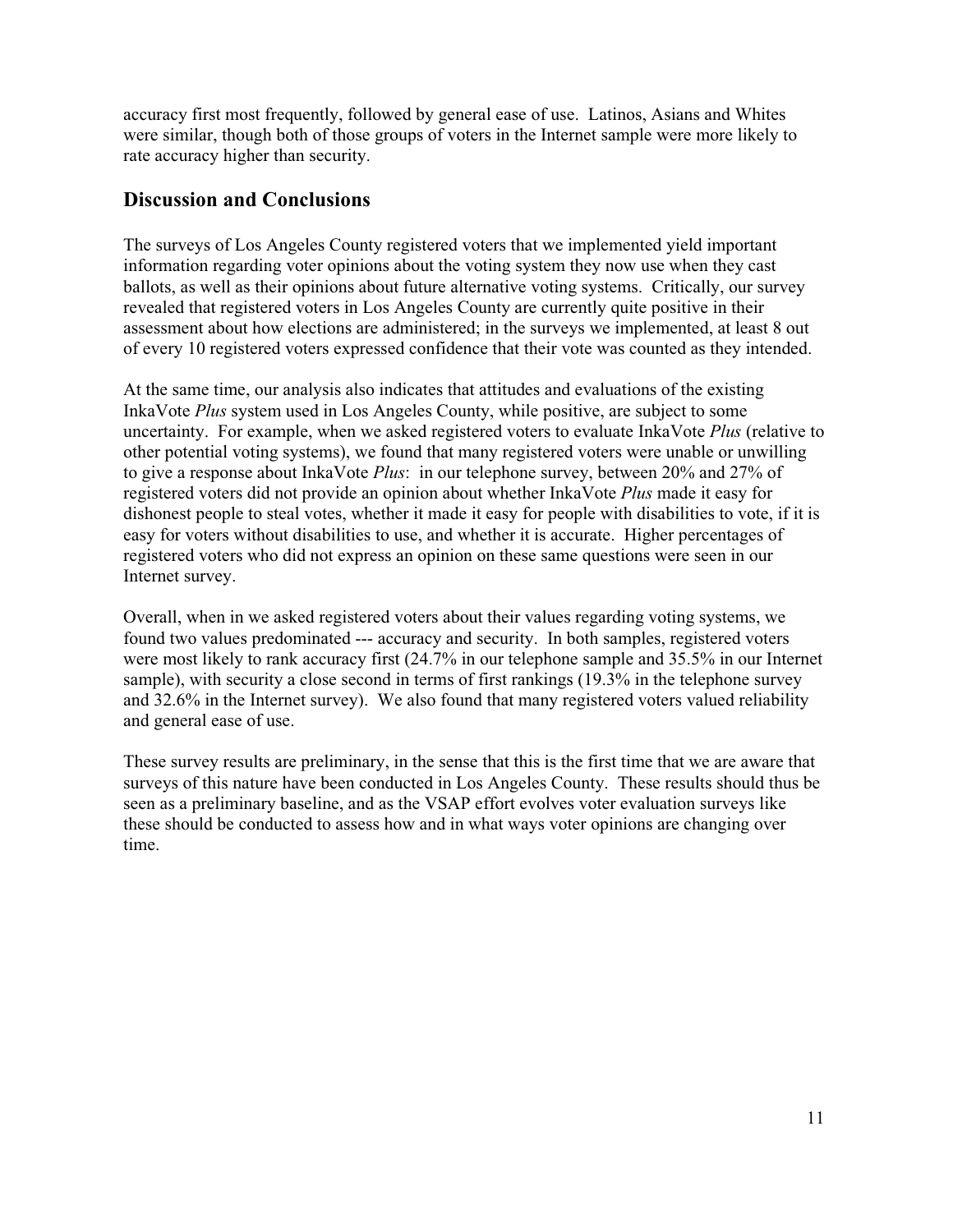## **Survey Methodologies**

#### *Telephone Survey*

The telephone survey component of the 2010 VSAP voter survey was in the field between March 11, 2010 and March 29, 2010. The questionnaire was developed using similar voter experience surveys that have been fielded in recent years. The 2010 VSAP voter survey was a mixed mode survey, with some of the interviewing being done by telephone and some over the Internet. This section discusses the telephone survey methodology.

For the telephone survey, the population consisted of registered voters in Los Angeles County. Interviewing Services of America, Inc. (ISA) provided research support for the telephone survey. ISA obtained a randomly selected sample of 43,652 Los Angeles County voters whose voting record had been matched to a telephone number. Of those, 7,096 were cell phones and the remainder were landlines. Trained interviewers from ISA contacted potential respondents on both cell and land lines; 651 interviews were completed, 80 from cell phone numbers and 571 from landlines. Respondents were given the opportunity to take the interview in English, Spanish or Mandarin. Twenty-five Mandarin interviews were conducted, 51 Spanish-language interviews were conducted, and 575 were completed in English. The overall incidence rate for the survey was 0.8950.

The telephone survey data have been weighted on gender and age, using population information provided by the Los Angeles Registrar/Recorder County Clerk staff.

#### Internet Survey

The Internet survey component of the 2010 VSAP voter survey was in the field from March 16, 2010 through March 28, 2010. The survey was administered by YouGov/Polimetrix, using their PollingPoint panel. This report discusses the methodology of the Internet portion of the survey.

Sampling and Weighting Methodology for the Los Angeles County Study Survey Panel Data

The PollingPoint panel, a proprietary opt-in survey panel, is comprised of 1.6 million U.S. residents who have agreed to participate in YouGov/Polimetrix's Web surveys. At any given time, YouGov/Polimetrix maintains a minimum of five recruitment campaigns based on salient current events. Panel members are recruited by a number of methods and on a variety of topics to help ensure diversity in the panel population. Recruiting methods include Web advertising campaigns (public surveys), permission-based email campaigns, partner sponsored solicitations, telephone-to-Web recruitment (RDD based sampling), and mail-to-Web recruitment (Voter Registration Based Sampling).

The primary method of recruitment for the PollingPoint Panel is Web advertising campaigns that appear based on keyword searches. In practice, a search in Google may prompt an active PollingPoint advertisement soliciting opinion on the search topic. At the conclusion of the short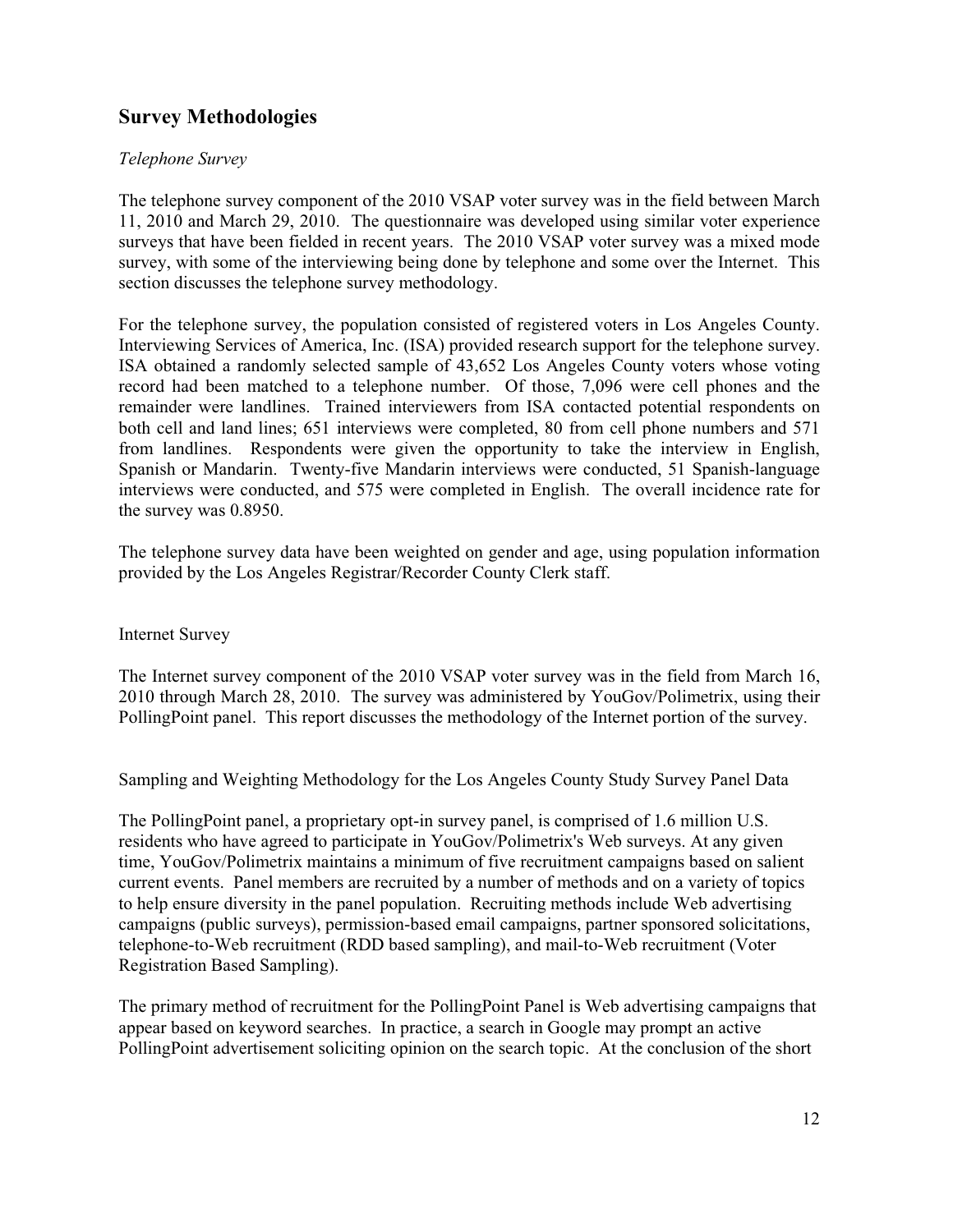survey respondents are invited to join the PollingPoint panel in order to receive and participate in additional surveys. After a double opt-in procedure, where respondents must confirm their consent by responding to an email, the database checks to ensure the newly recruited panelist is in fact new and that the address information provided is valid.

Additionally, YouGov/Polimetrix augments their panel with difficult-to-recruit respondents by soliciting panelists in telephone and mail surveys. For example, in the fall and winter of 2006, YouGov/Polimetrix completed telephone interviews using RDD sampling and invited respondents to join the online panel. Respondents provided a working email where they could confirm their consent and request to receive online survey invitations. YouGov/Polimetrix also employed registration based sampling, inviting respondents to complete a pre-election survey online. At the conclusion of that survey, respondents were invited to become PollingPoint members and receive additional survey invitations at their email address.

#### Sampling and Sample Matching

Sample matching is a methodology for selection of "representative" samples from non-randomly selected pools of respondents. It is ideally suited for Web access panels, but could also be used for other types of surveys, such as phone surveys. Sample matching starts with an enumeration of the *target population.* For general population studies, the target population is all adults, and can be enumerated through the use of the decennial Census or a high quality survey, such as the American Community Survey. In other contexts, this is known as the *sampling frame*, though, unlike conventional sampling, the sample is *not* drawn from the frame. Traditional sampling, then, selects individuals from the sampling frame at random for participation in the study. This may not be feasible or economical as the contact information, especially email addresses, is not available for all individuals in the frame and refusals to participate increase the costs of sampling in this way.

Sample selection using the matching methodology is a two-stage process. First, a random sample is drawn from the target population. We can call this sample the *target sample.* Details on how the target sample is drawn are provided below, but the essential idea is that this sample is a true probability sample and thus representative of the frame from which it was drawn.

Second, for each member of the target sample, we can select one or more *matching* members from our pool of opt-in respondents. This is called the *matched sample.* Matching is accomplished using a large set of variables that are available in consumer and voter databases for both the target population and the opt-in panel.

The purpose of matching is to find an available respondent who is as similar as possible to the selected member of the target sample. The result is a sample of respondents who have the same measured characteristics as the target sample. Under certain conditions, described below, the matched sample will have similar properties to a true random sample. That is, the matched sample mimics the characteristics of the target sample. It is, as far as can be told, "representative" of the target population (because it is similar to the target sample).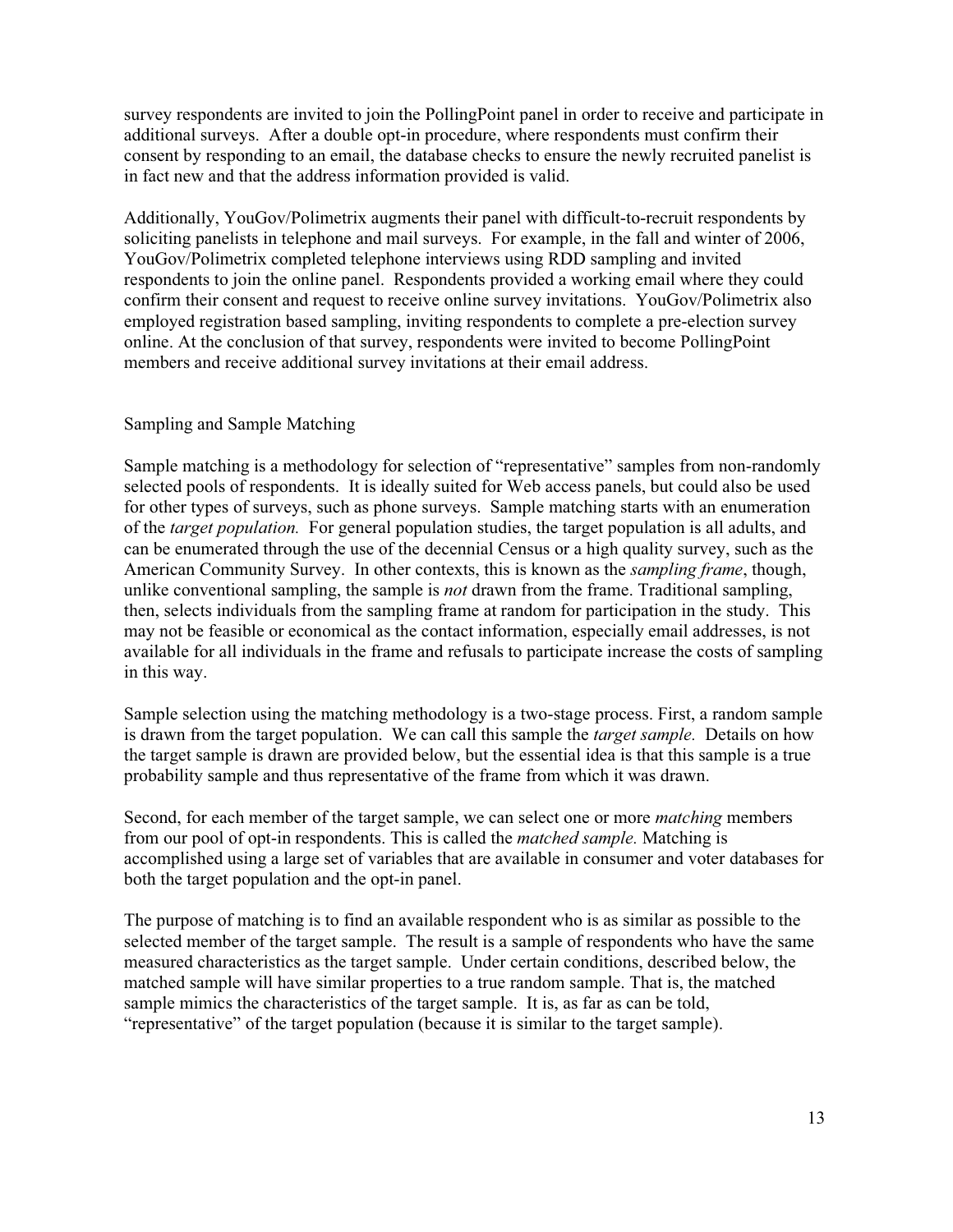When choosing the matched sample, it is necessary to find the closest matching respondent in the panel of opt-ins to each member of the target sample. YouGov/Polimetrix employs the proximity matching method to find the closest matching respondent. For each variable used for matching, we can define a *distance function*,  $d(x, y)$ , which describes how "close" the values *x* and *y* are on a particular attribute. The overall distance between a member of the target sample and a member of the panel is a weighted sum of the individual distance functions on each attribute. The weights can be adjusted for each study based upon which variables are thought to be important for that study, though, for the most part, YouGov/Polimetrix has not found the matching procedure to be sensitive to small adjustments of the weights. A large weight, on the other hand, forces the algorithm toward an exact match on that dimension.

#### Sampling Frame and Target Sample

YouGov/Polimetrix constructed a national sampling frame from the 2007 American Community Survey, including data on age, race, gender, education, marital status, number of children under 18, family income, employment status, citizenship, state, and metropolitan area. The frame was constructed by stratified sampling from the full 2007 ACS sample with selection within strata by weighted sampling with replacements (using the person weights on the public use file). Data on voter registration status and turnout were matched to this frame using the November 2006 Current Population Survey. Data on interest in politics and party identification were then matched to this frame from the 2007 Pew Religious Life survey, using the following variables for the match: age, race, gender, education, marital status, number of children under 18, family income, employment status, citizenship, state. The target sample of 500 Los Angeles County registered voters was selected with stratification by age, race, gender, education, and with simple random sampling within strata.

#### Weighting

Because matching is approximate, rather than exact, and response rates vary by group, the sample of completed interviews normally shows small amounts of imbalance that can be corrected by post-stratification weighting.

Raking, first proposed in 1940 by Deming and Stephan,<sup>6</sup> adjusts an initial set of weights to match a known set of population marginals, using a method of iterative proportional fitting.<sup>7</sup> In this procedure, the weights are adjusted sequentially to match the marginal distribution of each weight variable. The process proceeds until all marginals are matched. It does not require any information about the joint distribution of the variables (though, if these data are available and believed to be important, they can be employed by defining a marginal distribution involving a cross-classification of two variables).

<sup>&</sup>lt;sup>6</sup> W. Edwards Deming and Frederick F. Stephan, "On least squares adjustment of a sampled frequency table when the expected marginal totals are known," *The Annals of Mathematical Statistics,* vol. 11 no. 4 (Dec. 1940), pp. 427– 444.

<sup>7</sup> See Yvonne M.M. Bishop, Stephen E. Fienberg, and Paul W. Holland, *Discrete multivariate analysis: Theory and practice,* Cambridge, Mass., MIT, for details.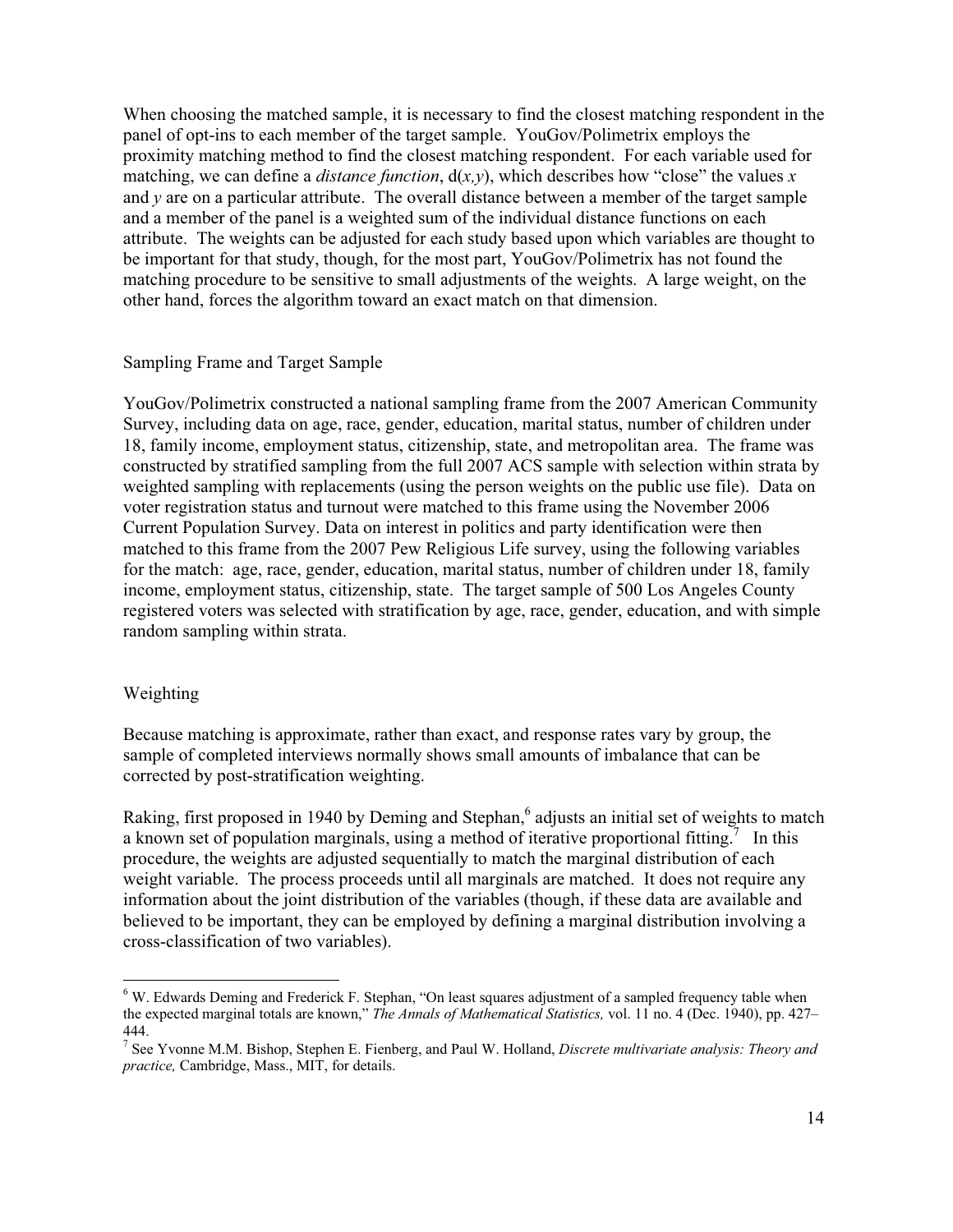YouGov/Polimetrix calculated post-stratification weights by raking the completed interviews to known marginals for registered voters in Los Angeles County from the November 2006 Current Population Survey and Pew Religious Life survey for the following variables: age, race, gender, and education.

#### *Other Information*

Additional details, including a topline report, can be obtained from the authors.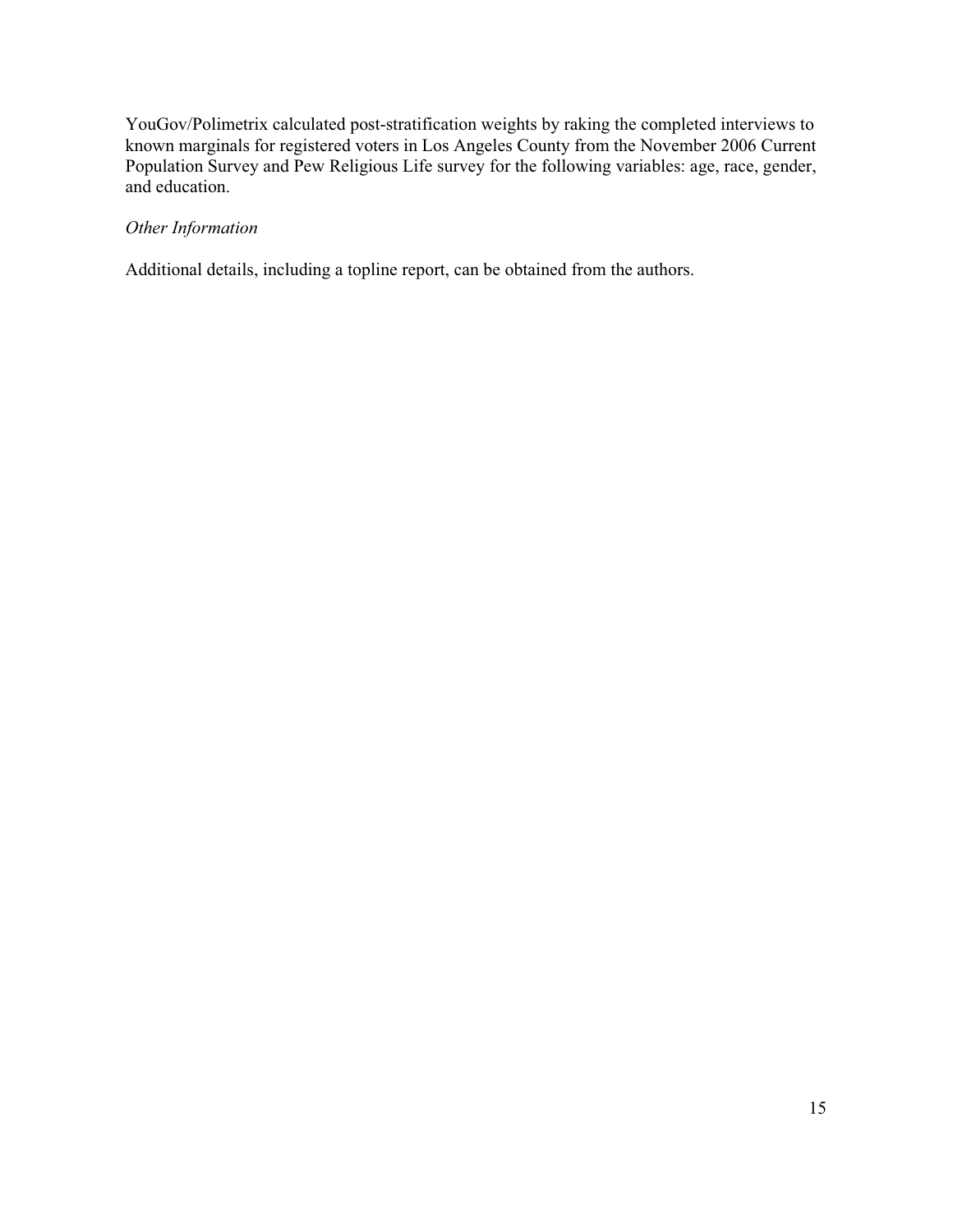|                      |             | Telephone sample |               |           | Internet sample |            |                |
|----------------------|-------------|------------------|---------------|-----------|-----------------|------------|----------------|
|                      |             |                  | $\frac{0}{0}$ | $%$ don't |                 |            | $%$ dor        |
|                      |             | $%$ agree        | disagree      | know      | $%$ agree       | % disagree | know           |
| It is easy for       | Opscans     | 41.2%            | 38.7%         | 20.1%     | 39.4%           | 26.7%      | 33.9           |
| dishonest people     | <b>DREs</b> | 42.7%            | 40.2%         | 17.1%     | 42.3%           | 22.8%      | $34.9^{\circ}$ |
| to steal votes       | Paper       | 65.0%            | 24.7%         | 10.3%     | 60.2%           | 22.1%      | $17.8^{\circ}$ |
|                      | Inkavote    | 29.5%            | 43.5%         | 26.9%     | 22.1%           | 29.9%      | 48.0           |
|                      |             |                  | $\frac{0}{0}$ | $%$ don't |                 |            | $%$ dor        |
|                      |             | $\%$ agree       | disagree      | know      | $%$ agree       | % disagree | know           |
| It is easy for       | Opscans     | 64.0%            | 17.6%         | 18.5%     | 59.1%           | 7.6%       | $33.3^{\circ}$ |
| people with          | <b>DREs</b> | 63.1%            | 17.0%         | 19.9%     | 66.1%           | 7.4%       | $26.5^{\circ}$ |
| disabilities to vote | Paper       | 62.3%            | 21.0%         | 16.8%     | 57.3%           | 13.8%      | 28.9           |
| on                   | Inkavote    | 56.4%            | 16.4%         | 27.2%     | 45.5%           | 12.2%      | $42.3^{\circ}$ |
|                      |             |                  | $\frac{0}{0}$ | $%$ don't |                 |            | $%$ dor        |
|                      |             | $%$ agree        | disagree      | know      | $%$ agree       | % disagree | know           |
| It is easy for       | Opscans     | 82.4%            | 7.9%          | 9.7%      | 75.8%           | 4.4%       | $19.8^{\circ}$ |
| people without       | <b>DREs</b> | 81.0%            | 10.2%         | 8.8%      | 76.0%           | 5.1%       | $19.0^{\circ}$ |
| disabilities to vote | Paper       | 83.0%            | 8.4%          | 8.7%      | 77.0%           | 5.7%       | $17.4^{\circ}$ |
| on                   | Inkavote    | 71.2%            | 8.3%          | 20.5%     | 60.9%           | 5.5%       | $33.6^{\circ}$ |
|                      |             |                  | $\frac{0}{0}$ | $%$ don't |                 |            | $%$ dor        |
|                      |             | $%$ agree        | disagree      | know      | $%$ agree       | % disagree | know           |
| It is easy for       | Opscans     | 72.4%            | 12.7%         | 15.0%     | 61.1%           | 10.3%      | $28.6^{\circ}$ |
| election officials   | <b>DREs</b> | 65.0%            | 24.7%         | 10.3%     | 59.3%           | 12.6%      | $28.1^{\circ}$ |
| to count votes       | Paper       | 55.9%            | 34.5%         | 9.7%      | 46.3%           | 35.6%      | $18.0^{\circ}$ |
| accurately           | Inkavote    | 66.2%            | 9.8%          | 24.1%     | 50.0%           | 8.7%       | $41.4^{\circ}$ |

Table 1. Attitudes about security, usability and accuracy toward optical scanning, DRE, handcounted paper, and InkaVote *Plus* voting methods.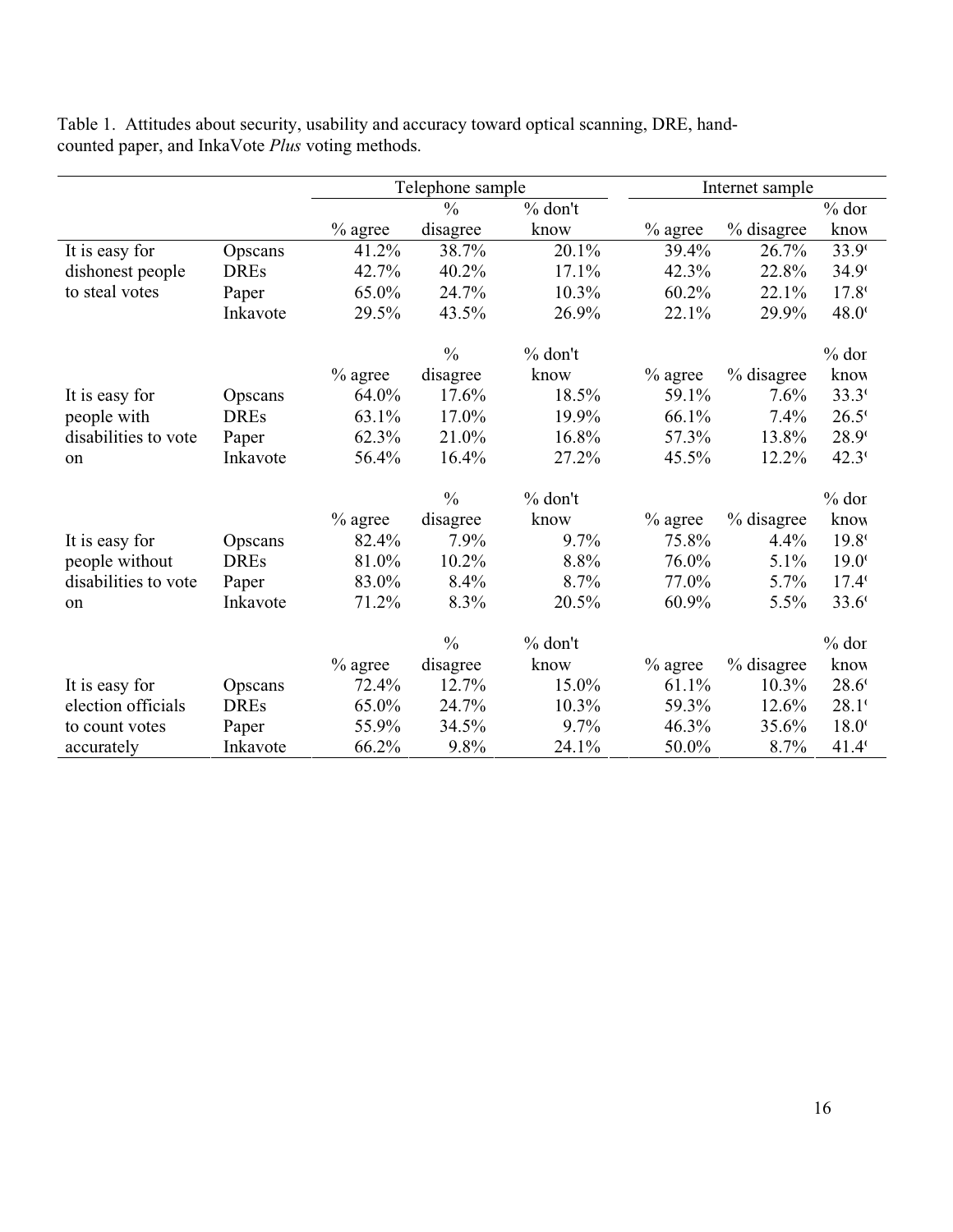|                           | % answering "Yes" |                 |  |  |  |
|---------------------------|-------------------|-----------------|--|--|--|
|                           | Phone sample      | Internet sample |  |  |  |
| All                       | 20.8%             | 14.0%           |  |  |  |
| By sex                    |                   |                 |  |  |  |
| Male                      | 19.0%             | 17.2%           |  |  |  |
| Female                    | 22.5%             | 11.2%           |  |  |  |
| By disability             |                   |                 |  |  |  |
| No disability             | 20.9%             | 12.8%           |  |  |  |
| Disability                | 20.0%             | 19.1%           |  |  |  |
| By age                    |                   |                 |  |  |  |
| 18 to 29                  | 19.8%             | 18.6%           |  |  |  |
| 30 to 35                  | 27.3%             | 20.0%           |  |  |  |
| 36 to 50                  | 24.9%             | 9.6%            |  |  |  |
| 51 to 65                  | 20.6%             | 8.2%            |  |  |  |
| Over <sub>65</sub>        | 16.5%             | 14.7%           |  |  |  |
| By educational attainment |                   |                 |  |  |  |
| HS grade or less          | 20.5%             | 6.5%            |  |  |  |
| Some college              | 18.5%             | 19.6%           |  |  |  |
| College degree            | 21.6%             | 15.7%           |  |  |  |
| Post-college              | 20.9%             | 21.8%           |  |  |  |
| By income                 |                   |                 |  |  |  |
| $<$ \$15 $k$              | 29.4%             | 28.6%           |  |  |  |
| $$15k - $30k$             | 19.2%             | 9.4%            |  |  |  |
| $$30k - 60k$              | 22.7%             | 11.3%           |  |  |  |
| \$60k - \$100k            | 24.5%             | 11.5%           |  |  |  |
| $>$ \$100 $k$             | 16.5%             | 16.9%           |  |  |  |
| By race                   |                   |                 |  |  |  |
| <b>Blacks</b>             | 19.9%             | 22.2%           |  |  |  |
| Asians                    | 17.9%             | 22.3%           |  |  |  |
| Latinos                   | 21.4%             | 11.0%           |  |  |  |
| White                     | 19.4%             | 12.6%           |  |  |  |
| By party affiliation      |                   |                 |  |  |  |
| Dem.                      | 19.0%             | 16.2%           |  |  |  |
| Rep.                      | 21.6%             | 8.7%            |  |  |  |
| Ind.                      | 24.0%             | 14.6%           |  |  |  |
| Other                     | 22.5%             | $0.0\%$         |  |  |  |

Table 2. Do you think that Los Angeles County should replace the current InkaVote *Plus* system?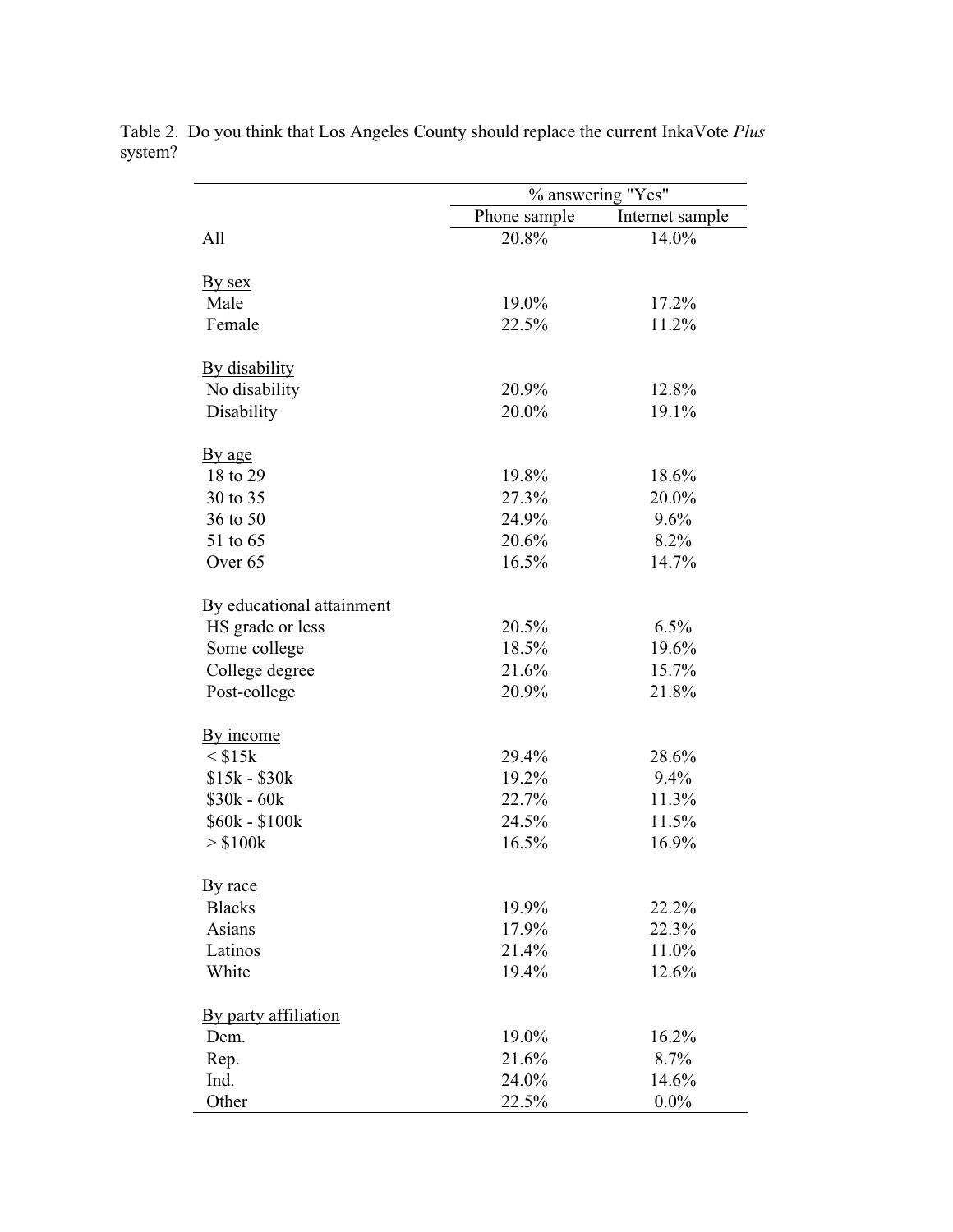|                                                |         |         |            | Preferred method to count |         |         |
|------------------------------------------------|---------|---------|------------|---------------------------|---------|---------|
|                                                | $Hand-$ |         |            |                           |         |         |
|                                                | counted | Scanned |            |                           | Don't   |         |
| mark<br>Preferred method to                    | paper   | paper   | <b>DRE</b> | <b>InkaVote</b>           | know    | Other   |
| Paper ballot counted by hand                   | 7.0%    | 0.4%    | 1.9%       | 0.4%                      | 0.4%    | $0.0\%$ |
| Paper ballot scanned and counted by a computer | 1.5%    | 15.0%   | $2.1\%$    | $0.0\%$                   | 0.4%    | $0.0\%$ |
| Electronic voting machine with a touchscreen   | 2.0%    | 2.3%    | 36.8%      | $0.0\%$                   | $2.2\%$ | $0.0\%$ |
| InkaVote system                                | 1.0%    | 0.9%    | $1.7\%$    | 5.8%                      | 0.7%    | 0.4%    |
| Don't know                                     | 0.3%    | 0.9%    | 1.8%       | 1.5%                      | 6.8%    | $0.0\%$ |
| Other                                          | $0.0\%$ | 1.4%    | $1.2\%$    | 0.3%                      | 0.4%    | 2.7%    |
| Internet sample                                |         |         |            | Preferred method to count |         |         |
|                                                | Hand-   |         |            |                           |         |         |
|                                                | counted | Scanned |            |                           | Don't   |         |
| mark<br>Preferred method to                    | paper   | paper   | DRE        | InkaVote                  | know    | Other   |
| Paper ballot counted by hand                   | 9.8%    | 0.3%    | 0.6%       | $0.0\%$                   | 0.5%    | $0.0\%$ |
| Paper ballot scanned and counted by a computer | $1.2\%$ | 19.1%   | 1.3%       | 0.6%                      | 0.3%    | $0.0\%$ |
| Electronic voting machine with a touchscreen   | $0.7\%$ | 2.8%    | 24.2%      | $0.3\%$                   | $0.2\%$ | 0.4%    |
| InkaVote system                                | 0.3%    | 1.8%    | 0.9%       | 19.6%                     | 1.6%    | $0.1\%$ |
| Don't know                                     | 0.3%    | 0.5%    | 0.9%       | 0.5%                      | 9.7%    | $0.0\%$ |
|                                                |         |         |            |                           |         |         |

Table

 $N = 496$ . Asked of all respondents  $N = 496$ . Asked of all respondents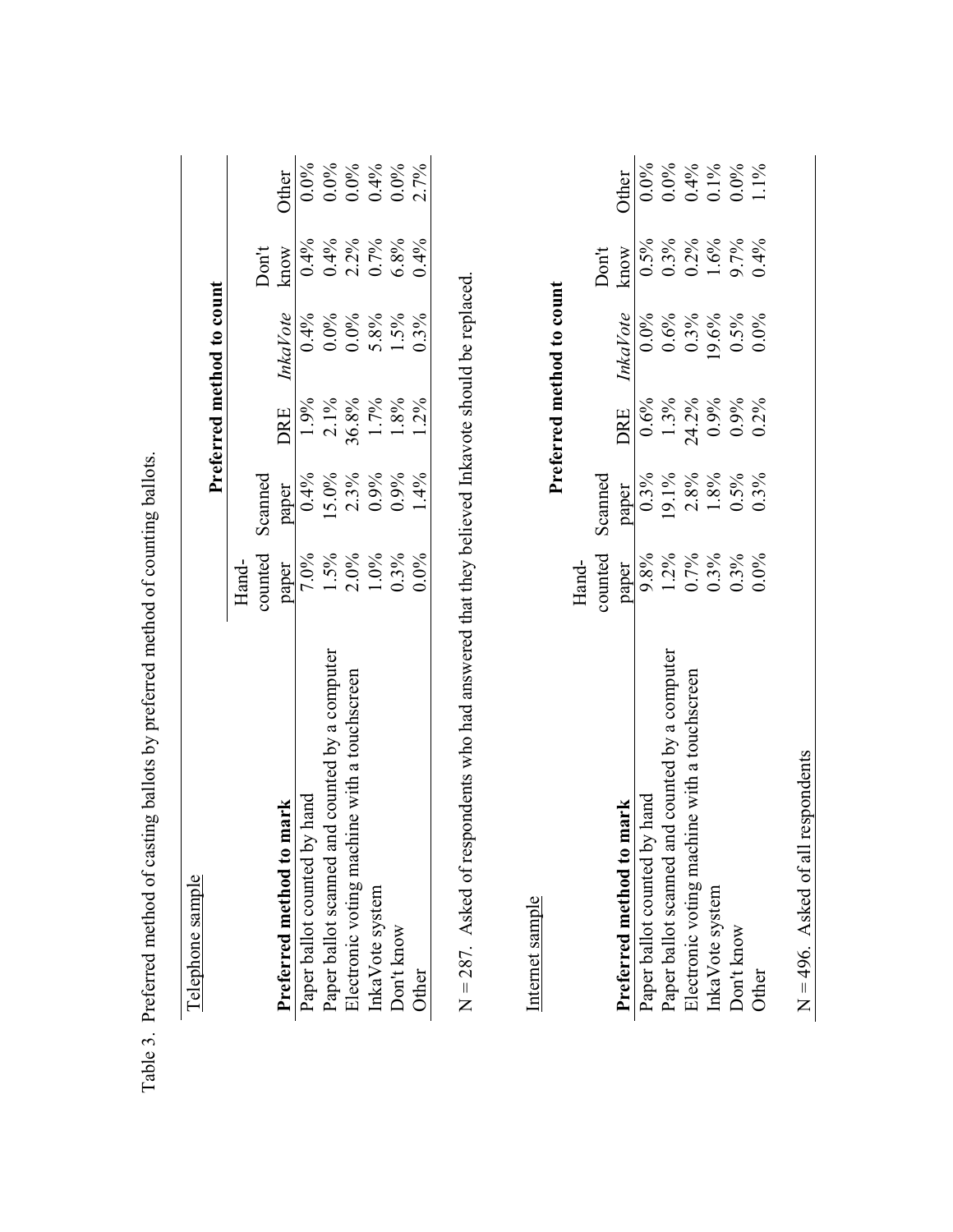|                                | Phone    | Internet |
|--------------------------------|----------|----------|
|                                | sample   | sample   |
| % paper ballot counted by hand | 10.2%    | 11.6%    |
| % paper ballot scanned         | 19.0%    | 22.3%    |
| % electronic voting machine    | 43.2%    | 28.2%    |
| $\%$ InkaVote                  | $10.5\%$ | 24.3%    |
| % Don't know                   | 11.2%    | 11.7%    |
| $%$ other                      | $6.0\%$  | 1.9%     |
|                                |          |          |

Table 4. Which kind of voting machine or method would you most prefer to use to mark your ballot?.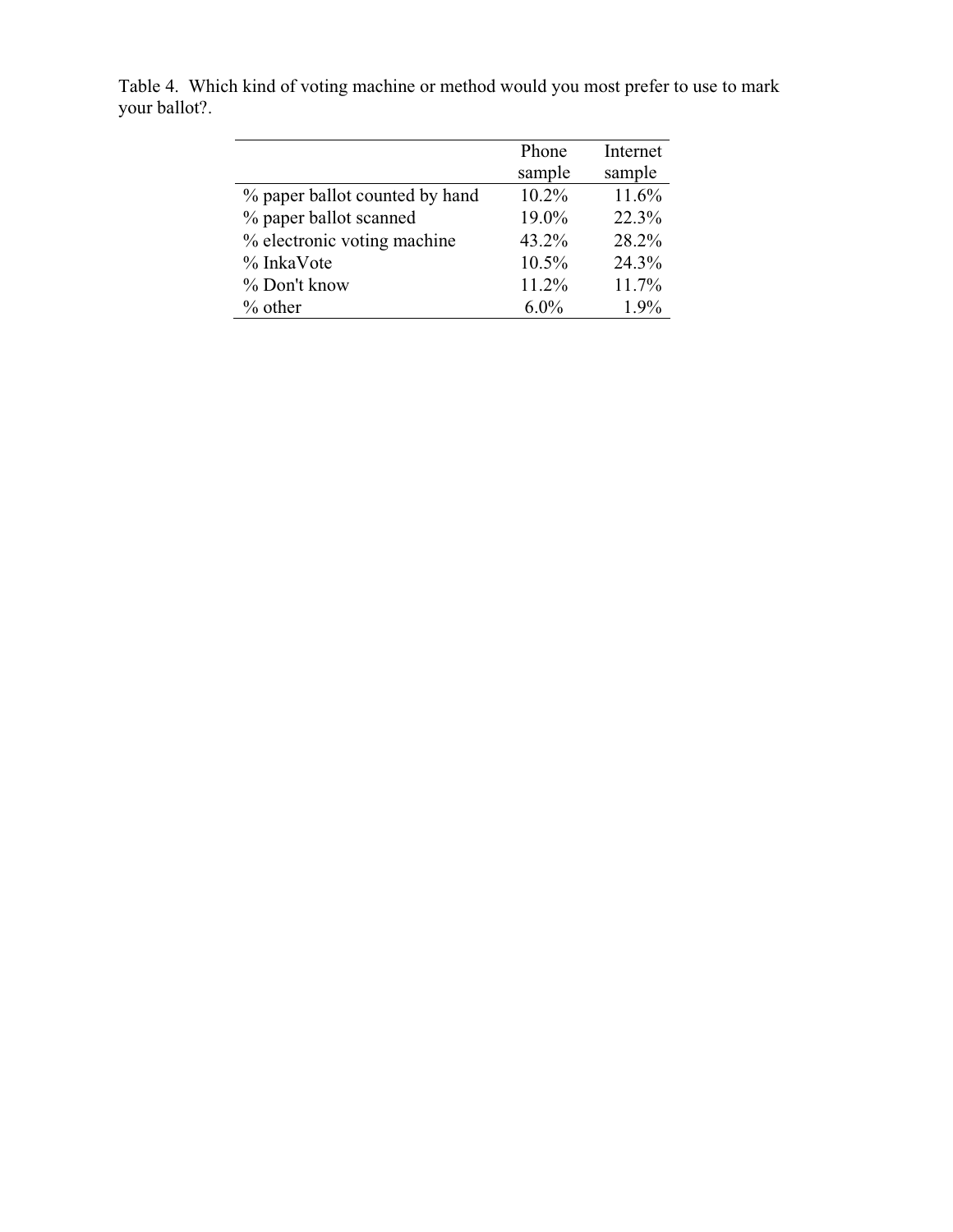| <u>By sex</u>                  |                |            |          |         |
|--------------------------------|----------------|------------|----------|---------|
|                                | Male           | Female     |          |         |
| % paper ballot counted by hand | 9.6%           | 10.7%      |          |         |
| % paper ballot scanned         | 23.1%          | 15.4%      |          |         |
| % electronic voting machine    | 41.1%          | 45.0%      |          |         |
| % InkaVote                     | $6.5\%$        | 14.0%      |          |         |
| % Don't know                   | 14.3%          | 8.5%       |          |         |
| $%$ other                      | 5.5%           | 6.4%       |          |         |
| <b>By disability</b>           |                |            |          |         |
|                                | N <sub>o</sub> |            |          |         |
|                                | disability     | Disability |          |         |
| % paper ballot counted by hand | $9.5\%$        | 16.8%      |          |         |
| % paper ballot scanned         | 19.7%          | 13.3%      |          |         |
| % electronic voting machine    | 42.8%          | 47.2%      |          |         |
| % InkaVote                     | $10.7\%$       | 9.4%       |          |         |
| % Don't know                   | 10.7%          | 13.3%      |          |         |
| $%$ other                      | 6.7%           | $0.0\%$    |          |         |
| By educational attainment      |                |            |          |         |
|                                | HS grade       | Some       | College  | Post-   |
|                                | or less        | college    | degree   | college |
| % paper ballot counted by hand | 26.0%          | 3.1%       | 7.5%     | $5.4\%$ |
| % paper ballot scanned         | 12.7%          | 18.5%      | 19.9%    | 25.5%   |
| % electronic voting machine    | 38.8%          | 57.8%      | 41.5%    | 35.4%   |
| % InkaVote                     | 12.2%          | $6.5\%$    | $10.4\%$ | 14.0%   |
| % Don't know                   | 4.1%           | 13.0%      | 12.5%    | 13.3%   |
| $%$ other                      | 6.2%           | $1.2\%$    | 8.1%     | $6.5\%$ |
| By age                         |                |            |          |         |
|                                |                |            | $36$ to  | $51$ to |
|                                | 18 to 29       | 30 to 35   | 50       | 65      |
| % paper ballot counted by hand | 2.5%           | $6.3\%$    | 4.8%     | 16.2%   |
| % paper ballot scanned         | 19.8%          | 24.2%      | 23.2%    | 11.6%   |
| % electronic voting machine    | 52.4%          | 47.4%      | 44.6%    | 42.9%   |
| % InkaVote                     | 8.1%           | 15.7%      | 5.9%     | 12.5%   |
| % Don't know                   | 14.7%          | 6.3%       | 8.7%     | 11.0%   |
| $%$ other                      | 2.5%           | $0.0\%$    | 12.8%    | 5.9%    |
|                                |                |            |          |         |

Table 5. Which kind of voting machine or method would you most prefer to use to mark your ballot? Demographic breakdown, telephone sample.

<u> 1989 - Johann Stoff, deutscher Stoffen und der Stoffen und der Stoffen und der Stoffen und der Stoffen und der</u>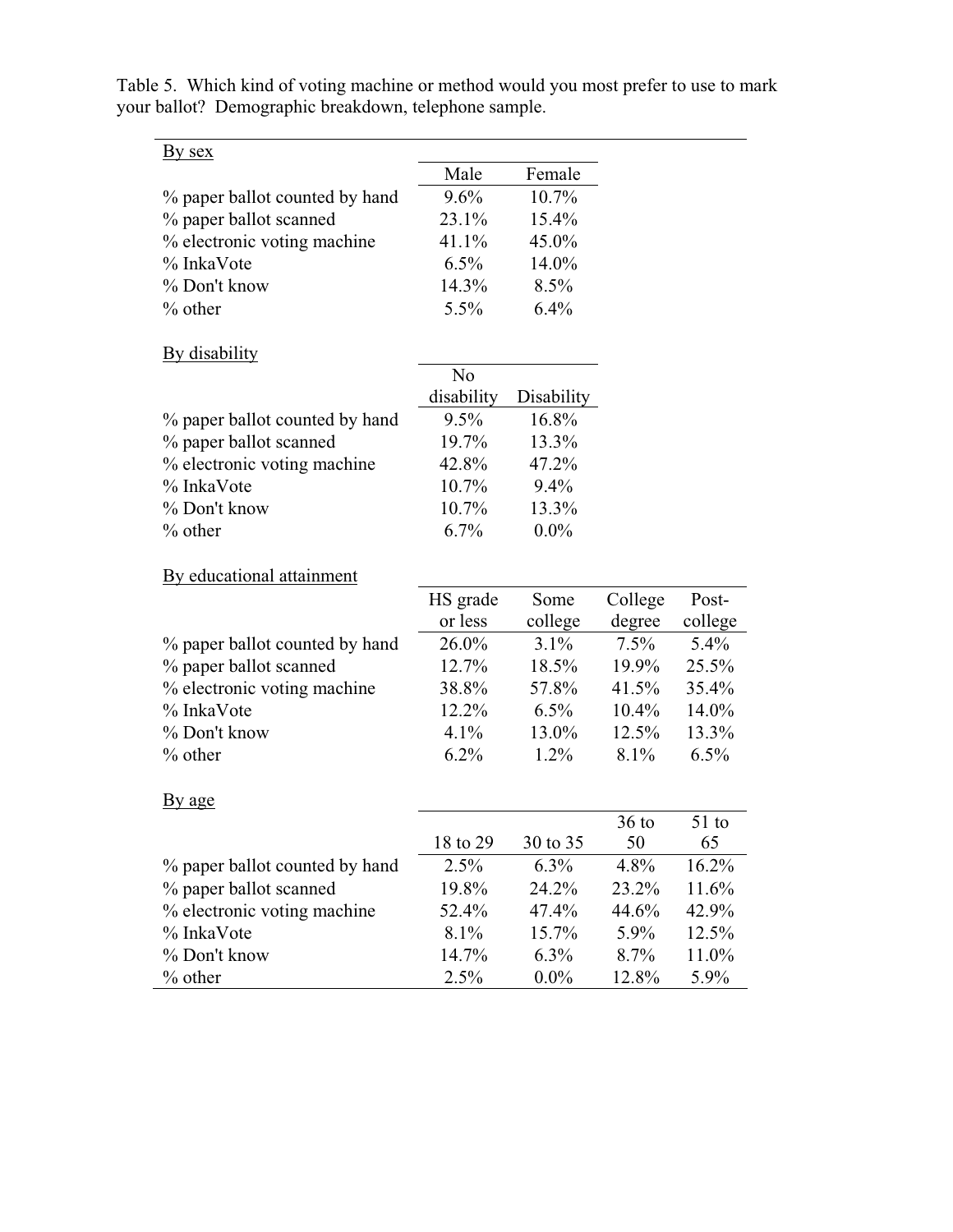|  |  | By income |
|--|--|-----------|
|--|--|-----------|

|                                |               | $$15k -$          | $$30k -$ | $$60k -$ |
|--------------------------------|---------------|-------------------|----------|----------|
|                                | $<$ \$15 $k$  | \$30 <sub>k</sub> | 60k      | \$100k   |
| % paper ballot counted by hand | 20.1%         | 8.7%              | 15.3%    | 3.9%     |
| % paper ballot scanned         | 16.5%         | 32.7%             | 23.1%    | 15.4%    |
| % electronic voting machine    | 38.1%         | 37.7%             | 43.7%    | 44.4%    |
| % InkaVote                     | $9.5\%$       | 4.4%              | 8.3%     | $10.2\%$ |
| % Don't know                   | 10.9%         | 12.1%             | $6.5\%$  | 15.0%    |
| $%$ other                      | 5.0%          | 4.4%              | $3.2\%$  | 11.1%    |
| By race                        |               |                   |          |          |
|                                | <b>Blacks</b> | Asians            | Latinos  | White    |
| % paper ballot counted by hand | 8.6%          | 7.8%              | 13.8%    | $9.6\%$  |
| % paper ballot scanned         | 24.6%         | 17.6%             | 23.1%    | 16.2%    |
| % electronic voting machine    | 38.7%         | 47.1%             | 41.6%    | 42.4%    |
| % InkaVote                     | 12.4%         | 2.1%              | 14.0%    | 10.9%    |
| % Don't know                   | 15.6%         | 13.5%             | 5.9%     | 12.6%    |
| $%$ other                      | $0.0\%$       | 11.9%             | $1.6\%$  | 8.5%     |
| By party affiliation           |               |                   |          |          |
|                                | Democrat      | Rep.              | Ind.     | Other    |
| % paper ballot counted by hand | 12.8%         | 5.7%              | 12.1%    | 1.8%     |
| % paper ballot scanned         | 20.0%         | 20.6%             | 19.8%    | 11.4%    |
| % electronic voting machine    | 39.4%         | 58.4%             | 36.4%    | 47.0%    |
| % InkaVote                     | 12.3%         | $5.1\%$           | 12.2%    | $6.1\%$  |
| % Don't know                   | 11.6%         | 5.8%              | 10.4%    | 21.9%    |
| $%$ other                      | 4.1%          | 4.4%              | 9.1%     | 11.8%    |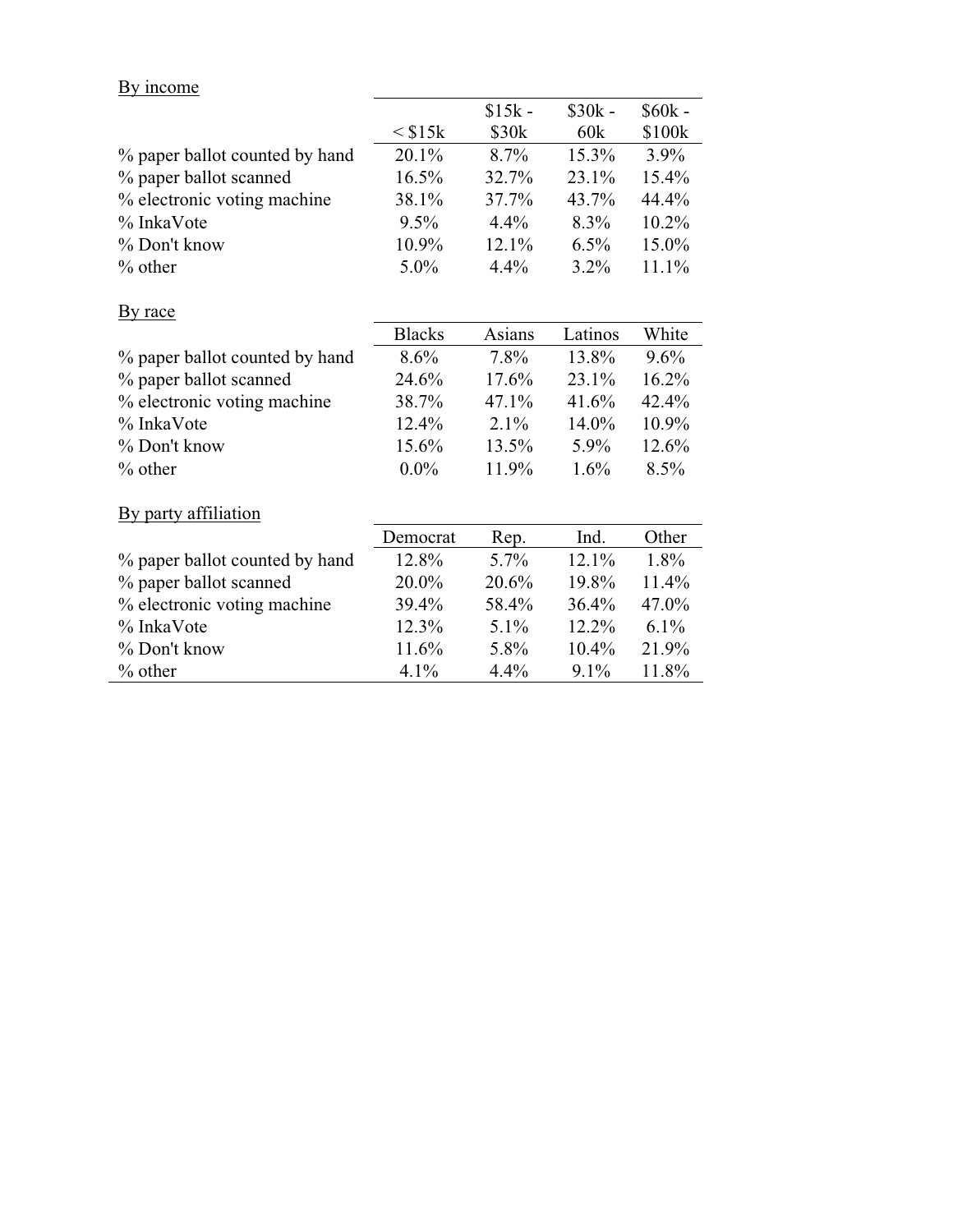| Male    | Female  |
|---------|---------|
| 15.0%   | 8.6%    |
| 24.5%   | 20.4%   |
| 21.9%   | 33.7%   |
| 29.1%   | 20.2%   |
| $7.2\%$ | 15.6%   |
| $2.3\%$ | $1.5\%$ |
|         |         |

<u> 1989 - Johann Stoff, Amerikaansk politiker († 1908)</u>

Table 6. Which kind of voting machine or method would you most prefer to use to mark your ballot? Demographic breakdown, Internet sample.

## By disability

| N <sub>0</sub> |            |
|----------------|------------|
| disability     | Disability |
| 11.1%          | 14.2%      |
| 21.0%          | 28.5%      |
| 30.2%          | 18.8%      |
| 25.1%          | 21.8%      |
| 11.2%          | 13.0%      |
| $1.4\%$        | 3.7%       |
|                |            |

## By educational attainment

| By educational attainment      |          |          |          |         |
|--------------------------------|----------|----------|----------|---------|
|                                | HS grade | Some     | College  | Post-   |
|                                | or less  | college  | degree   | college |
| % paper ballot counted by hand | 16.8%    | 10.5%    | $6.9\%$  | 8.8%    |
| % paper ballot scanned         | 23.8%    | 22.0%    | 21.7%    | 20.0%   |
| % electronic voting machine    | 20.7%    | 33.8%    | $30.7\%$ | 33.7%   |
| % InkaVote                     | 25.3%    | 21.7%    | 24.1%    | 27.9%   |
| % Don't know                   | 12.8%    | $11.1\%$ | 13.9%    | $3.5\%$ |
| $%$ other                      | $0.6\%$  | $1.1\%$  | $2.8\%$  | $6.0\%$ |
|                                |          |          |          |         |

## By age

|                                |          |          | $36$ to  | $51$ to  | Over     |
|--------------------------------|----------|----------|----------|----------|----------|
|                                | 18 to 29 | 30 to 35 | 50       | 65       | 65       |
| % paper ballot counted by hand | $14.2\%$ | $6.1\%$  | $11.4\%$ | $12.4\%$ | 15.8%    |
| % paper ballot scanned         | $10.6\%$ | 33.2%    | 21.6%    | 25.2%    | 27.7%    |
| % electronic voting machine    | 42.1%    | 21.3%    | 29.0%    | $21.1\%$ | $20.6\%$ |
| $\%$ InkaVote                  | 18.2%    | 30.7%    | 21.3%    | 28.8%    | 26.7%    |
| % Don't know                   | 11.5%    | $8.8\%$  | $14.3\%$ | $10.3\%$ | 8.4%     |
| $\%$ other                     | $3.3\%$  | $0.0\%$  | $2.5\%$  | $2.2\%$  | $0.9\%$  |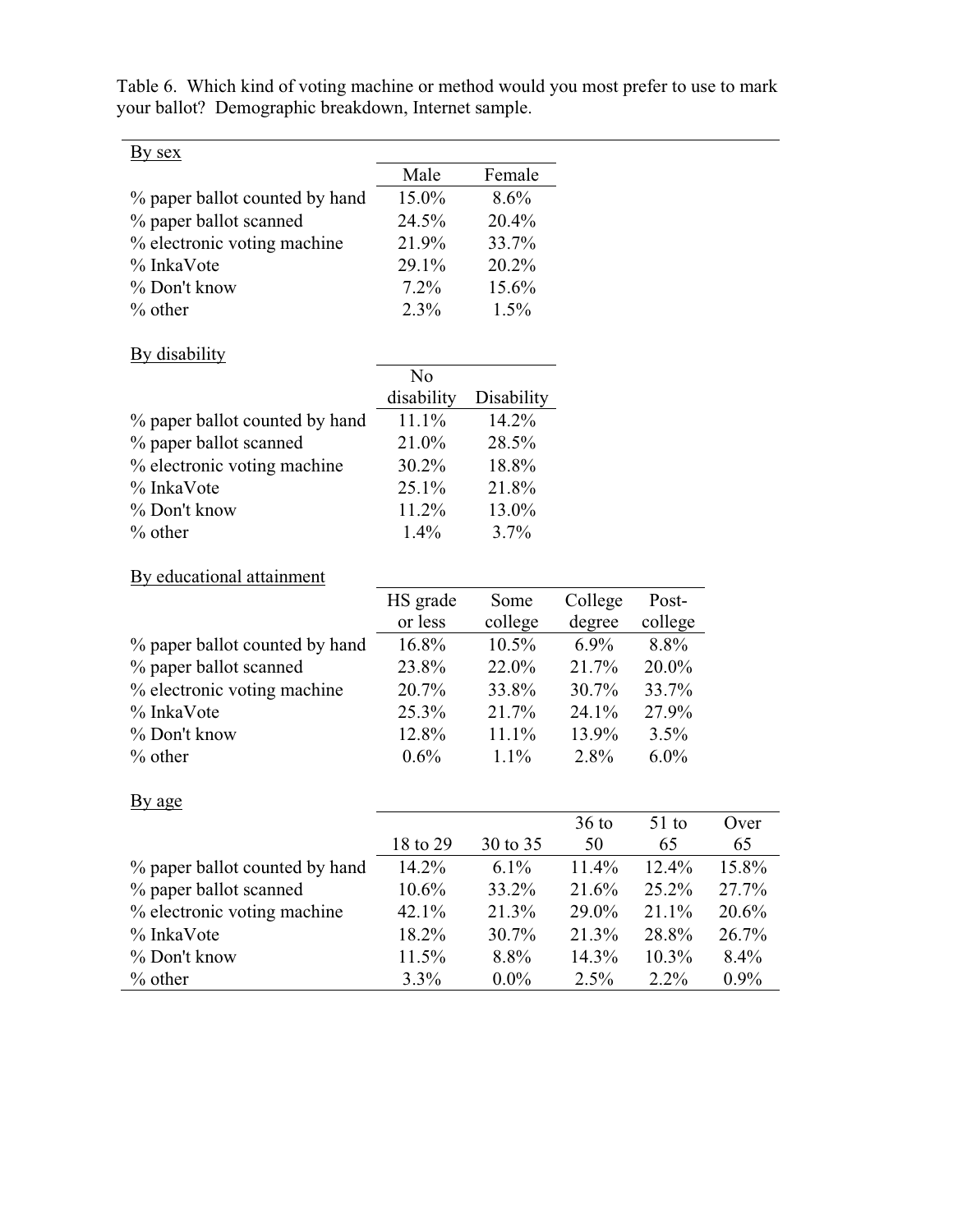## By income

|                                |                 | $$15k -$ | $$30k -$ | $$60k -$ | $\rm{>}$ |
|--------------------------------|-----------------|----------|----------|----------|----------|
|                                | $\leq$ \$15 $k$ | \$30k    | 60k      | \$100k   | \$100k   |
| % paper ballot counted by hand | 17.9%           | 17.3%    | 11.8%    | $12.5\%$ | $6.7\%$  |
| % paper ballot scanned         | 37.6%           | 21.1%    | $19.6\%$ | 21.9%    | 18.1%    |
| % electronic voting machine    | 22.4%           | 24.3%    | 31.7%    | 29.4%    | 29.9%    |
| $\%$ InkaVote                  | $7.8\%$         | 21.2%    | 28.3%    | 18.1%    | 35.4%    |
| $\%$ Don't know                | $13.1\%$        | 14.2%    | $8.2\%$  | $16.5\%$ | $6.9\%$  |
| $\%$ other                     | $1.3\%$         | $1.9\%$  | $0.5\%$  | $1.6\%$  | $3.1\%$  |

## By race

|                                | <b>Blacks</b> | Asians  | Latinos  | White    |
|--------------------------------|---------------|---------|----------|----------|
| % paper ballot counted by hand | 13.0%         | $3.8\%$ | $16.1\%$ | $7.1\%$  |
| % paper ballot scanned         | 18.5%         | $5.5\%$ | 29.0%    | $20.7\%$ |
| % electronic voting machine    | 37.6%         | 43.5%   | 23.8%    | 27.6%    |
| % InkaVote                     | 17.8%         | 20.7%   | 22.6%    | 28.5%    |
| $\%$ Don't know                | 13.1%         | 26.6%   | $8.5\%$  | 13.0%    |
| $\%$ other                     | $0.0\%$       | $0.0\%$ | $0.0\%$  | $3.2\%$  |

#### By party affiliation

|                                | Democrat | Rep.     | Ind.     | Other   |
|--------------------------------|----------|----------|----------|---------|
| % paper ballot counted by hand | 15.6%    | $1.6\%$  | $13.0\%$ | $0.0\%$ |
| % paper ballot scanned         | 18.8%    | $22.1\%$ | 29.7%    | $5.0\%$ |
| % electronic voting machine    | 28.0%    | $25.2\%$ | $31.1\%$ | $2.4\%$ |
| $\%$ InkaVote                  | 22.3%    | 38.9%    | 18.3%    | $0.8\%$ |
| % Don't know                   | 13.4%    | $10.5\%$ | 6.5%     | $0.0\%$ |
| $%$ other                      | $2.1\%$  | $1.8\%$  | $1.4\%$  | $0.0\%$ |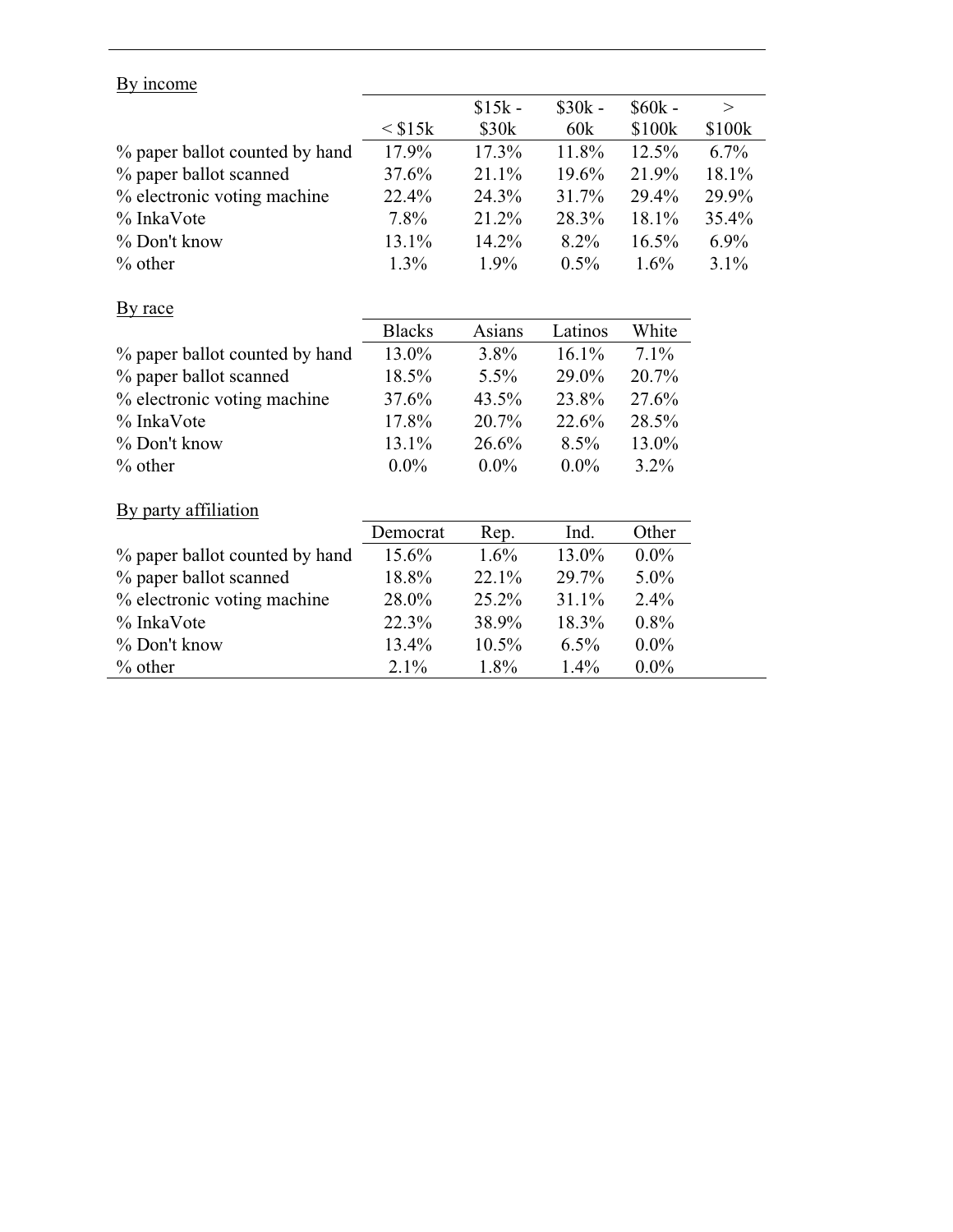|                            | Telephone sample |          |          | Internet sample |
|----------------------------|------------------|----------|----------|-----------------|
|                            | % Ranked         | % Ranked | % Ranked | % Ranked        |
|                            | First            | second   | First    | second          |
| Accurately counts votes    | 24.7%            | 15.0%    | 35.5%    | 19.2%           |
| Secure                     | 19.3%            | 19.5%    | 32.6%    | 28.7%           |
| Reliable                   | 17.0%            | 14.9%    | 7.4%     | 18.9%           |
| Easy to use                | 14.6%            | 17.0%    | 10.2%    | 13.4%           |
| Easy to use (Language)     | $7.1\%$          | $6.5\%$  | $0.8\%$  | $0.6\%$         |
| Vote quickly               | $4.0\%$          | 5.8%     | 1.8%     | 2.6%            |
| Easily check ballot        | 3.6%             | 5.5%     | $3.0\%$  | $6.2\%$         |
| Produce faster results     | 3.5%             | 3.4%     | $4.3\%$  | $1.8\%$         |
| Easy to use (Disabilities) | $3.4\%$          | 6.6%     | $1.6\%$  | $2.1\%$         |
| Cost-effective             | $2.7\%$          | 5.8%     | $3.0\%$  | 6.6%            |

# Table 7: Voting system values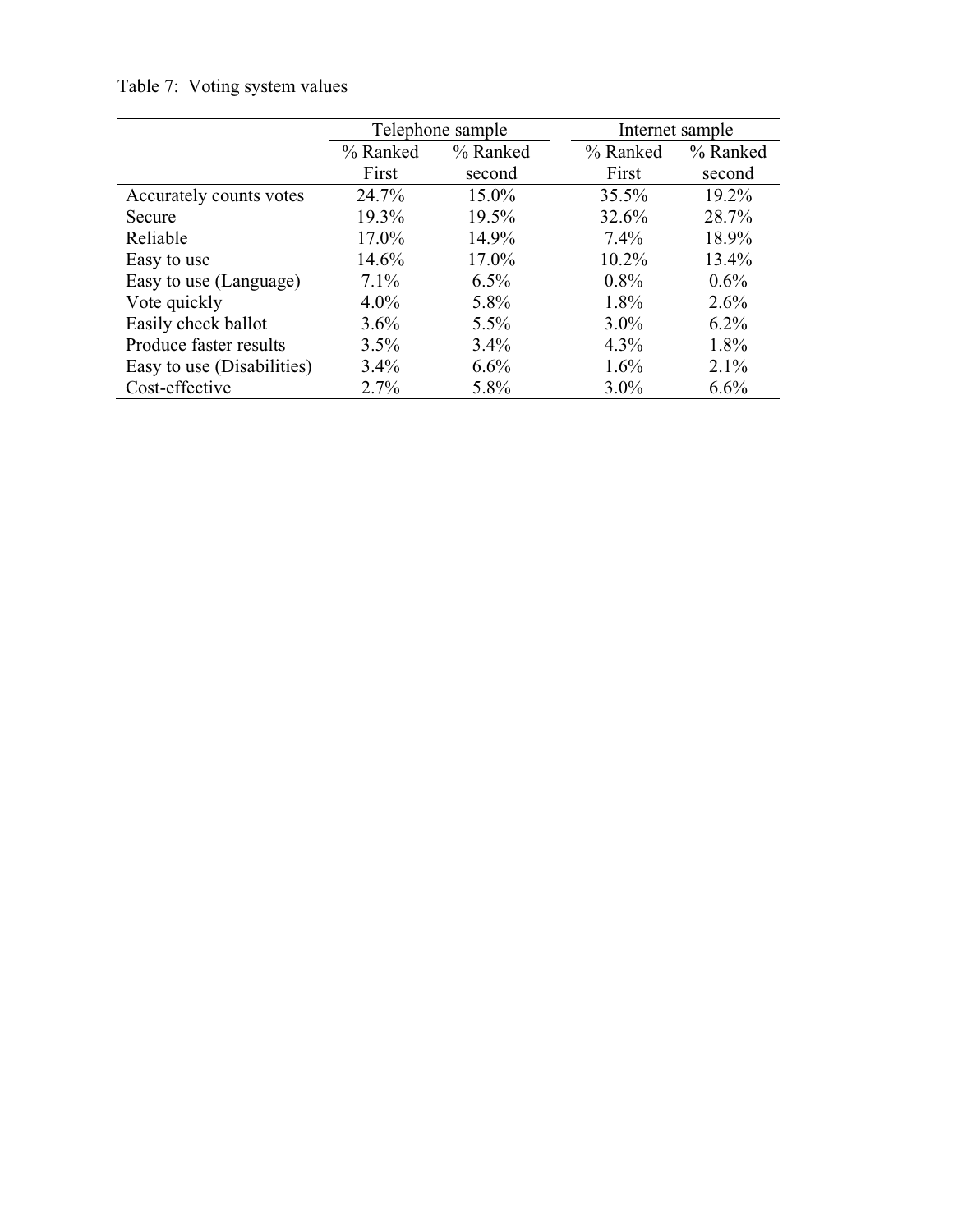|                            | Telephone sample |          | Internet sample |          |  |
|----------------------------|------------------|----------|-----------------|----------|--|
| First-ranked by gender     | Male             | Female   | Male            | Female   |  |
| Accurately counts votes    | 26.9%            | 15.8%    | 36.7%           | $34.4\%$ |  |
| Secure                     | 19.6%            | $19.1\%$ | 34.4%           | 31.0%    |  |
| Reliable                   | 18.3%            | 15.8%    | 8.4%            | $6.4\%$  |  |
| Easy to use                | 13.4%            | 15.6%    | $7.7\%$         | 12.4%    |  |
| Easy to use (Language)     | $7.2\%$          | $7.0\%$  | $0.8\%$         | $0.7\%$  |  |
| Vote quickly               | $3.7\%$          | $4.4\%$  | $0.9\%$         | $2.6\%$  |  |
| Easily check ballot        | $2.2\%$          | $4.9\%$  | $3.2\%$         | 2.8%     |  |
| Produce faster results     | $3.6\%$          | 3.5%     | $2.4\%$         | $6.0\%$  |  |
| Easy to use (Disabilities) | $2.7\%$          | 4.1%     | $0.7\%$         | $2.4\%$  |  |
| Cost-effective             | $2.4\%$          | $3.0\%$  | 4.8%            | $1.3\%$  |  |

# Table 8: Attributes by Gender and Disability

|                                   | Telephone sample |                | Internet sample |                |
|-----------------------------------|------------------|----------------|-----------------|----------------|
|                                   | Disabled, or     |                | Disabled, or    |                |
|                                   | disability in    | N <sub>0</sub> | disability in   | N <sub>0</sub> |
| First-ranked by disability status | household        | disability     | household       | disability     |
| Accurately counts votes           | 25.9%            | 24.6%          | 34.4%           | 36.1%          |
| Secure                            | $11.3\%$         | 20.5%          | 32.4%           | 33.2%          |
| Reliable                          | 18.7%            | $16.8\%$       | 4.8%            | $7.9\%$        |
| Easy to use                       | 13.7%            | $14.6\%$       | $7.4\%$         | $10.0\%$       |
| Easy to use (Language)            | 11.0%            | 6.4%           | $0.8\%$         | $0.6\%$        |
| Vote quickly                      | $4.1\%$          | $4.1\%$        | $0.9\%$         | $2.1\%$        |
| Easily check ballot               | $4.9\%$          | 3.4%           | $1.6\%$         | $3.4\%$        |
| Produce faster results            | $5.7\%$          | $3.2\%$        | $8.2\%$         | $3.3\%$        |
| Easy to use (Disabilities)        | $4.0\%$          | 3.3%           | $5.0\%$         | $0.7\%$        |
| Cost-effective                    | $0.7\%$          | $3.0\%$        | 4.8%            | 2.5%           |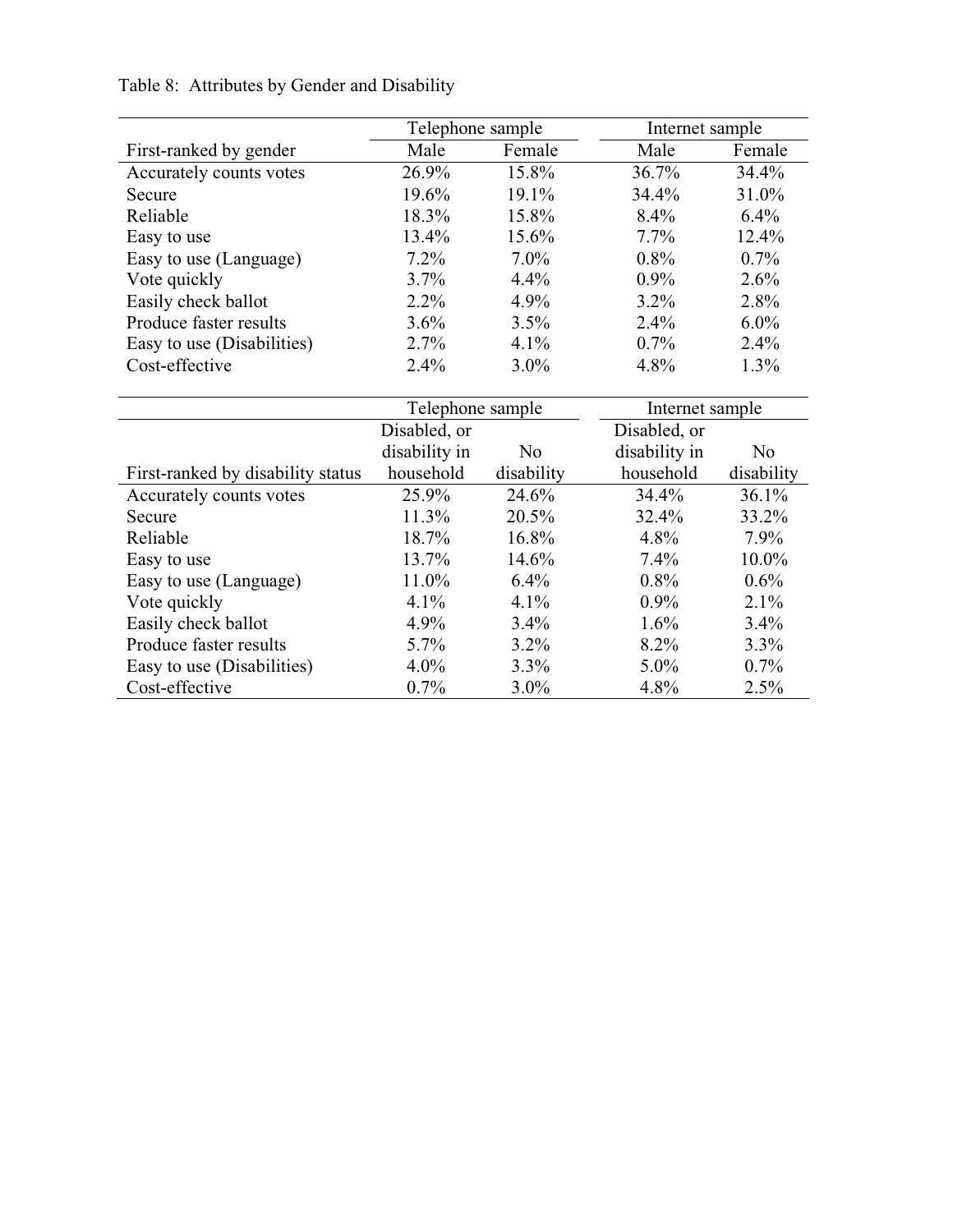| First-ranked by age (phone) | 18 to 29 | 30 to 35 | 36 to 50 | 51 to 65 | Over 65 |
|-----------------------------|----------|----------|----------|----------|---------|
| Accurately counts votes     | 21.8%    | 26.5%    | 24.9%    | 25.6%    | 25.3%   |
| Secure                      | 13.1%    | 22.1%    | 22.6%    | 20.9%    | 15.6%   |
| Reliable                    | 17.0%    | 21.2%    | $17.7\%$ | $14.6\%$ | 17.7%   |
| Easy to use                 | $10.6\%$ | 20.4%    | 12.8%    | $15.1\%$ | 18.7%   |
| Easy to use (Language)      | 9.8%     | 2.7%     | 6.2%     | $8.5\%$  | $5.6\%$ |
| Vote quickly                | $9.5\%$  | $2.2\%$  | 4.2%     | 2.5%     | $1.2\%$ |
| Easily check ballot         | $2.2\%$  | 2.1%     | 4.2%     | 3.1%     | 5.7%    |
| Produce faster results      | 2.5%     | 2.7%     | $5.6\%$  | 3.4%     | $1.4\%$ |
| Easy to use (Disabilities)  | $7.5\%$  | $0.0\%$  | 1.3%     | $3.6\%$  | 4.6%    |
| Cost-effective              | $6.2\%$  | $0.0\%$  | $0.6\%$  | 2.8%     | $4.2\%$ |
| First-ranked by age         |          |          |          |          |         |
| (Internet)                  | 18 to 29 | 30 to 35 | 36 to 50 | 51 to 65 | Over 65 |
| Accurately counts votes     | 27.1%    | 44.2%    | 39.0%    | 33.4%    | 35.6%   |
| Secure                      | 43.0%    | 24.0%    | 31.0%    | 32.2%    | 30.0%   |
| Reliable                    | 3.5%     | 9.9%     | $6.8\%$  | $9.3\%$  | $7.4\%$ |
| Easy to use                 | 8.3%     | $5.2\%$  | $10.0\%$ | $10.5\%$ | 10.5%   |
| Easy to use (Language)      | $0.0\%$  | 1.4%     | 1.7%     | $0.3\%$  | $0.0\%$ |
| Vote quickly                | 4.3%     | 1.8%     | $1.9\%$  | $0.3\%$  | $1.5\%$ |
| Easily check ballot         | $4.8\%$  | $0.0\%$  | $0.7\%$  | $3.6\%$  | $7.5\%$ |
| Produce faster results      | 3.5%     | 3.7%     | 3.1%     | 5.3%     | $6.9\%$ |
| Easy to use (Disabilities)  | $0.0\%$  | 3.7%     | $0.9\%$  | $3.2\%$  | $0.0\%$ |
| Cost-effective              | $5.5\%$  | $6.0\%$  | 1.8%     | $2.1\%$  | 0.6%    |

# Table 9: Attributes by Age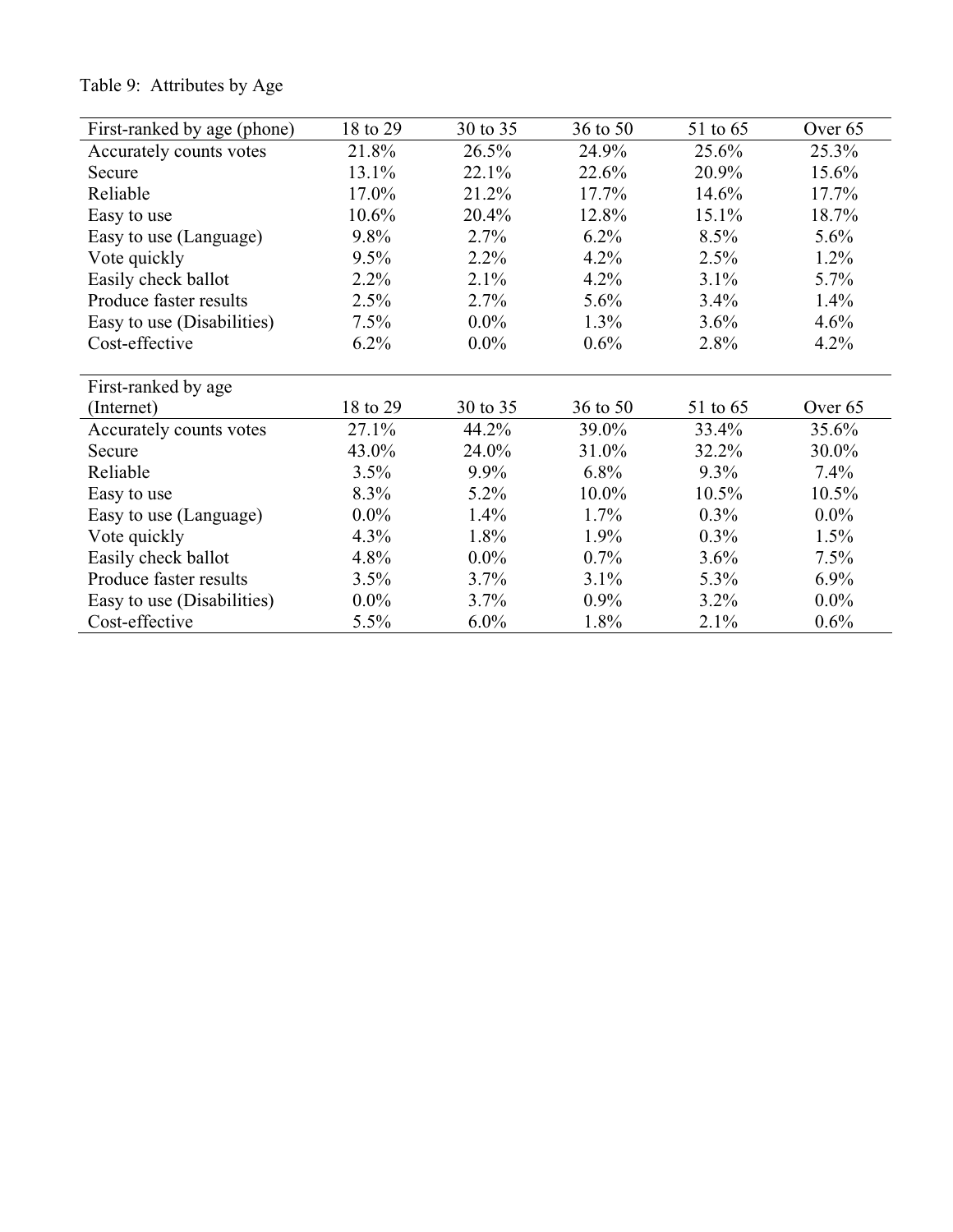| First-ranked by educational | HS grad or | Some    | College | Post-   |
|-----------------------------|------------|---------|---------|---------|
| attainment (phone)          | less       | college | degree  | college |
| Accurately counts votes     | 19.7%      | 16.1%   | 28.2%   | 32.7%   |
| Secure                      | 20.6%      | 9.2%    | 18.8%   | 28.8%   |
| Reliable                    | 10.4%      | 24.6%   | 17.4%   | 17.5%   |
| Easy to use                 | 16.1%      | 17.8%   | 13.6%   | 10.5%   |
| Easy to use (Language)      | 10.2%      | 8.7%    | $7.0\%$ | 1.9%    |
| Vote quickly                | 3.1%       | 7.9%    | 3.3%    | 2.4%    |
| Easily check ballot         | 1.8%       | $5.4\%$ | $4.5\%$ | $2.1\%$ |
| Produce faster results      | $7.1\%$    | $4.3\%$ | 2.9%    | $0.0\%$ |
| Easy to use (Disabilities)  | $7.9\%$    | 3.3%    | $2.0\%$ | $1.1\%$ |
| Cost-effective              | $3.0\%$    | 2.8%    | 2.4%    | $3.0\%$ |
|                             |            |         |         |         |
| First-ranked by educational | HS grad or | Some    | College | Post-   |
| attainment (Internet)       | less       | college | degree  | college |
| Accurately counts votes     | 35.7%      | 31.3%   | 36.6%   | 41.9%   |
| Secure                      | 26.8%      | 32.4%   | 36.8%   | 41.3%   |
| Reliable                    | 8.9%       | 6.4%    | 6.6%    | $6.5\%$ |
| Easy to use                 | 16.2%      | 7.6%    | 7.3%    | 3.8%    |
| Easy to use (Language)      | $1.0\%$    | $0.8\%$ | $0.0\%$ | $1.7\%$ |
| Vote quickly                | $1.0\%$    | 3.4%    | $2.1\%$ | $0.0\%$ |
| Easily check ballot         | $3.1\%$    | $4.2\%$ | 2.2%    | $1.9\%$ |
| Produce faster results      | $5.0\%$    | $7.7\%$ | 1.2%    | $2.0\%$ |
| Easy to use (Disabilities)  | $1.6\%$    | 2.8%    | 1.2%    | $0.0\%$ |
| Cost-effective              | 0.8%       | 3.5%    | $6.0\%$ | 0.8%    |

Table 10: Attributes by Educational Attainment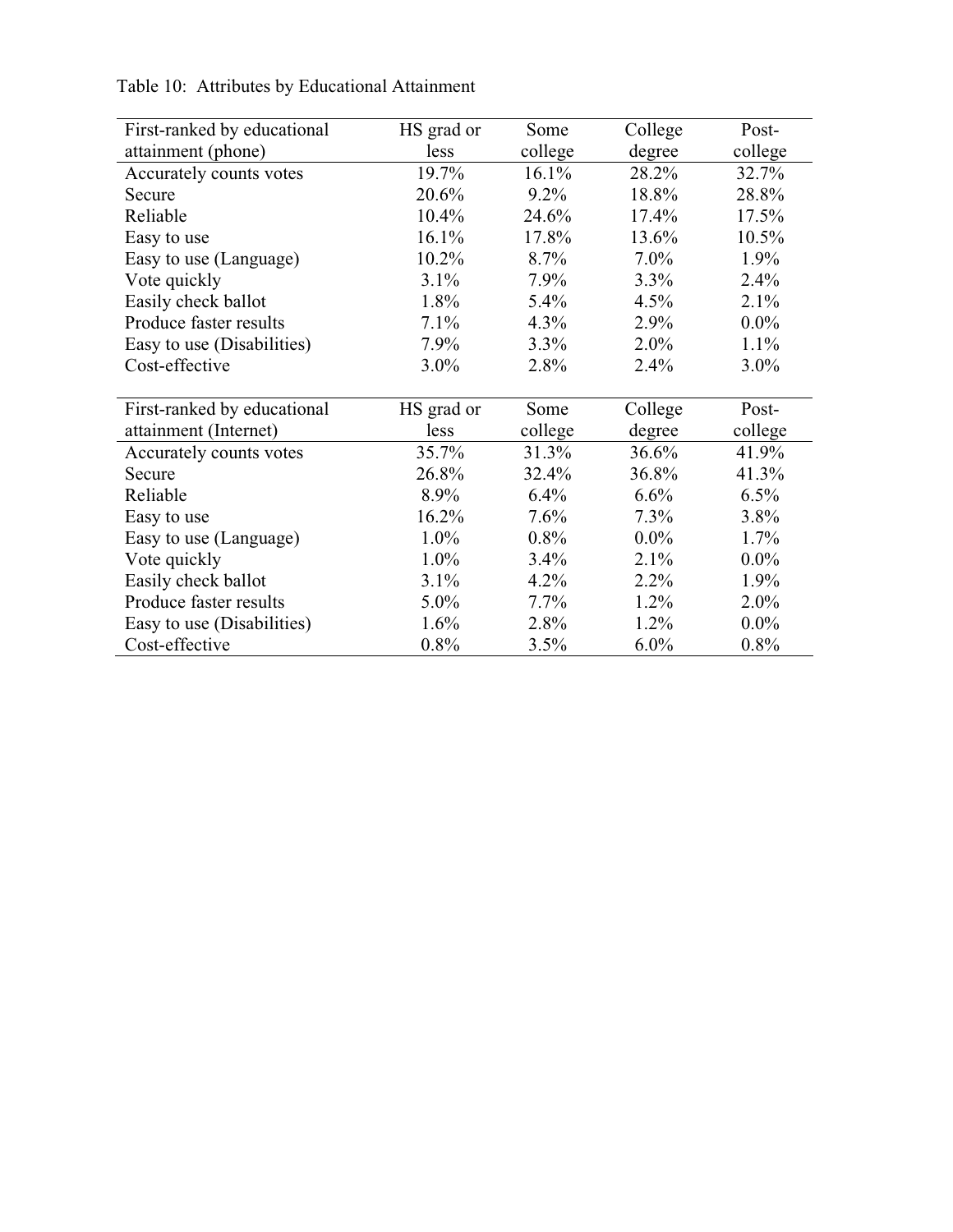| First-ranked by income     |                 |             |             |              |                  |
|----------------------------|-----------------|-------------|-------------|--------------|------------------|
| (phone)                    | $\leq$ \$15 $k$ | $$15k-$30k$ | \$30k-\$60k | \$60k-\$100k | $>$ \$100 $k$    |
| Accurately counts votes    | 13.4%           | 17.6%       | 20.2%       | 30.6%        | 31.7             |
| Secure                     | 11.5%           | 11.9%       | 13.9%       | 15.6%        | 32               |
| Reliable                   | 18.7%           | 14.1%       | 18.1%       | 14.6%        | 20.1             |
| Easy to use                | 11.5%           | 21.6%       | 16.9%       | 14.1%        | 8.2              |
| Easy to use (Language)     | 11.5%           | $6.1\%$     | 12.6%       | 7.8%         | 0.7              |
| Vote quickly               | 1.5%            | 4.2%        | $6.0\%$     | 3.8%         | 2.3              |
| Easily check ballot        | 8.4%            | 4.9%        | 3.5%        | 3.8%         | 3.4              |
| Produce faster results     | $8.5\%$         | $1.9\%$     | $4.5\%$     | 4.3%         | 0.7              |
| Easy to use (Disabilities) | 12.1%           | 12.4%       | $2.0\%$     | 70.0%        | $\mathbf{1}$     |
| Cost-effective             | 2.9%            | 5.4%        | 2.4%        | 4.9%         | $\boldsymbol{0}$ |
|                            |                 |             |             |              |                  |
| First-ranked by income     |                 |             |             |              |                  |
| (Internet)                 | $\leq$ \$15 $k$ | \$15k-\$30k | \$30k-\$60k | \$60k-\$100k | $>$ \$100 $k$    |
| Accurately counts votes    | 16.1%           | 38.3%       | 31.4%       | 36.1%        | 44.5%            |
| Secure                     | 28.8%           | 27.0%       | 36.1%       | 30.2%        | 33.1%            |
| Reliable                   | 9.4%            | $5.7\%$     | $7.3\%$     | $9.0\%$      | 8.0%             |
| Easy to use                | $14.3\%$        | 14.1%       | 11.5%       | 11.6%        | $1.2\%$          |
| Easy to use (Language)     | $0.9\%$         | $0.0\%$     | $0.0\%$     | 2.1%         | $1.0\%$          |
| Vote quickly               | 4.2%            | 2.9%        | $0.0\%$     | 1.1%         | 4.0%             |
| Easily check ballot        | 1.3%            | 5.4%        | 3.9%        | $0.4\%$      | 4.2%             |
| Produce faster results     | 9.6%            | $0.0\%$     | $6.2\%$     | $6.3\%$      | 1.3%             |
| Easy to use (Disabilities) | 5.5%            | 1.8%        | $0.0\%$     | $0.0\%$      | $0.5\%$          |
| Cost-effective             | $0.0\%$         | 4.9%        | 3.7%        | 3.2%         | 2.1%             |

Table 11: Attributes by Income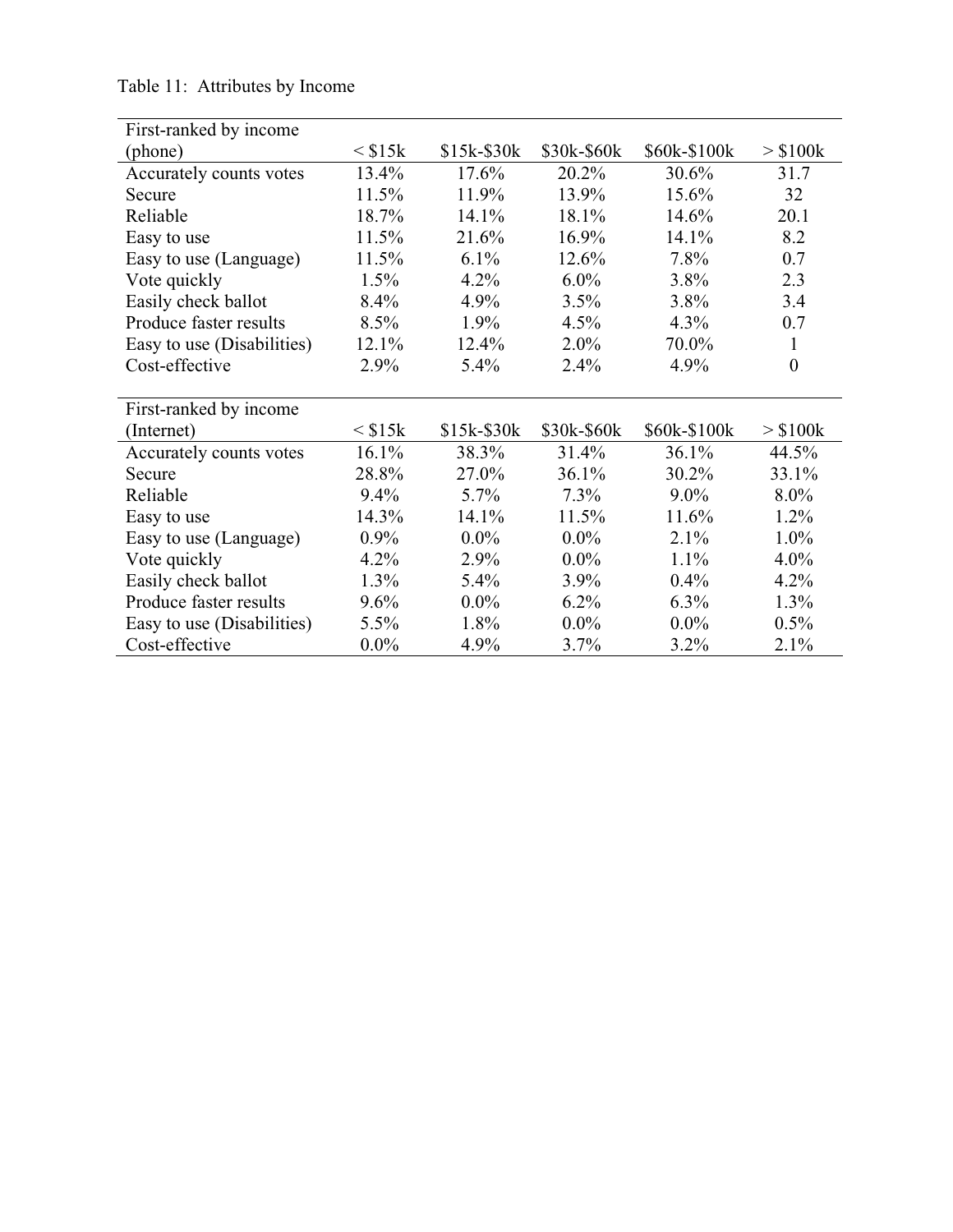| First-ranked by partisanship |          |            |             |         |
|------------------------------|----------|------------|-------------|---------|
| (phone)                      | Democrat | Republican | Independent | Other   |
| Accurately counts votes      | 22.6%    | 24.8%      | 32.5%       | 19.8%   |
| Secure                       | 19.9%    | $21.1\%$   | 16.8%       | 19.0%   |
| Reliable                     | 15.1%    | 25.0%      | 14.6%       | 14.6%   |
| Easy to use                  | 15.4%    | 10.8%      | 12.7%       | 17.8%   |
| Easy to use (Language)       | $7.9\%$  | $6.1\%$    | $9.3\%$     | $2.0\%$ |
| Vote quickly                 | 4.4%     | 2.5%       | 4.6%        | $4.3\%$ |
| Easily check ballot          | 5.0%     | $2.2\%$    | 2.8%        | 1.9%    |
| Produce faster results       | 2.6%     | $4.5\%$    | $1.6\%$     | $9.7\%$ |
| Easy to use (Disabilities)   | $4.2\%$  | $0.9\%$    | $2.0\%$     | $8.2\%$ |
| Cost-effective               | $3.0\%$  | $2.1\%$    | 2.9%        | 2.7%    |
|                              |          |            |             |         |
| First-ranked by partisanship |          |            |             |         |
| (Internet)                   | Democrat | Republican | Independent | Other   |
| Accurately counts votes      | 31.7%    | 40.0%      | 36.8%       | 67.1%   |
| Secure                       | 34.4%    | 30.5%      | 33.9%       | 32.2%   |
| Reliable                     | $7.7\%$  | $4.0\%$    | $9.3\%$     | $0.0\%$ |
| Easy to use                  | 13.5%    | $6.2\%$    | $6.4\%$     | $0.0\%$ |
| Easy to use (Language)       |          |            |             |         |
|                              | $0.4\%$  | $0.6\%$    | $1.6\%$     | $0.0\%$ |
| Vote quickly                 | $2.0\%$  | 3.5%       | $0.0\%$     | $0.0\%$ |
| Easily check ballot          | 1.6%     | $6.9\%$    | 2.9%        | $0.0\%$ |
| Produce faster results       | $4.1\%$  | $6.0\%$    | 1.8%        | $9.7\%$ |

Easy to use (Disabilities)  $3.1\%$   $0.0\%$   $0.0\%$   $0.0\%$   $0.0\%$   $0.0\%$   $0.0\%$   $0.0\%$ 

Table 12: Attributes by Partisan Affiliation

Cost-effective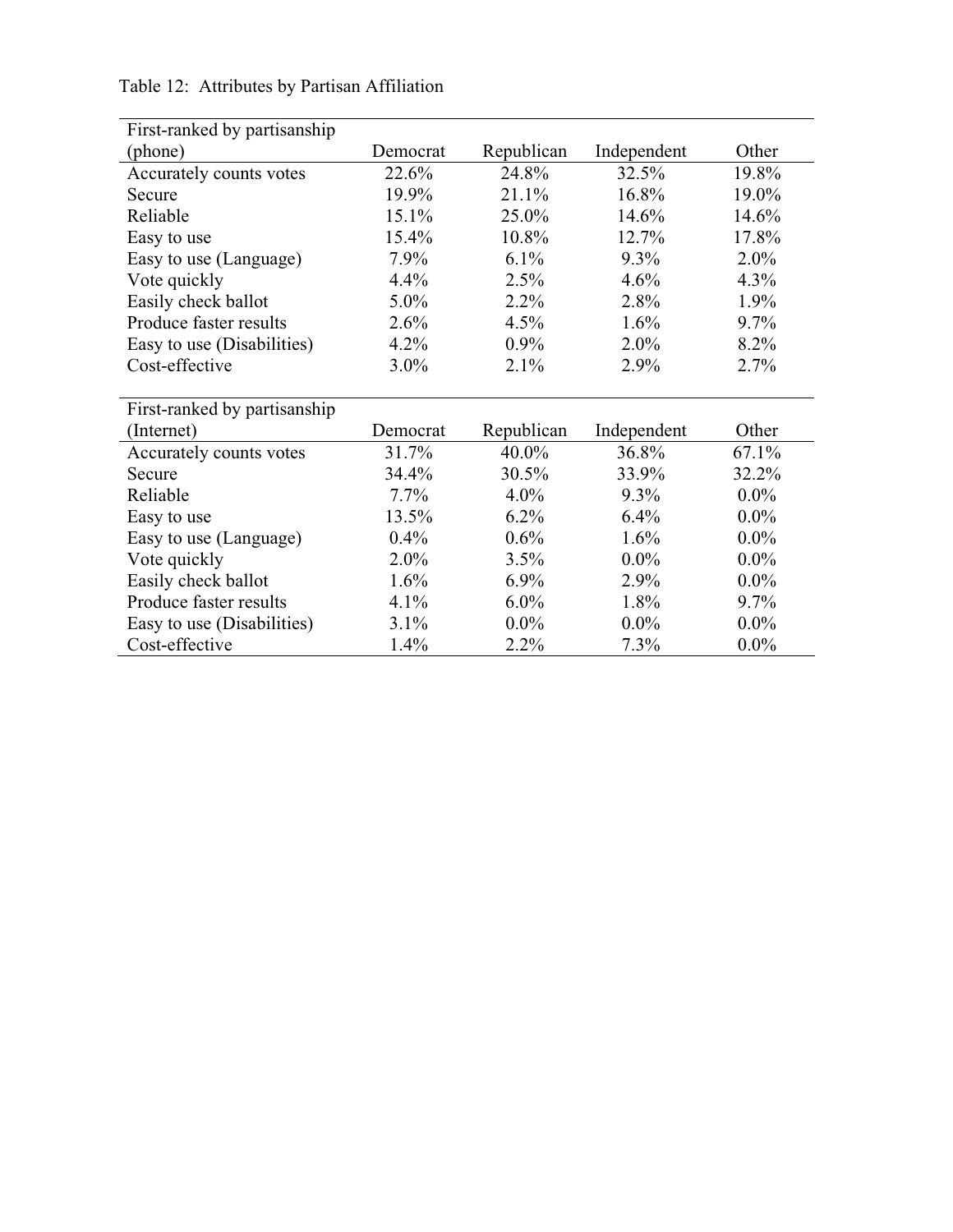| First-ranked by            |               |          |          |         |
|----------------------------|---------------|----------|----------|---------|
| race/ethnicity (phone)     | <b>Blacks</b> | Asians   | Latinos  | Whites  |
| Accurately counts votes    | 24.1%         | 29.9%    | 15.8%    | 30.1%   |
| Secure                     | $1.3\%$       | $15.2\%$ | 15.8%    | 25.0%   |
| Reliable                   | 28.4%         | 13.2%    | 15.5%    | 15.2%   |
| Easy to use                | 15.3%         | 13.7%    | 15.7%    | 14.4%   |
| Easy to use (Language)     | 8.6%          | 12.5%    | 10.8%    | 4.7%    |
| Vote quickly               | 2.4%          | $1.5\%$  | 8.2%     | 2.3%    |
| Easily check ballot        | $5.4\%$       | 7.8%     | $2.4\%$  | $2.0\%$ |
| Produce faster results     | 5.0%          | 3.5%     | 7.4%     | 1.6%    |
| Easy to use (Disabilities) | 6.5%          | 2.7%     | 4.7%     | 2.2%    |
| Cost-effective             | 3.0%          | $0.0\%$  | 3.8%     | 2.7%    |
|                            |               |          |          |         |
| First-ranked by            |               |          |          |         |
| race/ethnicity (Internet)  | <b>Blacks</b> | Asians   | Latinos  | Whites  |
| Accurately counts votes    | 31.0%         | 35.7%    | 35.5%    | 35.7%   |
| Secure                     | 32.7%         | 33.7%    | 32.3%    | 32.6%   |
| Reliable                   | 6.4%          | $7.3\%$  | 7.5%     | 7.4%    |
| Easy to use                | 12.0%         | $9.1\%$  | $10.3\%$ | 10.2%   |
| Easy to use (Language)     | 0.5%          | 0.8%     | 0.6%     | 0.8%    |
| Vote quickly               | 2.5%          | 1.6%     | 1.7%     | 1.7%    |
| Easily check ballot        | 2.9%          | $3.4\%$  | $3.0\%$  | $3.0\%$ |
| Produce faster results     | $5.4\%$       | $4.3\%$  | $4.5\%$  | 4.1%    |
| Easy to use (Disabilities) | 2.9%          | 1.2%     | 1.6%     | 1.6%    |
| Cost-effective             | 3.8%          | $3.0\%$  | 3.1%     | 3.0%    |

Table 13: Attributes by Race/Ethnicity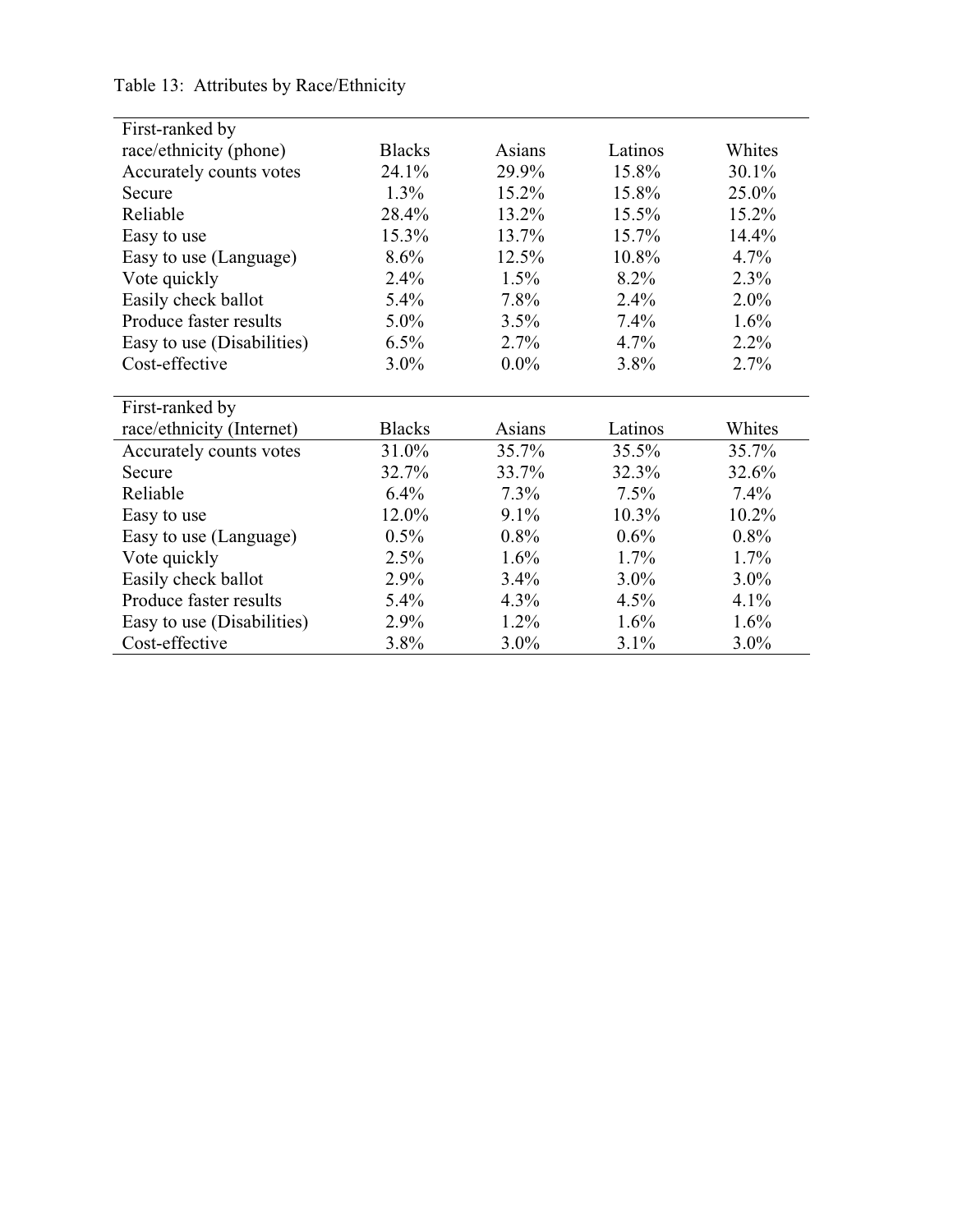

# **Getting Ready for Tomorrow's Voters Los Angeles County Registrar-Recorder/County Clerk (RR/CC) Voting Systems Assessment Project Focus Group Report April – June 2010**

## **Overview**

What will voters want when they vote in the future? First and foremost, whatever the system, the process, the machines, the locations, the technology, the time allowed to vote, and other standards yet proposed, voters of diverse ethnicities and physical abilities are more determined than ever to vote. And, they would prefer as much advance notice as possible to be educated and to adjust to the changes coming in order to be able to execute their vote properly.

To make voting easier for voters, they advise we don't have one rigid system and more finite regulations which work towards conformity. They want flexibility, not only for themselves but for neighbors they may never meet, especially people with disabilities.

They reflect the realities of the shrinking clock in which we live our lives: they want their voting to be in their neighborhoods with plenty of parking places and mass transit to get them in and out of the voting process; they want longer hours, early voting and more Vote by Mail opportunities. They acknowledge some form of online voting is probably in their future, but young and old worry about the security and prospective hacking into systems which might result in compromising such a system.

Flexibility: they believe they have it in LA County RR/CC, and if it were their choice, they want more in the future.

There are 88 cities with 10.4 million residents in Los Angeles County, with more than 140 cultures and as many as 224 languages. LA County is the nation's largest and most diverse county – more importantly, it could easily serve as a window to the world in looking at elections' system reform.

Providing services to such a diverse population is challenging, evidenced by the required printing of ballots in seven languages. Each year Los Angeles County Department of Registrar-Recorder/County Clerk participates in approximately 200 elections for schools, cities and special districts. There are approximately 4.5 million registered voters, and 5,000 voting precincts established for countywide elections.

How do you plan for a future voting population to make it easy, accessible, as inclusive as possible and secure from problems which erode the public's confidence and question projected outcomes?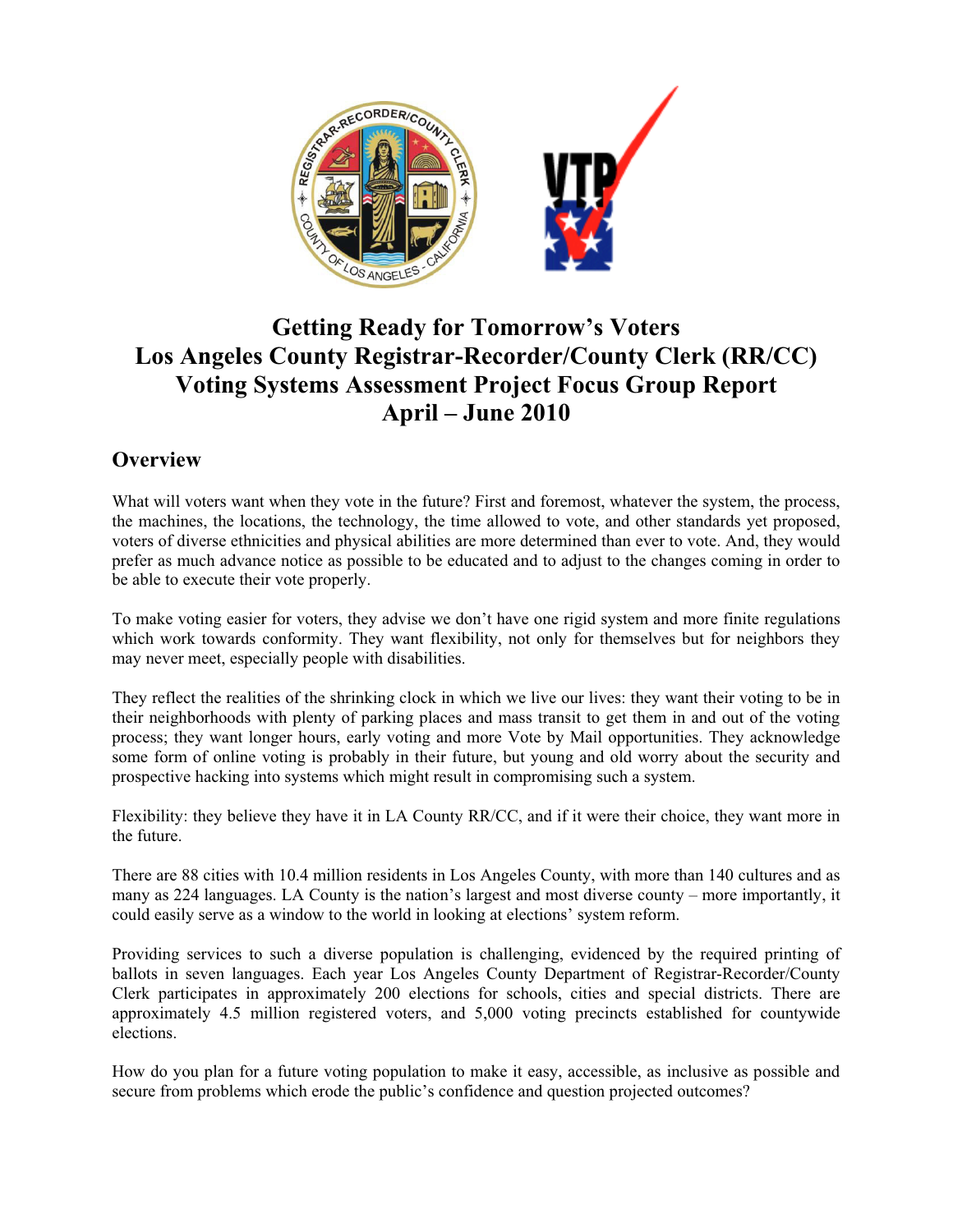As part of the Los Angeles County Voting System Assessment Project, twelve focus groups representing a range of LA County voters were assembled for two hour question and answer sessions between April 5<sup>th</sup> through May  $5<sup>th</sup>$ , 2010 to talk about the current and prospective future of voting. These focus groups included poll voters, Vote by Mail voters, voters with disabilities, Mandarin Chinese speaking voters, English and Spanish speaking Latino/Latina voters, Korean speaking voters, young voters, voters where English was their second language, registered voters who have yet to vote, and longtime consistent voters.

In total, 113 randomly selected voters participated in the focus groups and contributed their thoughts, experiences, and expectations regarding the current and future voting system and electoral processes.

This research is a first of its kind  $-$  a look towards the future at what would make our elections process better for the voters who use it and some who do not yet use it. Our approach: talk to a dozen focus groups filled with voters of various backgrounds and seek a values-driven reality check on where we are going – and where we might go – in the evolution of American elections.

#### **Methodology**

Working with Los Angeles County Registrar-Recorder/County Clerk (RR/CC), The Connections Group assembled registered voters and recruited participants using the most recent voter registration rolls. A variety of different demographics (listed in the table below) were engaged, recognizing the cultural, racial, economic, and geographic diversity of Los Angeles County. Because geography and location are significant factors in a 4,000+ square-mile county, we ensured recruited participants represented not only demographic diversity, but geographic diversity as well. We also conducted the same focus group study with two groups of representative voters from the general electorate, who would serve as comparison and control groups.

| <b>Targeted Groups</b>                                            | Description/Language                                                                                                                   | <b>Total Groups</b> |
|-------------------------------------------------------------------|----------------------------------------------------------------------------------------------------------------------------------------|---------------------|
| General Electorate                                                | Registered voters                                                                                                                      | 2                   |
| Race/Ethnicity (One in<br>English for each<br>multilingual group) | <b>African Americans</b><br>English speaking Asian Pacific<br><b>Islanders</b><br>English speaking Latino<br>Mandarin Chinese speaking | 6                   |
|                                                                   | Korean speaking<br>Spanish speaking Latino                                                                                             |                     |
| Voters with Disabilities                                          | Voters with a range of disabilities                                                                                                    | $\overline{2}$      |
| Permanent Vote-by-Mail<br>Voters                                  | Established for some time<br>Recently declared                                                                                         |                     |
| <b>Young Voters</b>                                               | 18 to 25                                                                                                                               |                     |

All twelve focus groups were held at a professional focus group facility and no participants were recruited who work in the fields of market research, elections, advertising or the media. Most of the recruitment was carried out by a professional focus group facility. In consultation with local disability organizations, The Connections Group did the recruiting and screening of voters with disabilities directly.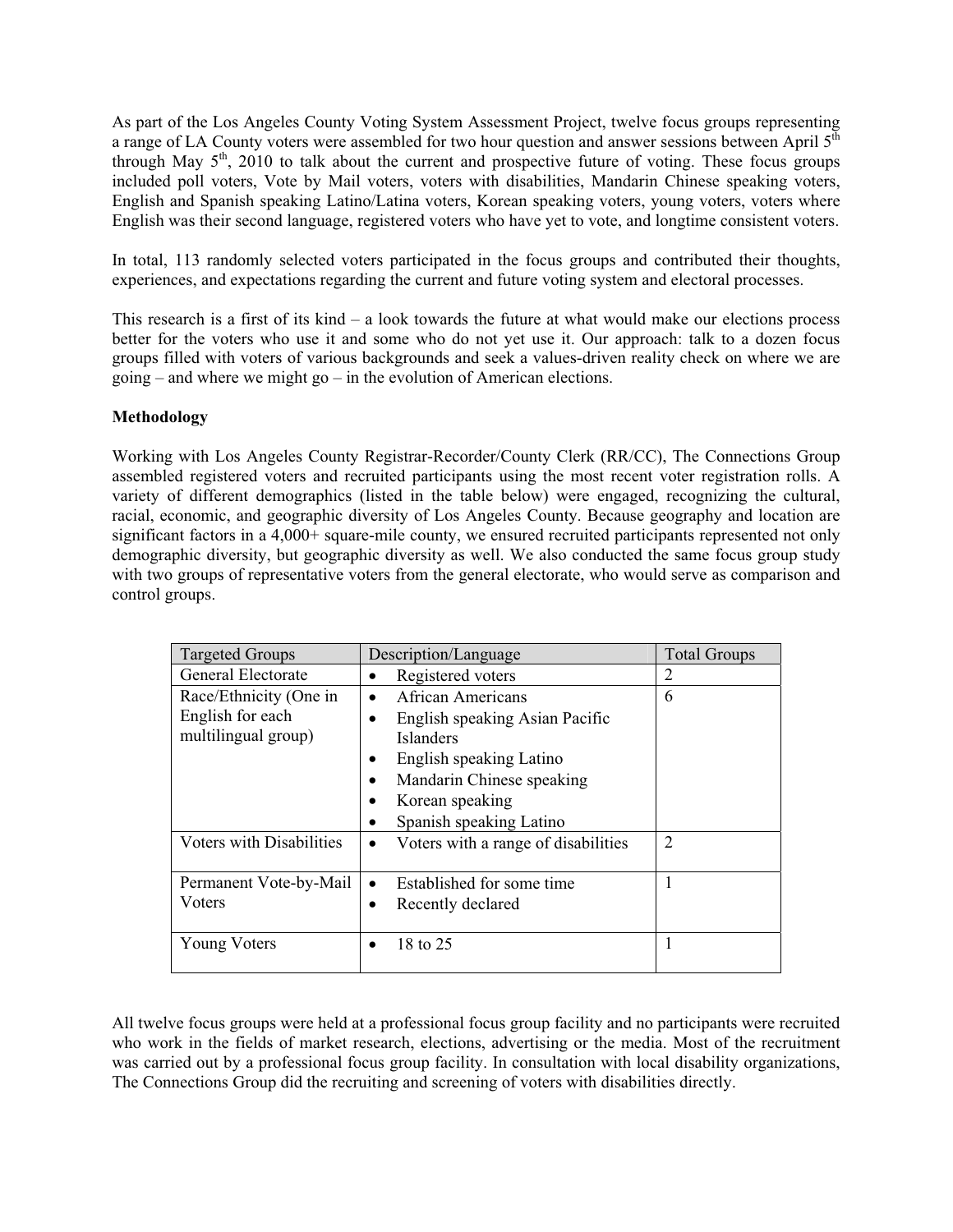The optimum number of participants for the focus groups was determined to be between eight and ten. More than ten people were recruited for each group to ensure a large enough group in case of cancellations or no shows.

## **The Voting Process Conclusions**

Elections are more about people than a process.

The voters we talked to believe voting is a major privilege of democracy  $-$  a value which supersedes any contentious aspects of its systems, processes, machines or tabulations. They think voting is a patriotic act; one that people embrace as a responsibility, a right, and privilege. They treasure it, but it is not the most important concern on their list of things to change. The average voters we tested liked how they voted, and were enthusiastic when offered ideas about what could make the voting process better. They were easily persuaded to want more education about how the elections process works.

For example, they want to know more about the safeguards in place in all steps of the election process, and, in fact, wanted the Los Angeles County Registrar-Recorder/County Clerk (RR/CC) to prove its transparency. However, they were not certain they would ever use added transparency to see if their votes counted. They wanted more information accessible for those who wanted it, but they did not want more imposed onto voters who did not want more information or access to the process.

Although it has been a decade since the first real major national stumble in how the elections process was perceived, the voters still have a visceral distrust of election systems in terms of whether they deliver their votes accurately and securely. Those who have expert knowledge on elections systems are far more confident in our election processes than our voters, especially Latino and African American voters.

However, even those who are suspicious of the process are voting because of the value, the privilege, and the basic democracy it represents to them as Americans. No glitch – not even the threat that their vote may not be counted – would keep them from voting in the future.

## **Voting System Values**

In the twelve focus groups, we asked voters for a list of goals for designing a voting system. Here are the 10 most important values (in order of priority) voters believe the Los Angeles County Registrar-Recorder/County Clerk (RR/CC) need to consider and focus upon:

#### **1. Exercising Our Democratic Rights**

No matter what problems, changes, confusions or other concerns about the process of voting either here or elsewhere, voters take great pride in exercising their democratic rights; they believe it's a privilege to be able to vote in America – and one they will not be daunted from doing.

*"I think it's the democratic process."* 

*"I like the privilege of being able to vote and have a voice."* 

Many voters also acknowledge the valiant history of fighting for the right to vote in this country; we have earned these rights as citizens. It's our duty, responsibility and pride to participate and vote.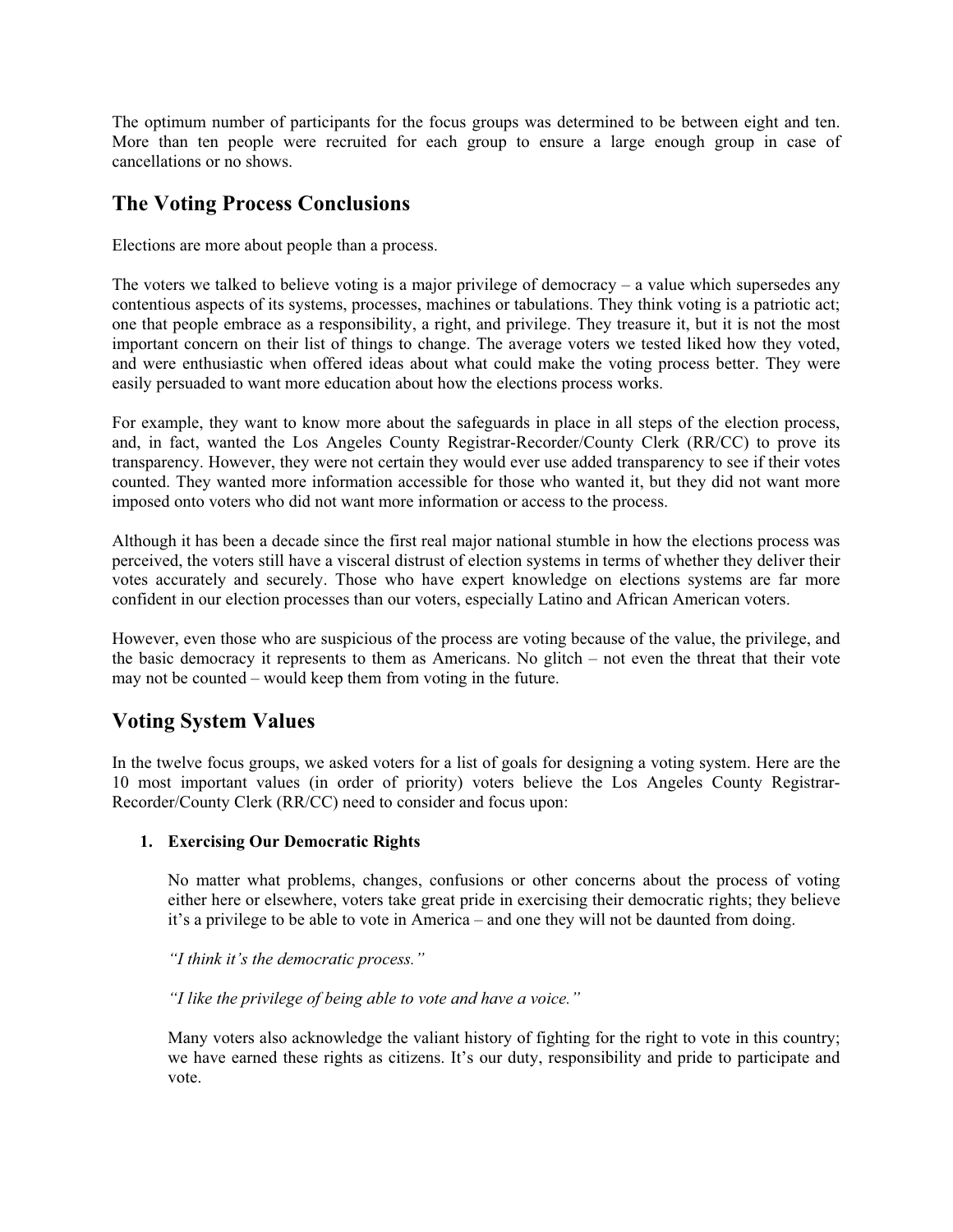*"50 years ago none of us would be able to vote in this room. We would not be able to vote. And now that we have the opportunity to give our voice, it's important that people vote."*

*"You have to have a say in what's going on in our country."* 

*"I don't think we really have the right to complain if we don't take our responsibility, and even though we did question how many our voices are heard… we can see that we're all passionate about having that privilege, and taking that privilege."* 

#### **2. Convenience**

Convenience, especially as our time is increasingly strapped with other commitments, is consistently ranked a top priority by many voters.

For poll voters, they prefer to have voting locations close to where they live.

*"It's local, it's right where I live."*

*"Okay I like my convenient polling place because I can just walk down there and just basically I feel like it's green, I can just walk down there, don't even have to use my car, so that's good."* 

Many Vote by Mail voters like having the ability to vote early and choose when and how they vote. They also like having more time to research, debate their choices, and engage in more conversations with other voters.

*"Figured I'd send mine early, get it over with."* 

*"I do an absentee ballot because I travel. So that's convenient for me. It's my way of participating."*

*"I see it as a convenience. It's more convenient for me just to receive the ballot in the mail and just fill it out and send it back."* 

*"You don't have to go there. All you have to do is just mail it in; it's convenient."* 

*"It just gives me more options to stay home and review all the, you know all the issues and I can discuss it…"* 

#### **3. Ability to Vote Quickly/Easy to Vote**

Voters are increasingly demanding a simple, easy, and quick process to vote. They want voting systems to be well-organized, consistent, and easy to understand to allow them to vote quickly.

*"If it's not easy to use, it's not going to be a good process. It won't work."* 

*"Well, the voting is to express my own independent opinion, not others. So, to have it access very quickly, seems to be very good… voters are generally working people. So we have to go in, vote quickly, and then get out quickly."* 

For different voters, however, the definitions of ability to vote quickly and easy to vote could mean different things. Here are some examples: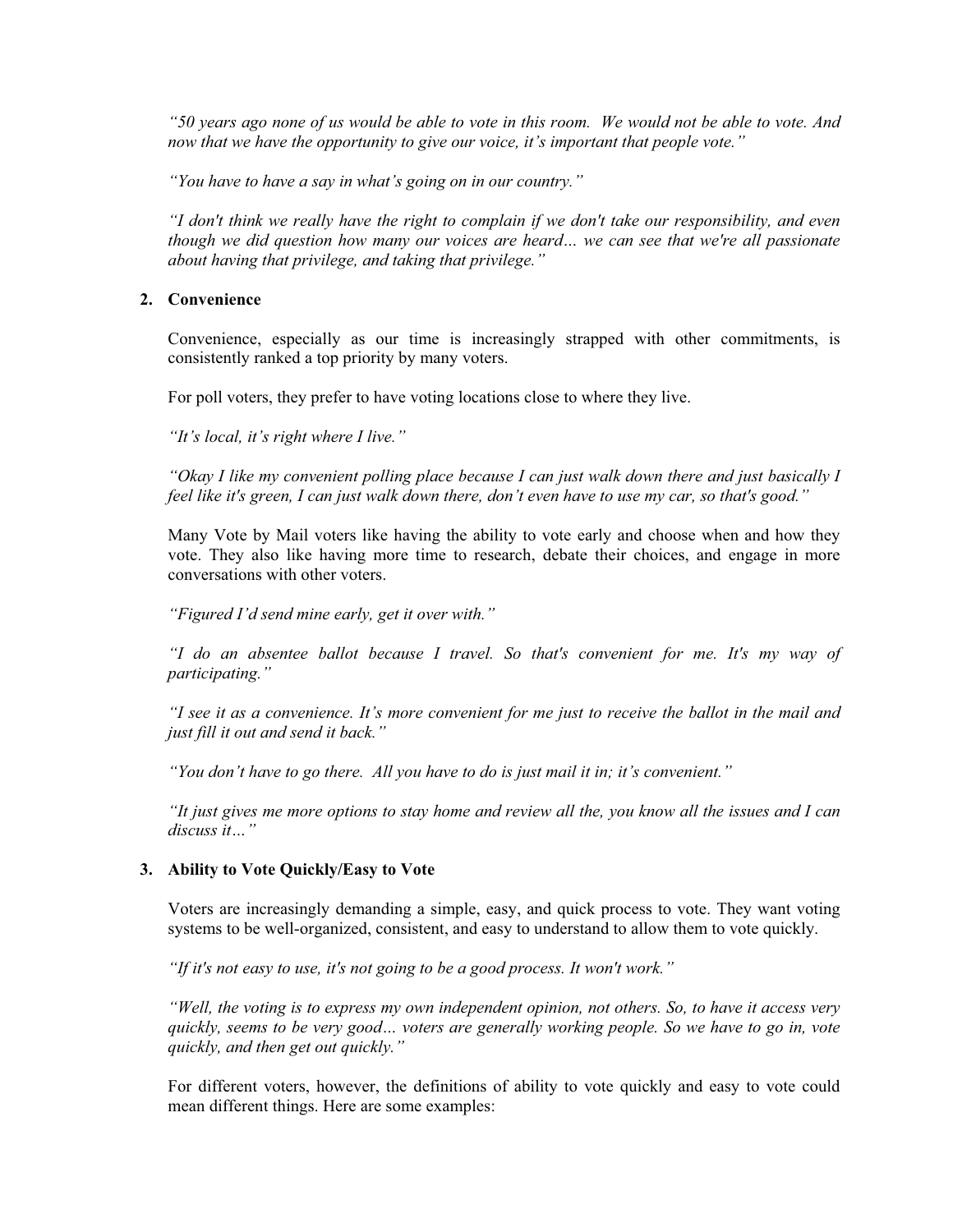A vote by mail voter: *"Well, it's faster than going to the voting place, so I don't have to take the time off or figure out how to plan the time in the day."*

A poll voter thought the voting process is simple enough but wanted more voting hours or days: *"And procedure wise, it is quite simple. But the time constraints make it less convenient."* 

A Spanish speaking voter commented on the need to have language assistance to make it easier to vote: *"Because there're a lot of people even though we are American citizens, we don't understand the language, the dexterity, and the language to be able to understand… You don't want anything to surprise you, so then I think it should be easier for those that don't speak English very well."* 

A voter with visual impairment: *"Last time the voting booths were darker than normal to me and I had a really hard time reading my ballot and normally I don't have too much trouble, but, you know, I thought maybe a task lamp in at least one of the booths might be helpful to people who have vision problems."* 

#### **4. Security**

Security was important to many voters. For those who ranked it amongst the top priorities, they were adamant security was a key priority for any voting system.

*"Most important thing about the voting process is the security... That's almost basic."* 

Most voters generally have "faith" in the voting systems and trust that they are secured.

*"Well, you know, because it couldn't be anything else. I say that you have to have faith in the system that's what it is. That's what I think, and I believe in the system. You have to have faith in the system."* 

Most voters have little idea about what happens to their ballots after they vote. Without clear knowledge of the ballot process itself, some voters did express doubts and lack of confidence as a result.

 *"It's not that secure in the sense that yes I put the paper in and I put into the machine. It's what happens after it's taken out of the machine from my hand and placed into the box or the little drop thing. It's what happens after that."* 

*"I don't understand the full process after I'm done doing it. So I don't know what whether it would be secure or not."* 

*"I'm not sure how much confidence I have in the process. Perhaps this is me admitting to my ugly conspiracy theories, but there are vested interests that desire to influence elections, and if when we start debating things such as electronic voting or online voting, I don't know how much confidence I have that the votes are being recorded accurately."* 

*"I believe everything is questionable because there's not a real way to really track it from the conception."* 

Though voters believe voting online and the use of computer voting will become more available in the future, they are not yet convinced security will be up to the standard.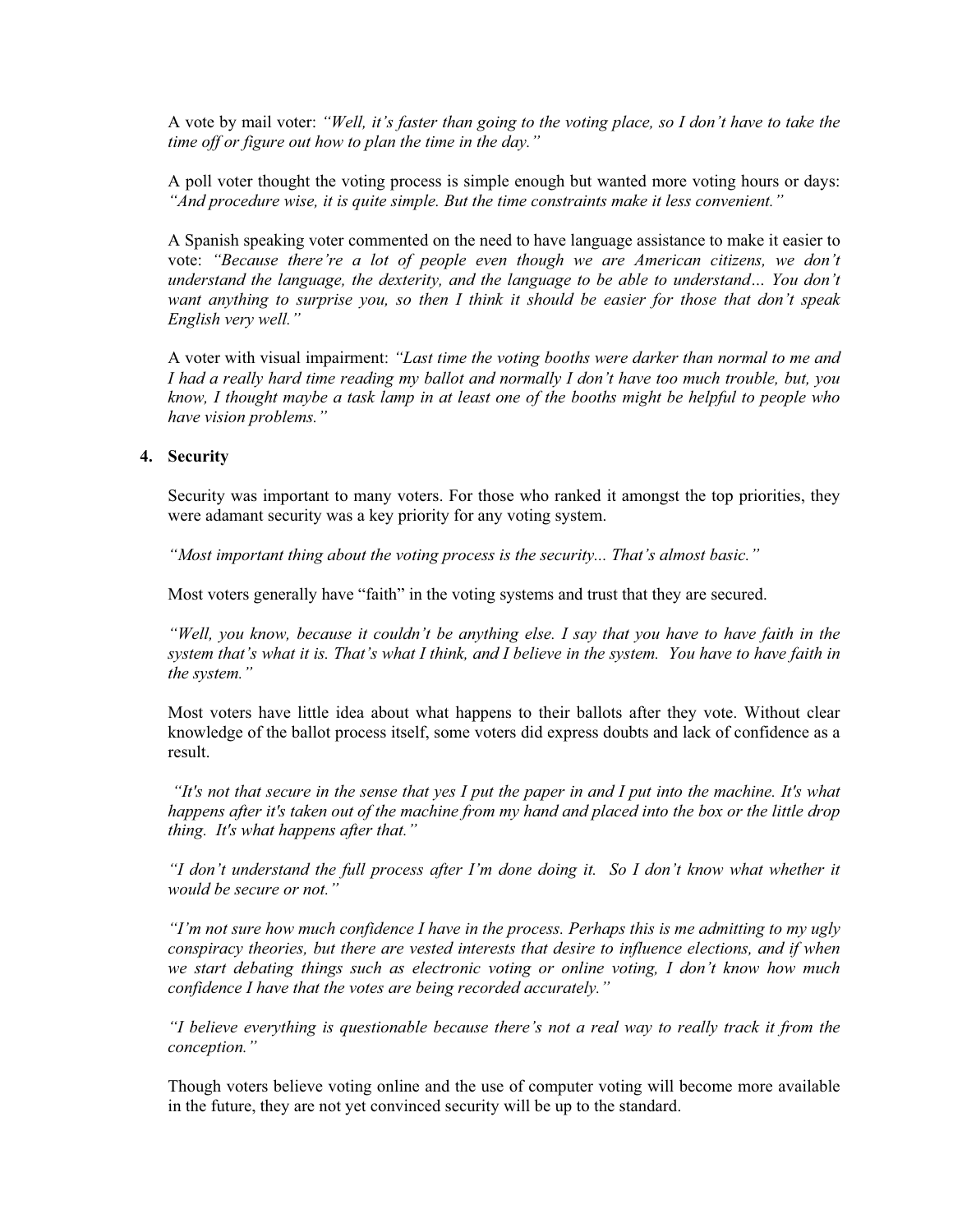*"I don't know. I don't see how it would work. I mean, having a secure website so you're lucky your computer didn't get hacked and they couldn't hack the vote. Other than that, I don't know how it would work. There is no verification after you vote. Like you know what happens, you know."*

*"I don't think that will be very secure. Anything can happen with your computer, a virus, somebody can hack into it. It's kind of weird."* 

#### **5. Flexibility and Having Options in Voting**

Voters want more choices – not less. Voting systems need to remain flexible. Just as the country is not likely to move to a one size fits all elections process, voters want as much flexibility to suit their own schedules. They prefer having more than one option on how to vote: at the polls, by mail, early voting, multiple days, and at multiple locations.

Voters also believe one voting system may not fit the needs of all. The patriotism for voting leads them to fend for others besides themselves in making voting easy and accessible. From older voters who might not be able to operate the latest touch screen voting machines, to voters speaking different languages who might not understand the voting process, to voters with disabilities not being able to vote independently, all our focus groups lent their support to flexibility for all.

*"To me it's about inclusion… to make sure that the system is usable by all…"* 

*"I like the option of being able to vote my mail should I be not in my state or whenever I do traveling I can vote by mail. I like that option a lot."* 

*"I think my ideal one system would not be one system."* 

*"All the languages that you need."* 

*"Well I think there should always be choices."* 

*"But if you have different options, you can engage more people in the political process."* 

#### **6. Privacy**

Privacy is definitely in the eye of the beholder. The definition of privacy, and whether it is a priority varies between different voter groups.

*"I put privacy as No. 1 because it's something private that you don't even reveal it to your wife because it's so important… Because it's something personal."* 

*"I feel sometimes everybody has, you know, their privacy. I personally don't care."* 

*"Well I think it's important only because in terms of the wonderful world we live in and all the information, the super highway, you know, they look at your credit rating when they're looking to hire you for a job… it should be a private ballot."*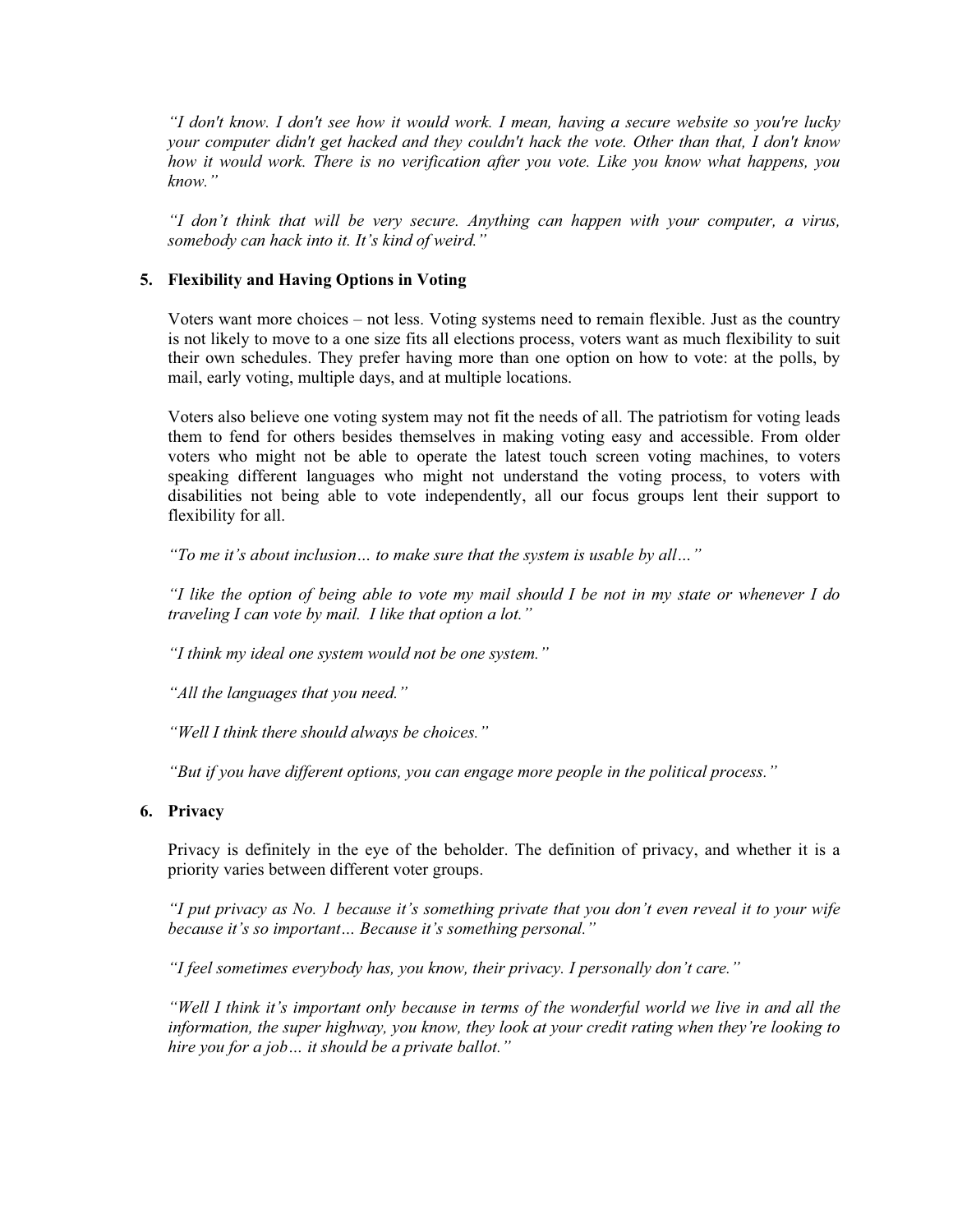For voters with disabilities, privacy and voting in private were ranked as one of the highest priorities:

*"It's dignity, it's respect, it's self consideration what I chose. It should be a private matter at that moment just like everyone else years ago, it was, everybody had a curtain around and, you know, it was considered private. Then many of us don't get to make private choices in our life. Our voting should be one of those times where we make that private decision and let it be just that, okay."*

*"What I kind of noticed is the fact that when you are voting like at a disable place, people are lining up, like right behind you they look over your shoulder. I don't like that 'cause that to me is breaking my privacy."* 

For other voters, especially young voters, privacy may not be as important.

*"If you put stuff on Facebook and you put pictures of like you, like backing up or going out and barking all over the place, I would, you know, like you don't want any privacy. And our society nowadays, like that's how we are. We're so open that we know everything about everything, you know."*

*"I think that the privacy issue will become less of a problem, and that if people want to keep it private they could go to the polling places, or vote by mail, and the generation of people that update their Facebook status every thirteen seconds and tweet their every thought probably don't care as much about the privacy issue."* 

#### **7. Voter Confidence and Accuracy**

Most voters have little idea about what happens to their ballots after they vote. Many stressed they want to know what happens and whether their votes are counted, even though they agree they may never check for it unless the election results are close.

*"I'll vote with the intention and hopes that all of the votes will be, everything will be really done fairly, but we never know. And how do you get accountability?"* 

*"Just not knowing if my vote matters? You know, not knowing if it's being counted."* 

*"That it gets counted, that it gets tracked, that it actually counts."* 

*"How will we know? How does the public know that it is what it is? That it's an honest system? I mean how do we really know?"* 

*"Well I have to. What choice do we have?"* 

Some voters believe greater transparency is needed.

*"… the lack of transparency. We're asked to go out and vote and believe that often times the argument is put forth that people die for our opportunities to vote so we're given this reason why*  we should go out there but at the same time, we're not really given any solid indication of *accuracy and transparency. We have to simply trust that maybe you know, they might be counting it all right… I like to think that there were several processes in effect that really showed me and convinced me beyond a shadow of a doubt that votes were being counted, tabulated and watched,*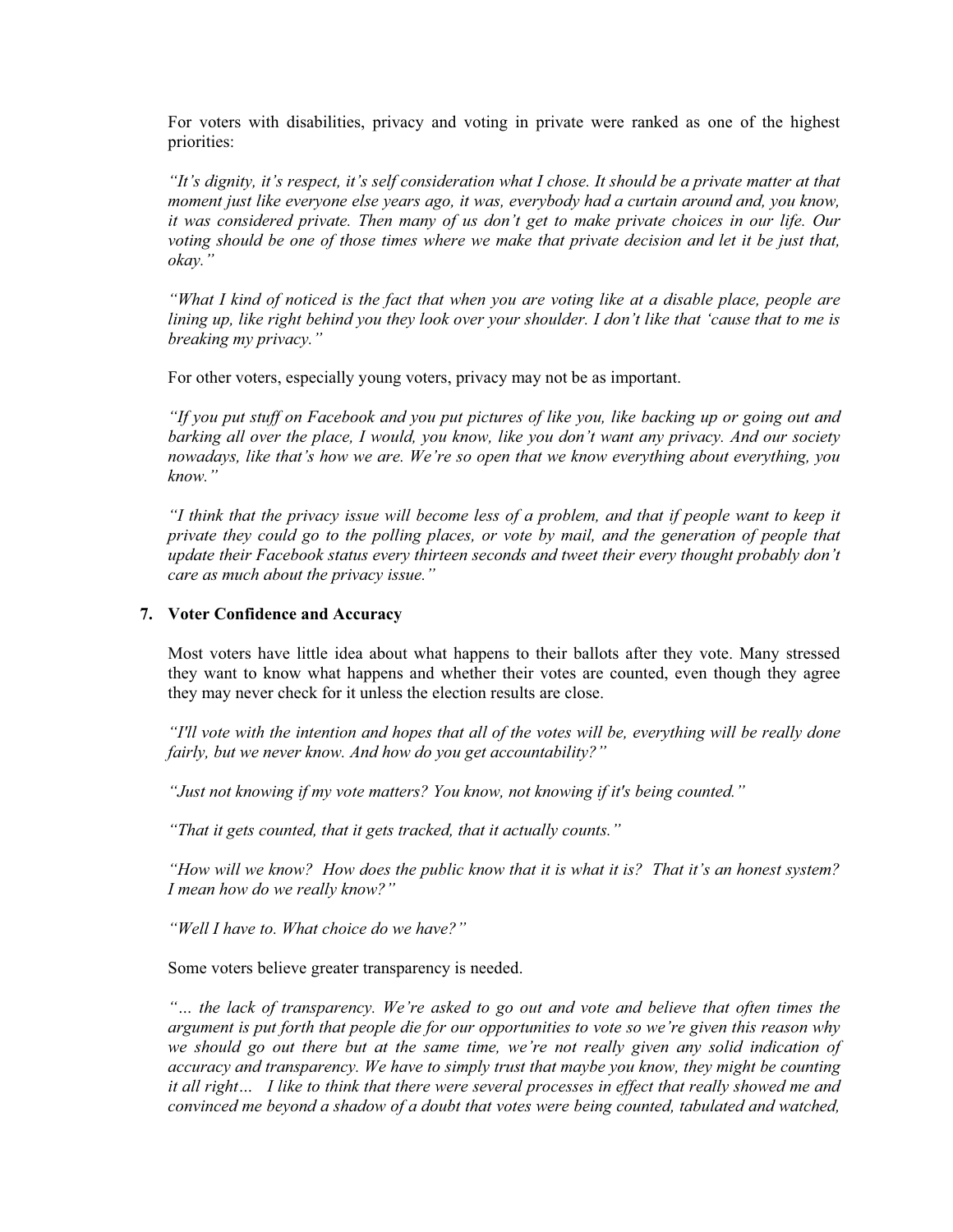*unlike you know, we see these foreign countries, gunmen stormed in and took the boxes or held people, you know but in America we don't see that but we still don't really, I don't know that these votes are being counted accurately."* 

And for some voters, Vote by Mail can present potential obstacles for being counted.

*"I mean my bills get there on time, and so I assume that the ballot would get there also."* 

*"I don't vote by mail for the simple fact that I've had just regular letters get lost and not try to worry about my ballot getting lost, you know."* 

#### **8. Able to Verify and Having Paper Trail**

The ability to verify and have a paper trail for one's votes is important to many voters. Although it has been 10 years, over three-quarters of all the voters we selected could still recall irregularities in Florida in the Presidential election and cite various possible flaws in the voting system.

Human errors, problems with "hackers", computer malfunctions, re-enforced with voters that there be a back-up for the votes they cast at polling places.

*"That's the most important one because that's how you count all your votes, and you can verify it."*

*"I still want a paper trail because none of the computers have paper trails and then it's not verifiable."*

*"They can go back and recount all the paper and not have a problem."*

*"It is important because look like what happened in Florida when they had to actually count them."*

*"Your vote has been counted. Here's the proof."*

*"It's more trustworthy than the machine."*

#### **9. Technology**

Voters have mixed feelings towards the use of technology (current or new) like computers and touch screens in voting systems. Their attitudes generally correspond with their own private understanding, use and familiarity with computers in their professional and personal life. There are generation, gender, ethnic and class gaps in tolerance for the role technology in voting. Most agree that these will be less prevalent in years to come, but almost all hold onto the position that we should be flexible in offering alternatives: no one should be forced into technology in order to vote.

For many voters, technology can represent ease of use, flexibility and convenience.

*"If people were to go to the voting polls I'm sure you know I'm sure it's going to be like little computers set up. Very user friendly for people that really have not used computers and make it very, very simple. Kind of like an ATM."*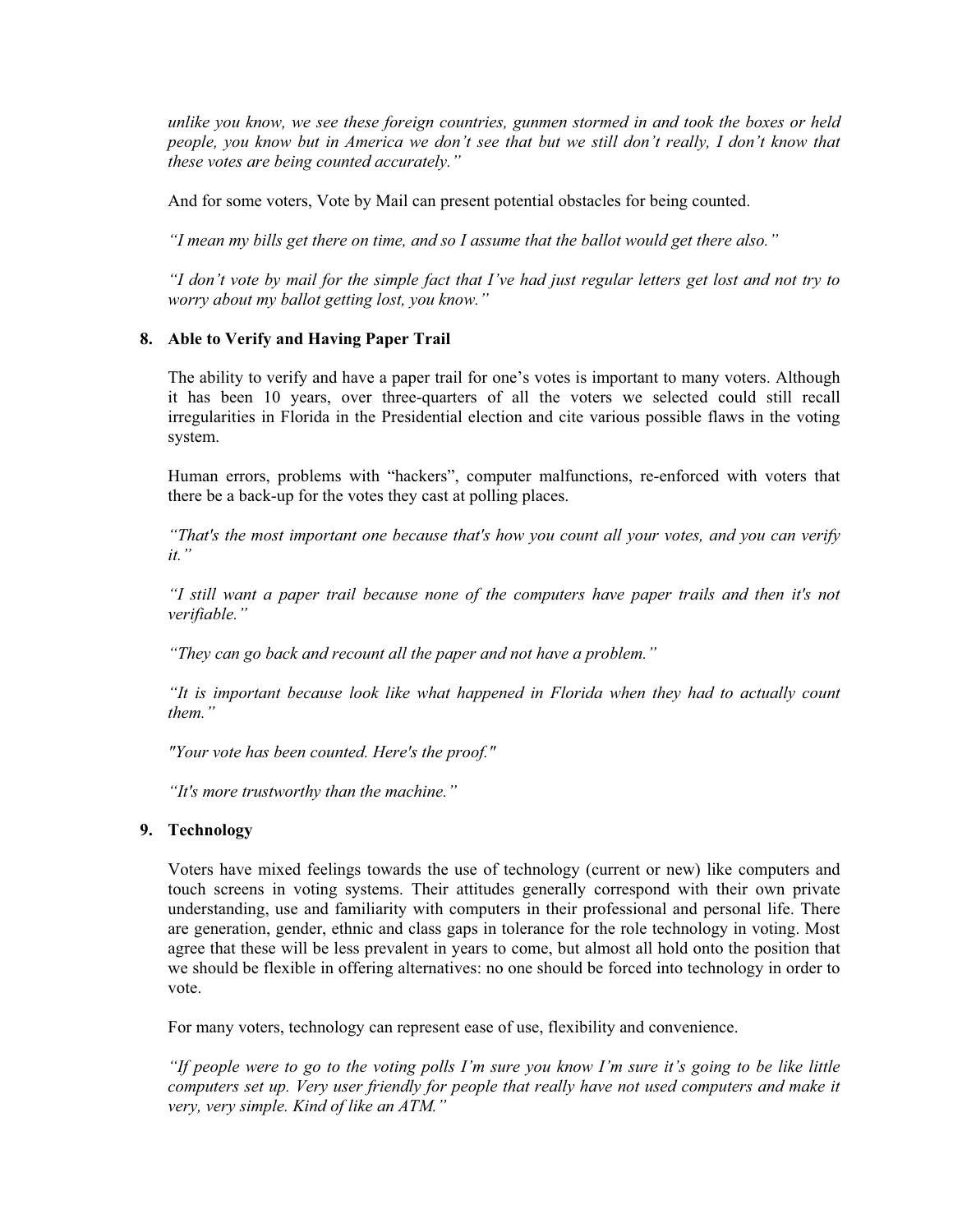*"I would love to see a system kind of like the day you know where they give you a specific kind of pin number that you use to vote on line."* 

*"You go to welfare office, they have a computer that shows a file, and you can access whatever you want to. English, Korean, Spanish. If you go to poll center, they should have a screen there, and like having the headphone, Korean, press the Korean button. So we can just vote using Korean."*

But for other voters, technology can represent barriers and potential problem with security, and lacks paper trail.

*"There's something that I feel that gets lost in the whole election process, getting out there to*  vote and then it's a computer screen and you just don't have that sense of being able to trace it *back… it just devalues the process for me."* 

*"I would definitely worry about the computers. What I'm hoping is this, if we can't fix what we have, how in the world are we gonna fix, come up with something we think it's gonna work?"* 

*"I think you know if you pushed it like this you're going to lose your voters. So you've got to give them you know options."* 

#### **10. Cost Efficiency**

Cost efficiency matters but it's just not a key concern; achieving the most convenient, most accessible, most accurate, most secure, and most easy to understand system is the priority.

*"It's too important to worry about money."*

*"Just because it's more cost effective doesn't mean that it's going to be better."* 

## **What will the Future Voting System Looks Like?**

We asked voters how they think the voting process and voting systems are likely to change in the next 10 years and how they see the voting process and voting systems of the future would do. Here are the three common themes discussed in the focus groups.

#### **1. Use of Computers like ATMs**

Voters believe our election system is changing or is in need of change. They think future voting systems will likely involve wider use and acceptance of computers. Many voters actually compare voting in the future to using ATMs.

*"I think that they're all going to have computers there."* 

*"The computerized system like an ATM machine."* 

 *"Not that I know a lot about computers, but I'm looking forward because that's what's coming. As an ATM, it's easy to use."*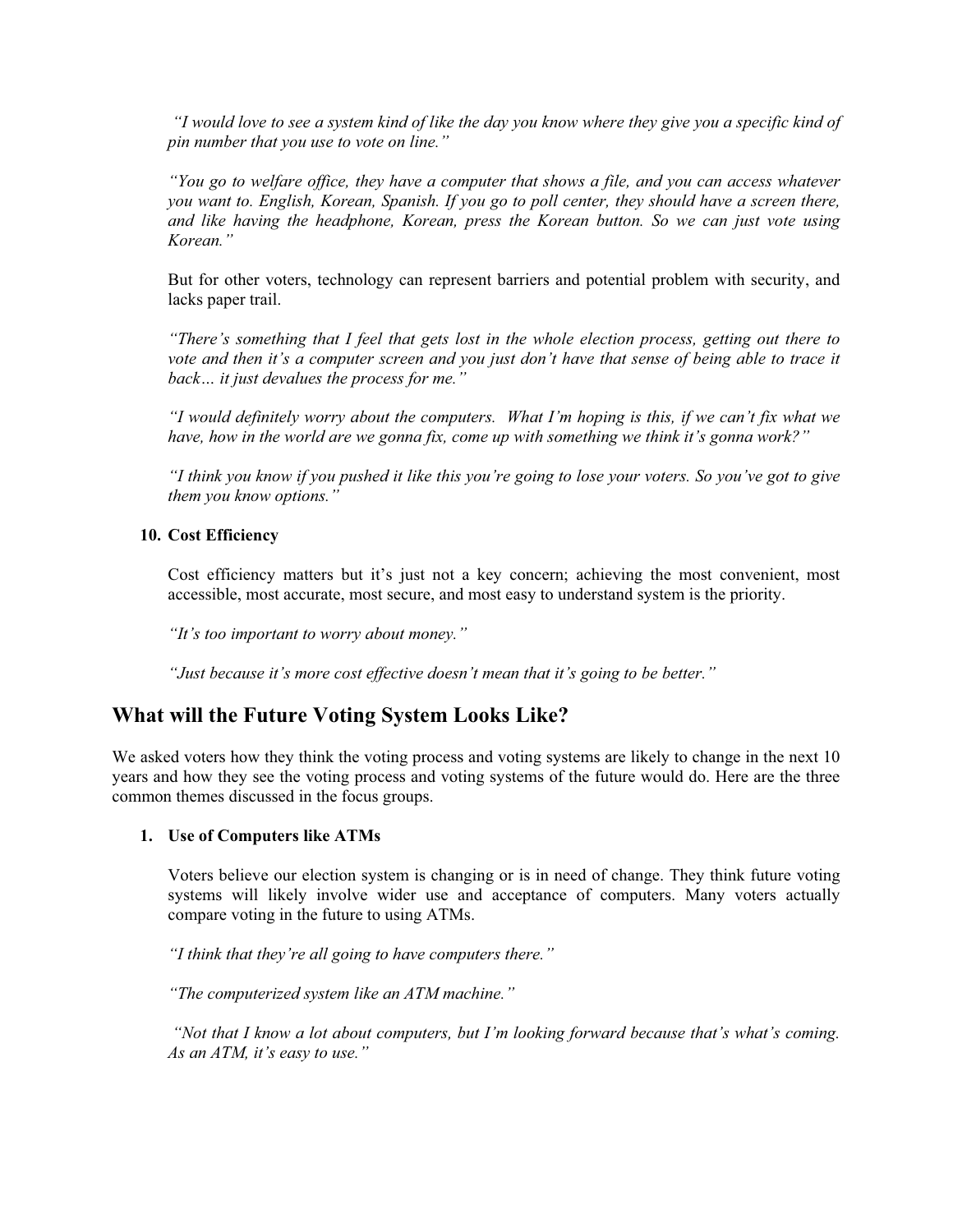#### **2. Flexibility to Deal with Languages and Disabilities**

Most voters believe it is important for us to be flexible, inclusive of all voters, and have options when considering new voting systems. They have specific examples of how we can make future voting systems user friendly to those who speak different languages and/or those with disabilities.

*"If you go to the poll center. If you, like a computer, if you put in English, press a button, it changes to Chinese, changes to Korean. Like ATM machine. If you put in your card, you have your native language pop up on the screen."* 

*"Like you go to welfare office, they have a computer that shows a file, and you can access whatever you want to. English, Korean, Spanish. If you go to poll center, they should have a screen there, and like having the headphone, Korean, press the Korean button. So we can just vote using Korean."* 

*"When it becomes computerized, it's best if there's translations. Oh, pre-translated software. It's like a book."* 

*"I think it would be, as long as it's a touch screen with pictures and it's as easy as possible."* 

*"I think the touch screen would be a lot easier, like on this process here I don't like the fact that we have to really punch down because it feels like you're not even registering your vote and you're not looking down on it. It would be a lot better if it was touch screen, especially with disabilities; I think it would be a lot easier."* 

*"Electronic media can be displayed through a brail display?"* 

#### **3. Voting Online**

Many voters, especially younger voters and voters wanting to vote quickly would like to have an option to vote online. As long as it can be secure, they think voting online is easier and could potentially attract a higher turnout. It could also be cheaper and faster to count votes.

*"You could just do it online from home." "It's like American Idol or something."* 

*"Electronic voting, meaning via Internet, the text messaging, shoot, you can, they can text and you donate ten dollars to the Haiti fund, you know. That was no effort at all and it was secure, they already have my phone, nobody else does. Do I see that going through like a presidential election and the local elections and stuff like that? I don't see why not. I see it going there."* 

*"Absolutely if they're secure, I think I would because then you know it goes straight to the source where it's meant to be and they're probably going to be able to count it faster maybe the minute that you send it in 'cause that's the way they count it, it's already being counted."*

Voters also discussed current examples of online transactions and how to make online voting more secure.

*"I mean look at the credit card. I mean there are a lot of transactions going around all over the*  world. I mean how can they keep track of that? If they can do that, and we're talking worldwide, *on a global scale here, why can't we do that for voting on a local scale?"*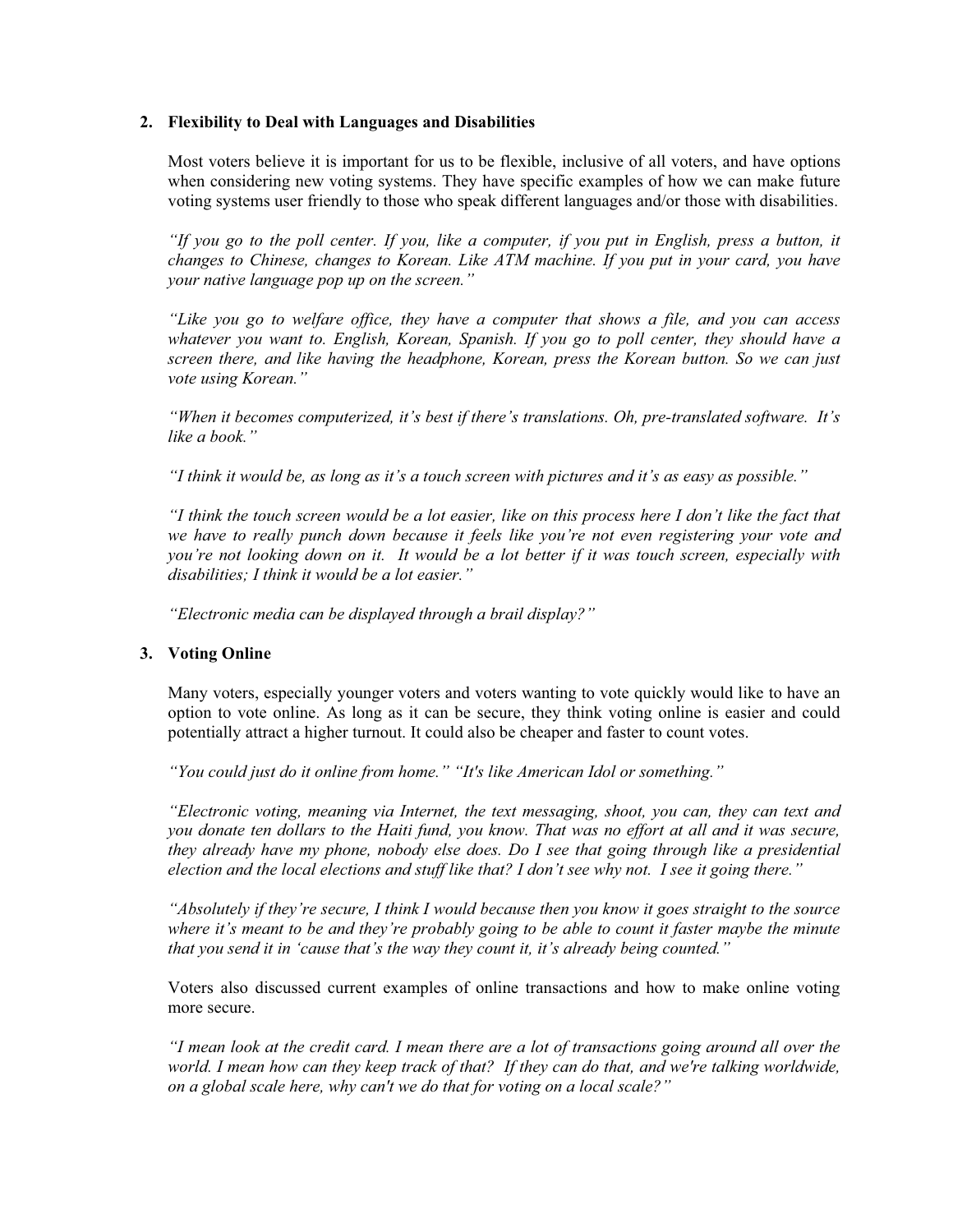*"You go to a secure web site, a government web site of course. You sign in, you put in, you know, they'll make you sign up, put your social in there, your information, all your information that verifies that you are, they'll probably send something in the mail, a confirmation code or an email and then you enter it, secure, make sure it's you and then you'll be getting e-mails."* 

*"So we have so many web sites now, I mean, people order all kinds of stuff on line and you're entering your information and you enter your credit card number and you trust it. Web sites are telling you its 100% secure and they're doing everything to keep your information secure and how many times you go on line and enter, you know, your driver's license number or anything."* 

In the focus groups, we also asked voters what they thought about three different methods for marking and casting their ballots (Paper Ballot, Ballot Marking Device, and Direct Recording Electronic). We explained in detail what the three systems look like with photos and graphics, how voters might interact with the systems and vote, and how their votes would be cast and counted at the end.

**1. Paper Ballot System –** where voters mark the ballot by hand in a voting booth and votes are tallied by hand at the polls and then manually reported up to the County.

The most important attributes voters like about a paper ballot system are having paper trails and the ease of verifying the votes.

*"Paper trail."* 

*"Your vote has been counted. Here's the proof."*

*"That's the most important one because that's how you count all your votes, and you can verify it."*

*"They can go back and recount all the paper and not have a problem."*

However, majority of voters believe a paper ballot system is outdated, slow and prone to human counting errors.

*"That's like going back. Taking a step back."* 

*"This is the most original, most primitive."* 

*"This is not acceptable. That's very time consuming."* 

*"Who's going to open this up one by one to count them? That's too much time."* 

*"Human error. Potential for human error and counting."* 

**2. Ballot Marking Device** – A ballot marking device blends touchscreen with paper ballot. Voter marks the ballot using touchscreen, reviews vote choices, prints full ballot and hands it to the pollworkers.

Voters like the ease of voting and increased flexibility of a ballot making device. They like the printed ballots so that they can check for themselves. They also believe by having printed ballots there will be paper trails for verifying votes if needed.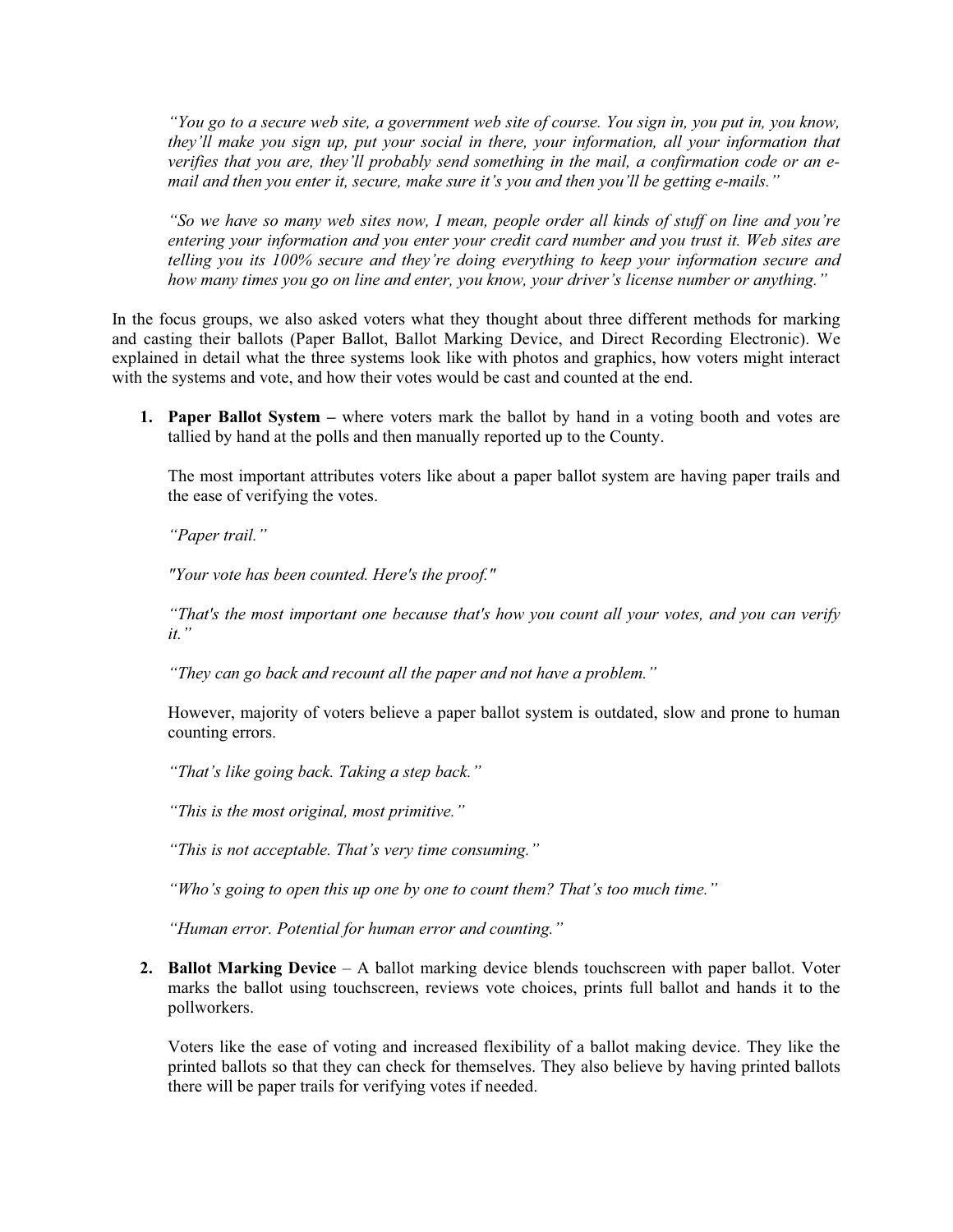*"I, the second system makes a lot of sense to me because it has, the older adult could access that piece of paper, see what they did, be happy with that. The younger person would be happy with the part that they have a screen that they're using."* 

*"Either electronic system has advantages in terms of being able to hook displays up to it, audio systems, the physical display, you can change contrast, colors, that kind of thing. So somebody needs different colors, they can use it."* 

*"This is more reliable."* 

*"It is accurate, not because there's a link to the computer and there won't be room for error and the printout, now it's printed."* 

*"So I just think this is, it's going to be safer and like you said that the, you can print out something and have that proof."* 

*"It goes back to the attendant and that's a hard copy. I want my vote to be a hard copy because non-hard copies are very easy to tamper with. The Internet is very easy to tamper with. It's already been done."* 

*"You know maybe it will be scanned wrongly. There's a possibility of error here. That is in the scanning process or the reading process. There may be room for error."* 

Some voters do have concerns about the use of computers and new technology. Others also have concerns about privacy and costs of new voting systems.

*"The disadvantage would probably be not too many people are tech savvy, so they probably have a hard time with it."* 

*"I like it as far as I like technology. But like they were saying, you know, older people might not like it."*

*"Also, the privacy because with that screen, that screen is too big, anybody can see what you're voting for."* 

*"It's a really expensive pencil."* 

**3. Direct Recording Electronic (DRE)** – A DRE voting system is one where the ballot is displayed on a video monitor and votes are recorded using a touch screen – like going to the ATM. A paper record of the vote is produced.

Voters compare a DRE voting system to an ATM. They generally think a DRE system will help them to vote and be counted quickly.

*"It counts quicker instead of somebody counting it."* 

*"You don't have to wait for it. You just do it automatically. You just get a receipt and that's pretty good."*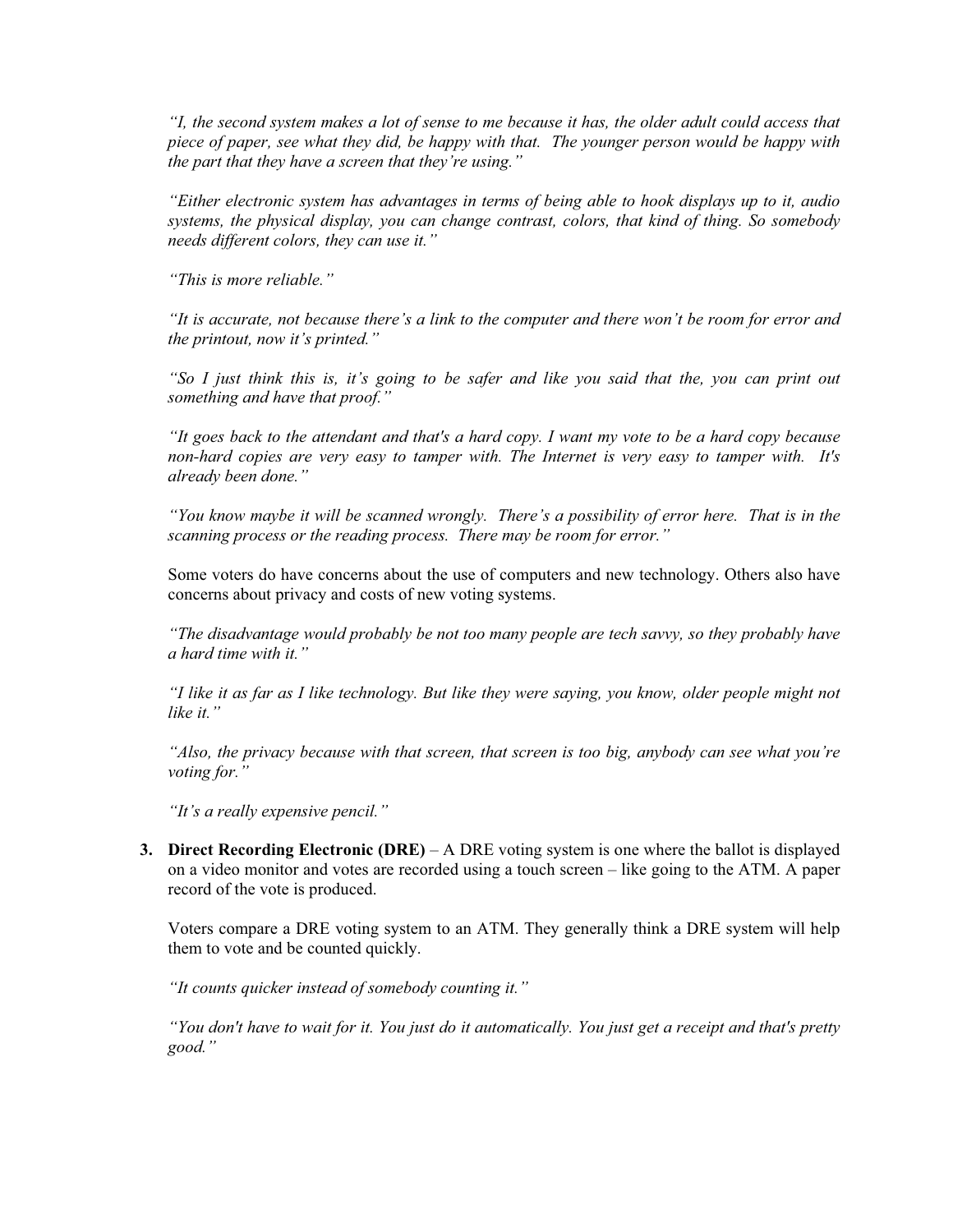Voters, however, do have many questions and issues with a DRE voting system such as: Will a DRE system have a "receipt" for their votes; will a DRE voting system be online and connected to a central system; and who will program the software for a DRE system?

*"So what would happen if that wasn't accurate?"* 

*"I think you have many different means. I don't know if any of you have used the ATM machine before. There you get a receipt printed out. And that confirms your vote. And if you get, issues a receipt like the bank, if you go to the balloting center, the ATM machine does have that record."* 

*"The issue is whether it's Internet connected or not, inter linked. It should be linked. If you take it away, there's also a problem if you're talking about problems, they can inter hack into your system, right? There's a memory card and it's, this should be acceptable and it's also stored in the computer."* 

*"The third system I have questions about who's programming that, how is that programming being controlled? What's the security of the programming of the language of the computer?"* 

## **Who Should We Rely Upon to Build the Voting Systems of the Future?**

#### **Public and Private Partnership**

Most voters believe there should be a public and private partnership to design and make the new voting systems.

Voters do have many and diverse views about this public and private partnership, and how this partnership potentially could work. In the focus groups, they name many reasons to have such a partnership including costs, security, check and balance, and accountability.

*"I would go with a combination only because just like they have a series of checks and balances in the government, the executive branch and the Congress, but, you know, everybody has always been checking up on each other. If you only are the private sector, it can monitor and mess with the software and whatever."*

*"I'll be a devil's advocate here. Private industry, we see Microsoft, look at what they're doing. I mean you're talking about monopolies here. I do not think that that's the solution either. I would kind of like to throw probably a hybrid."* 

*"But it also needs legislation, something from the federal government to say look, you guys have to do something about it."* 

*"The system should be developed by a public/private combo and there should be an independent board or something who watch that."* 

*"I think it should be a combination. The private company, but supervised by the county, by the government."*

*"The government is going to pay for it. The government is going to look for a company that gives it the best products that it needs or things that it needs. It's not the government that's going to be making it, it's gonna be another company."*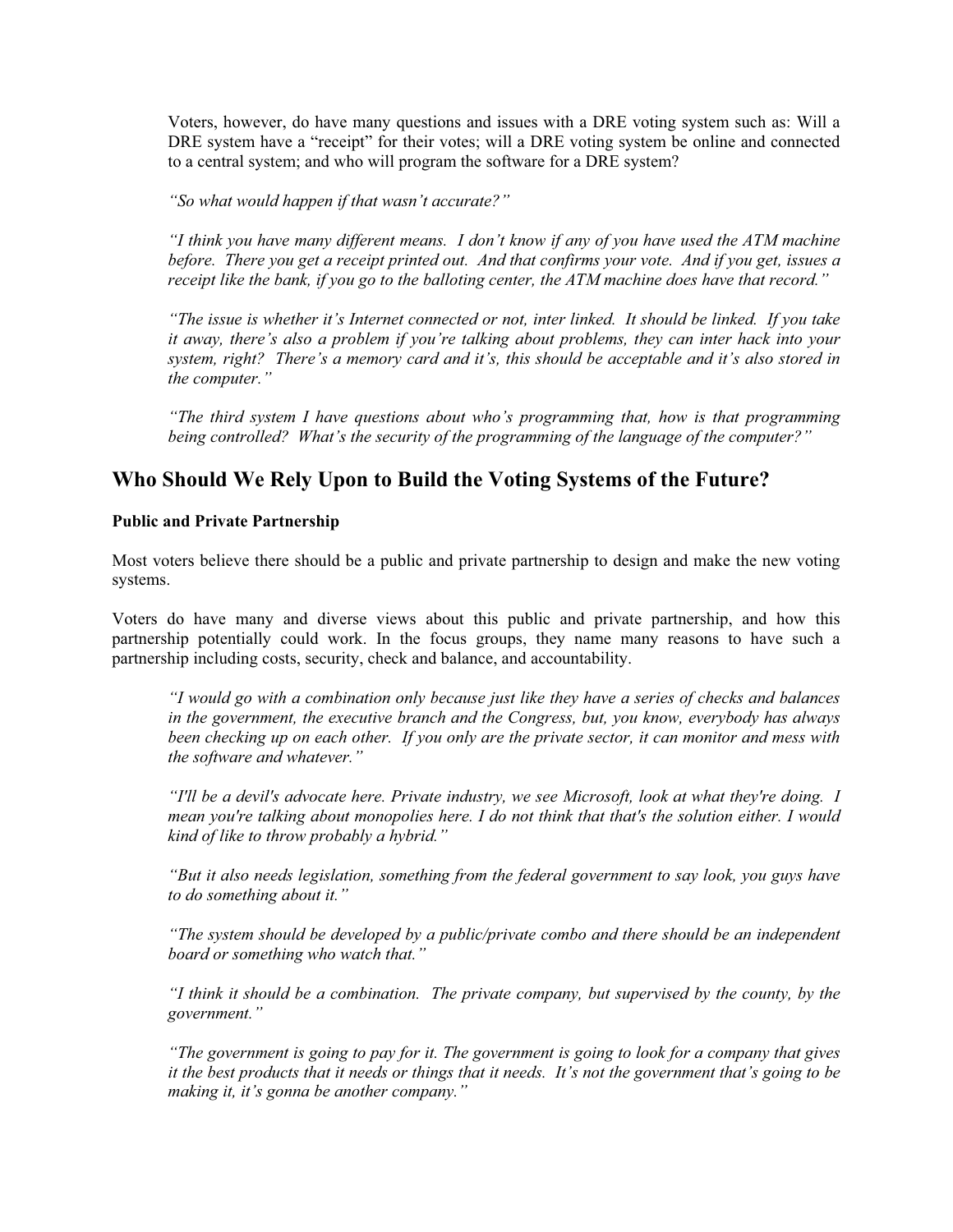*"To me the private sector has skin in the game in terms of what election outcomes may be and I feel uncomfortable with the fact that, especially given what some of the stuff we've seen in the financial industry recently, I feel uncomfortable with the fact that private industry, you know, there's been some questions about Debolt's practices and that kind of thing. So I'm uncomfortable with it being private. I really would like to see the government be the person that controls the software, controls the machinery, obviously they can contract the machinery out to a private and that's fine, but it still makes the money, but the control of the machines and the software is done by the government."* 

*"The basic factor of the public owning it because of the fact it is a public entity that we're working with. Private industry can produce something, but they have to give up all the rights to it to the public."* 

*"It should be the public authority coming forth with a system and with the participation of the private sector to develop a software."* 

#### **Phased In Approach/Promotional Period**

No matter which future voting system(s) we choose, most voters think we need to give time for people and the election system to adjust and learn the new way. We have to make sure voters have a chance to be familiar with the new system and that the new voting system is working properly.

*"I think like a phased in approach."* 

*"Anything new you have to try it out and find the law and then fix the flaw in order to get what you want. So no matter what they put together it's going to have to be a, you know, a training period, not just for us, but for the computer."* 

*"It'll be good to have some kind of training or some kind of training to help people, who don't know about the machine."* 

*"So in terms of technical aspect, for younger generation, they are very apt to it. They are very familiar with the new changed system. See, if we automated computerized voting system for the young people, it may increase the young people's voting process, voting participation. But for senior people, it's like inconvenience. It's like more burden. So having the both system. Having it computerized to increase the young generations voting participation, and for older people, to have another system, who are not familiar with the computer system. So maybe giving certain like promotional period, and educate people, register voter."*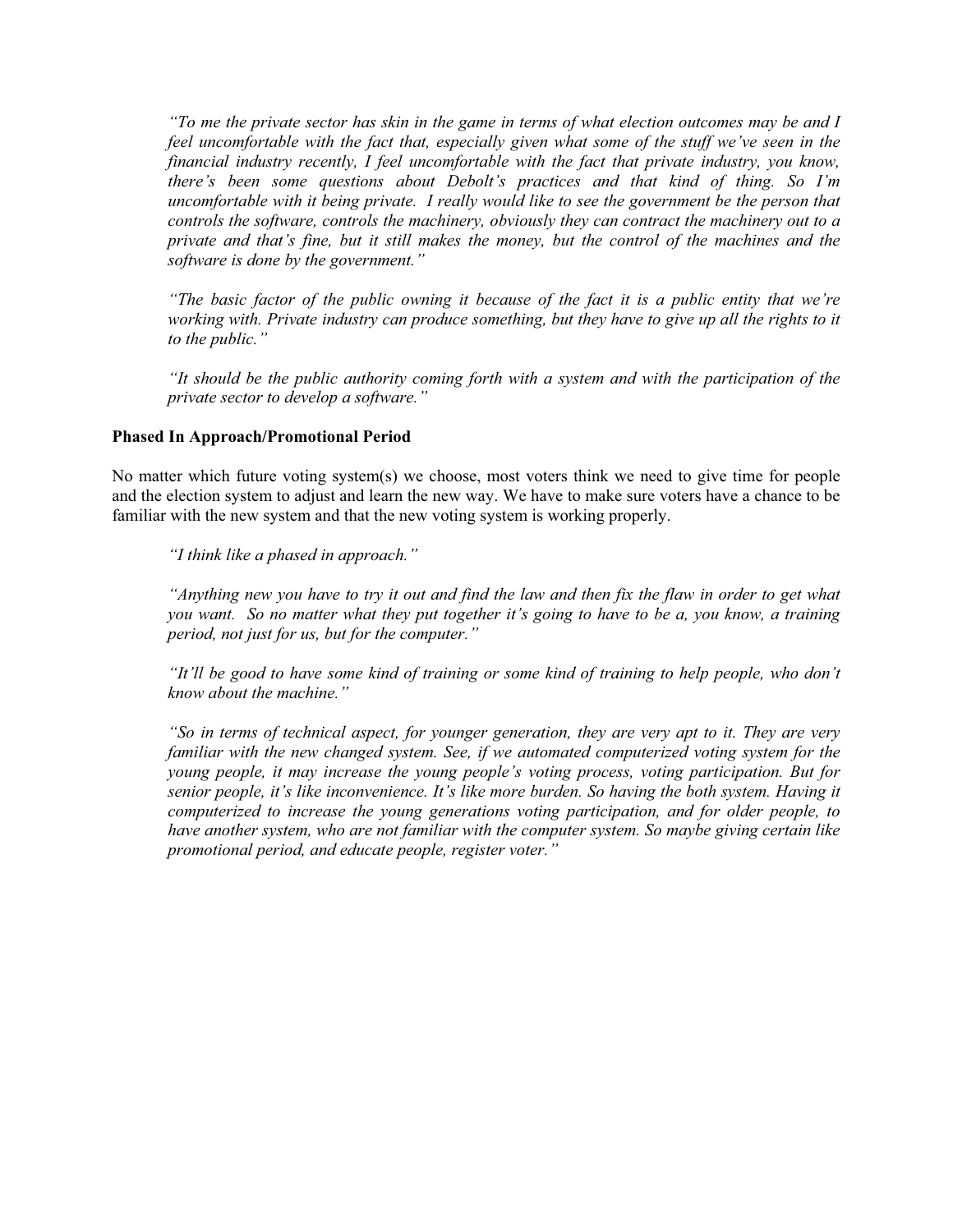



# **Voting Systems Assessment Project**

# **2010 Pollworker Survey of the Performance of LA County Elections Spring 2010 Study**

# **Initial Survey Report**

**June 24, 2010** 

**R. Michael Alvarez Thad E. Hall Kathleen Moore** 

The James Irvine Foundation provided financial support for this study through a grant to the Caltech/MIT Voting Technology Project in support of the Voting Systems Assessment Project.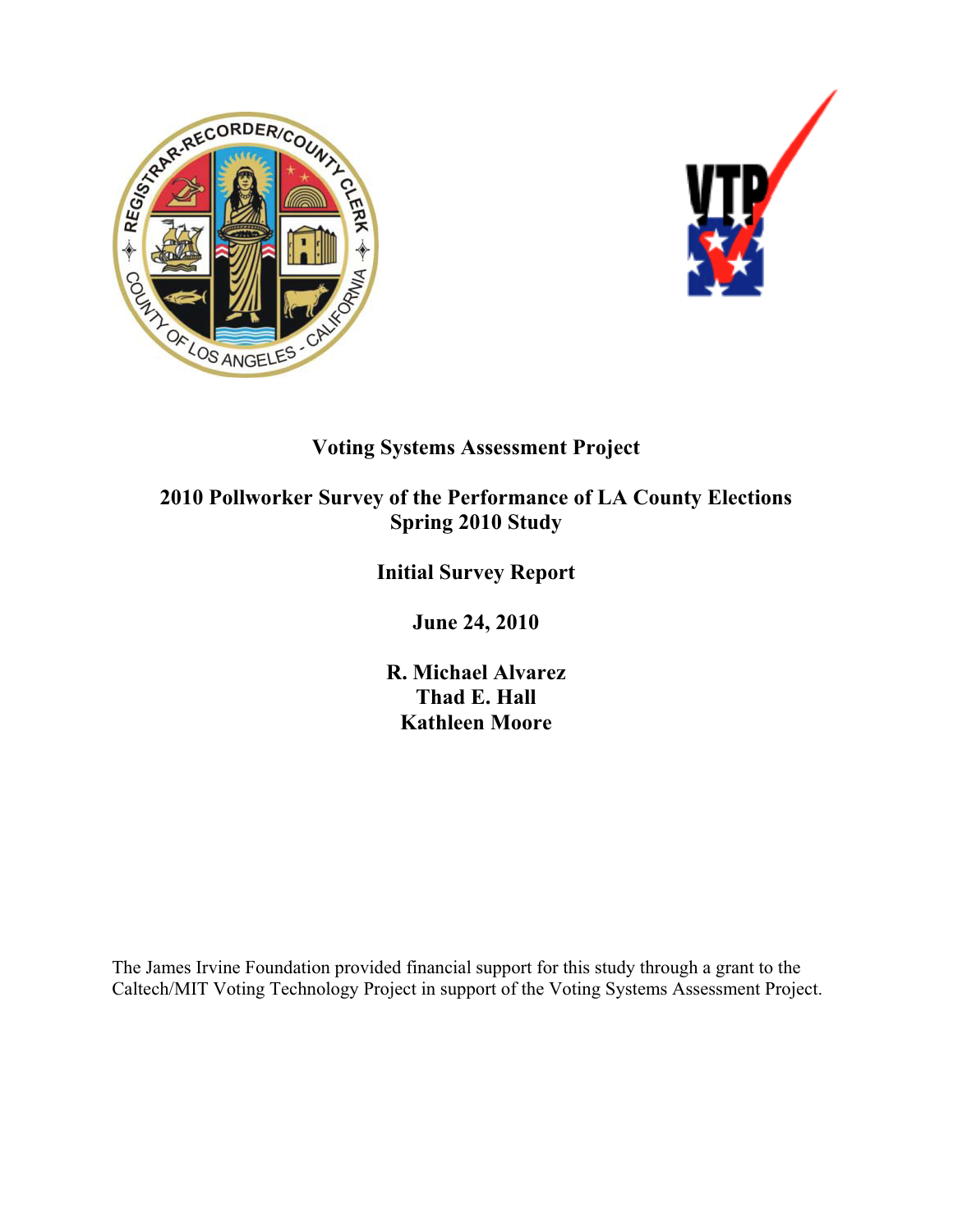## **Executive Summary**

As part of the Voting Systems Assessment Project (VSAP) we developed and implemented an online survey of pollworkers in Los Angeles County, which was completed after these individuals finished their online pollworker training. This survey was largely patterned on previous pollworkers surveys that we have fielded since 2006; it was conducted in May and June 2010. In this report we present preliminary results from two sections of this survey. First, we examine the experiences of pollworkers regarding their experiences with the existing *InkaVote* system. Second, we ask them to rate different types of voting systems in a number of ways to identify their attitudes regarding various types of voting systems.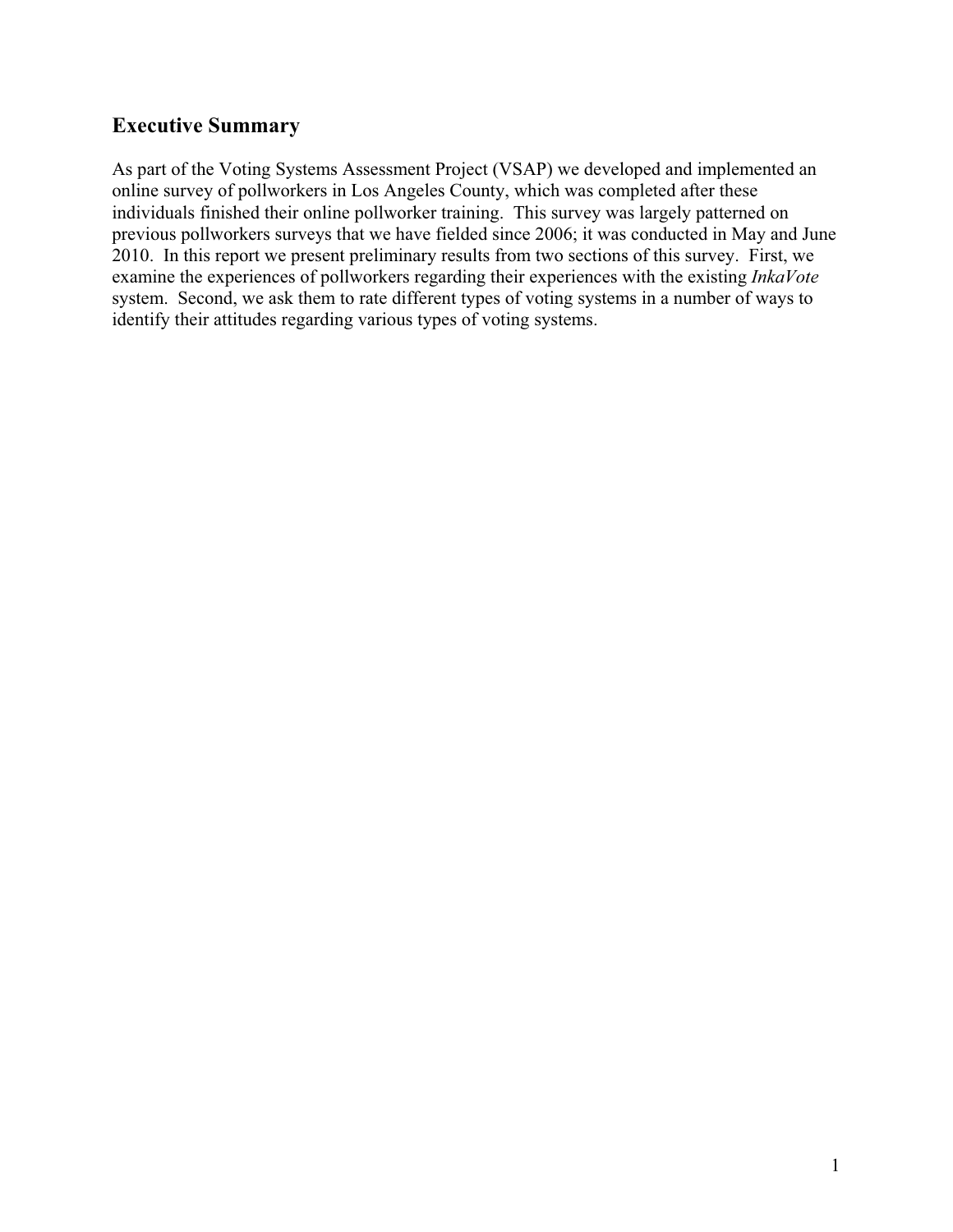## **Attitudes toward the** *InkaVote* **System**

In the Internet survey, we asked pollworkers to discuss their experience with the current *InkaVote* system. We asked the pollworkers, "Do you think that Los Angeles County should replace the current *InkaVote* system?" In the Table below, we see that almost 55% of pollworkers answered "No" and that there is not a strong difference across length of service among pollworkers. New and long-time pollworkers alike think that *InkaVote* should not be replaced.

|            | $2006 - Now$ | 2002-2005 | 1995-2001 | $pre-1995$ | Total  | N   |
|------------|--------------|-----------|-----------|------------|--------|-----|
| Yes        | 14.59%       | 20.33%    | 20.00%    | 19.73%     | 18.27% | 129 |
| No         | 54.94%       | 53.25%    | 61.25%    | 53.06%     | 54.67% | 386 |
| Don't Know | 30.47%       | 26.42%    | 18.75%    | 27.21%     | 27.05% | 191 |

We also see that, among pollworkers who have seen voters have problems with *InkaVote*, support for *InkaVote* is lower but almost half of those who have seen voters have problems are still supportive of *InkaVote*.

|                                          |          | Should LA County replace InkaVote? |        |             |  |  |
|------------------------------------------|----------|------------------------------------|--------|-------------|--|--|
|                                          |          | Yes                                | No     | Do not know |  |  |
| I have seen voters have<br>problems with | Agree    | 24.76%                             | 49.05% | 26.19%      |  |  |
|                                          | Disagree | 11.59%                             | 63.34% | 25.07%      |  |  |
| InkaVote                                 | Total    | 18.58%                             | 55.75% | 25.66%      |  |  |

The individuals who thought that InkaVote should be replaced were asked:

"You stated you are interested in replacing the InkaVote system. We would like to know more about your reasons why. Please select the reasons that best explain why you support replacing the InkaVote system. (1) Voters have problems using with the system. (2) It is a hard system to set up and close down. (3) It is not reliable."

|                                              | Frequency | Percent |
|----------------------------------------------|-----------|---------|
| Voters have problems with using the system   | 66        | 37.71   |
| It is a hard system to set up and close down | 29        | 16.57   |
| It is not reliable                           | 40        | 22.86   |

Of the roughly 18% of pollworkers who support replacing InkaVote, we see that the most common reason for saying that they support replacing it is because voters have a problem with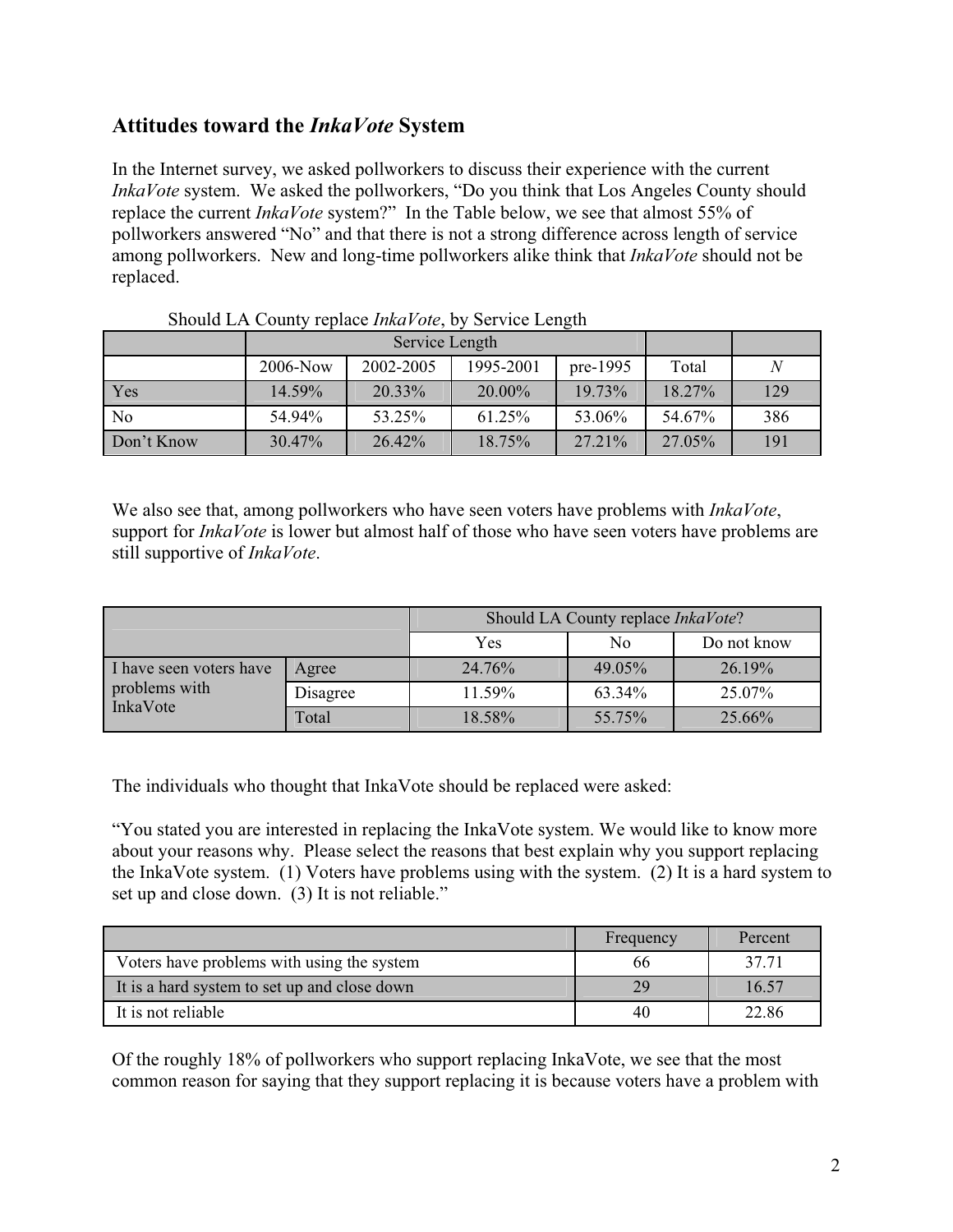the system. Reliability and difficulty with implementing the system were named by far fewer pollworkers, although none of the responses garnered a majority of pollworkers.

## **Attitudes toward the InkaVote System and Other Voting Systems**

In the pollworker survey, we asked the pollworkers to express their opinions about the current *InkaVote* system and about the three principal types of voting systems used in other parts of the country, optically-scanned ballots (opscans), traditional paper ballots (paper), and direct recording electronic (DRE) machines. This question parallels a question that was used in our voter experiences survey recently fielded in Los Angeles County for the VSAP project.

The section about attitudes toward voting systems was prefaced with the following statement:

Across the United States and in California, voters cast ballots using various voting technologies, like paper ballots and electronic voting machines. We are interested in getting your views and thoughts about these various voting technologies.

Then, the pollworkers were presented with four succeeding screens, one for each technology type. Each section/screen introduced the relevant technology, followed by a series of identical statements concerning the technology. For instance, the first technology we asked about was paper ballots counted by hand. The introductory sentence was, "What are your opinions about paper ballots that are counted by hand?" The pollworkers were then asked to agree or disagree with the following four statements:

- It is easy for dishonest people to steal votes [We will refer to this feature as "security."]
- It is easy for people with disabilities to vote on [We will refer to this feature as "usability" for the disabled."]
- It is easy for people without disabilities to vote on [We will refer to this feature as "usability for the non-disabled."]
- It is easy for election officials to count votes accurately [We will refer to this feature as "accuracy."]

In the Tables below, we compare the attitudes of pollworkers regarding these four features for the four voting system types. We start by examining the security question.

|             | It is easy for dishonest people to steal votes |         |                                        |         |                   |         |                 |         |
|-------------|------------------------------------------------|---------|----------------------------------------|---------|-------------------|---------|-----------------|---------|
|             | Hand Count<br>Paper                            |         | <b>Scanned Paper</b><br><b>Ballots</b> |         | Electronic Voting |         | <b>InkaVote</b> |         |
|             | N                                              | Percent | N                                      | Percent | N                 | Percent | N               | Percent |
| Agree       | 253                                            | 25.6    | 173                                    | 17.7    | 201               | 20.9    | 103             | 10.7    |
| Disagree    | 444                                            | 44.9    | 519                                    | 53.0    | 476               | 49.4    | 608             | 62.9    |
| Do not know | 292                                            | 29.5    | 287                                    | 29.3    | 287               | 29.8    | 255             | 26.4    |
| Total       | 989                                            | 100.0   | 979                                    | 100.0   | 964               | 100.0   | 966             | 100.0   |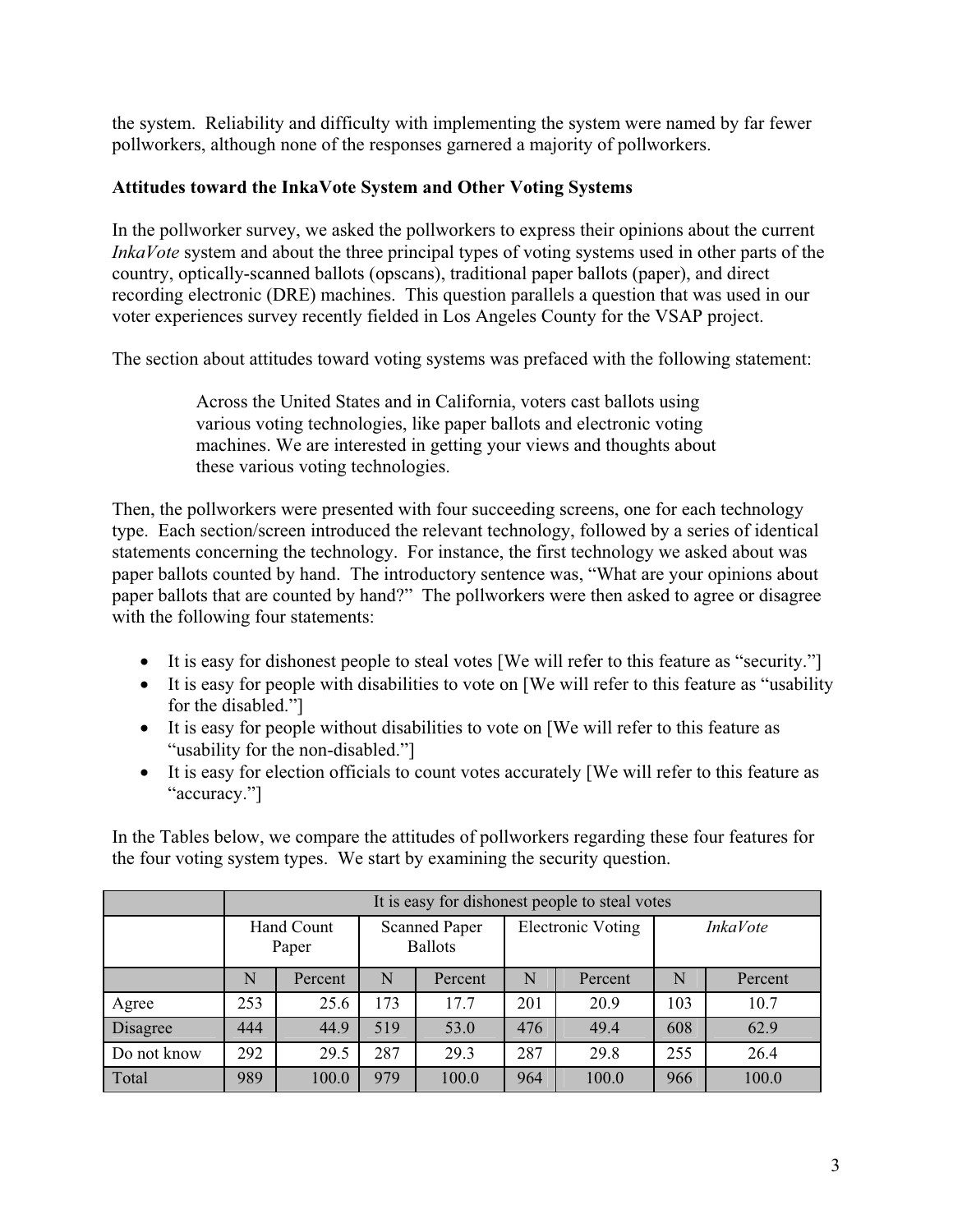Pollworkers were much less likely to agree that it is "easy for dishonest people to steal votes" using *InkaVote*, compared to the other three voting systems. We do see that between 26% and 30% of pollworkers do not know if it is easy for dishonest people to steal votes on any of these voting machines. Pollworkers rated hand-counted paper ballots as the most vulnerable voting system.

Turning next to the question of accessibility for individuals with disabilities. We see that pollworkers rate InkaVote and electronic voting almost the same in terms of disability accessibility. We see about 1 in 5 pollworkers were unable to evaluate the easy of these voting systems for individuals with disabilities. Again, hand-counted paper ballots are rated least easy for individuals with disabilities to use for voting.

|             |                     | It is easy for people with disabilities to vote on |                                        |         |                          |         |                 |         |  |
|-------------|---------------------|----------------------------------------------------|----------------------------------------|---------|--------------------------|---------|-----------------|---------|--|
|             | Hand Count<br>Paper |                                                    | <b>Scanned Paper</b><br><b>Ballots</b> |         | <b>Electronic Voting</b> |         | <i>InkaVote</i> |         |  |
|             | $\mathbf N$         | Percent                                            | N                                      | Percent | N                        | Percent | N               | Percent |  |
| Agree       | 628                 | 63.8                                               | 657                                    | 67.5    | 669                      | 69.7    | 672             | 69.8    |  |
| Disagree    | 149                 | 15.1                                               | 91                                     | 9.3     | 87                       | 9.1     | 119             | 12.4    |  |
| Do not know | 207                 | 21.0                                               | 226                                    | 23.2    | 204                      | 21.3    | 172             | 17.9    |  |
| Total       | 984                 | 100.0                                              | 974                                    | 100.0   | 960                      | 100.0   | 963             | 100.0   |  |

When we asked about the accessibility of voting systems for individuals without disabilities, pollworkers ranked InkaVote the highest and ranked electronic voting the second highest. The pollworkers were most confident in assessing InkaVote, as seen in the relatively low percentage of "don't know" responses for it, compared to the other three systems. Optical scanned paper ballots were rated the lowest for ease of use by all voters.

|             | It is easy for people without disabilities to vote on |         |                                        |         |                          |         |                 |         |
|-------------|-------------------------------------------------------|---------|----------------------------------------|---------|--------------------------|---------|-----------------|---------|
|             | Hand Count<br>Paper                                   |         | <b>Scanned Paper</b><br><b>Ballots</b> |         | <b>Electronic Voting</b> |         | <i>InkaVote</i> |         |
|             | N                                                     | Percent | N                                      | Percent | N                        | Percent | N               | Percent |
| Agree       | 786                                                   | 79.9    | 768                                    | 78.8    | 782                      | 81.4    | 836             | 86.4    |
| Disagree    | 64                                                    | 6.5     | 49                                     | 5.0     | 48                       | 5.0     | 46              | 4.8     |
| Do not know | 134                                                   | 13.6    | 58                                     | 16.2    | 131                      | 13.6    | 86              | 8.9     |
| Total       | 984                                                   | 100.0   | 975                                    | 100.0   | 961                      | 100.0   | 968             | 100.0   |

Finally, we asked the pollworkers to evaluate each voting system regarding the ease for counting votes accurately. Here we again see that InkaVote is rated highest, followed by optical scan ballots. Hand counted paper ballots were rated the lowest for ease of counting. We again see that between 16% and 21% of respondents do not provide an evaluation of the voting systems on this dimension.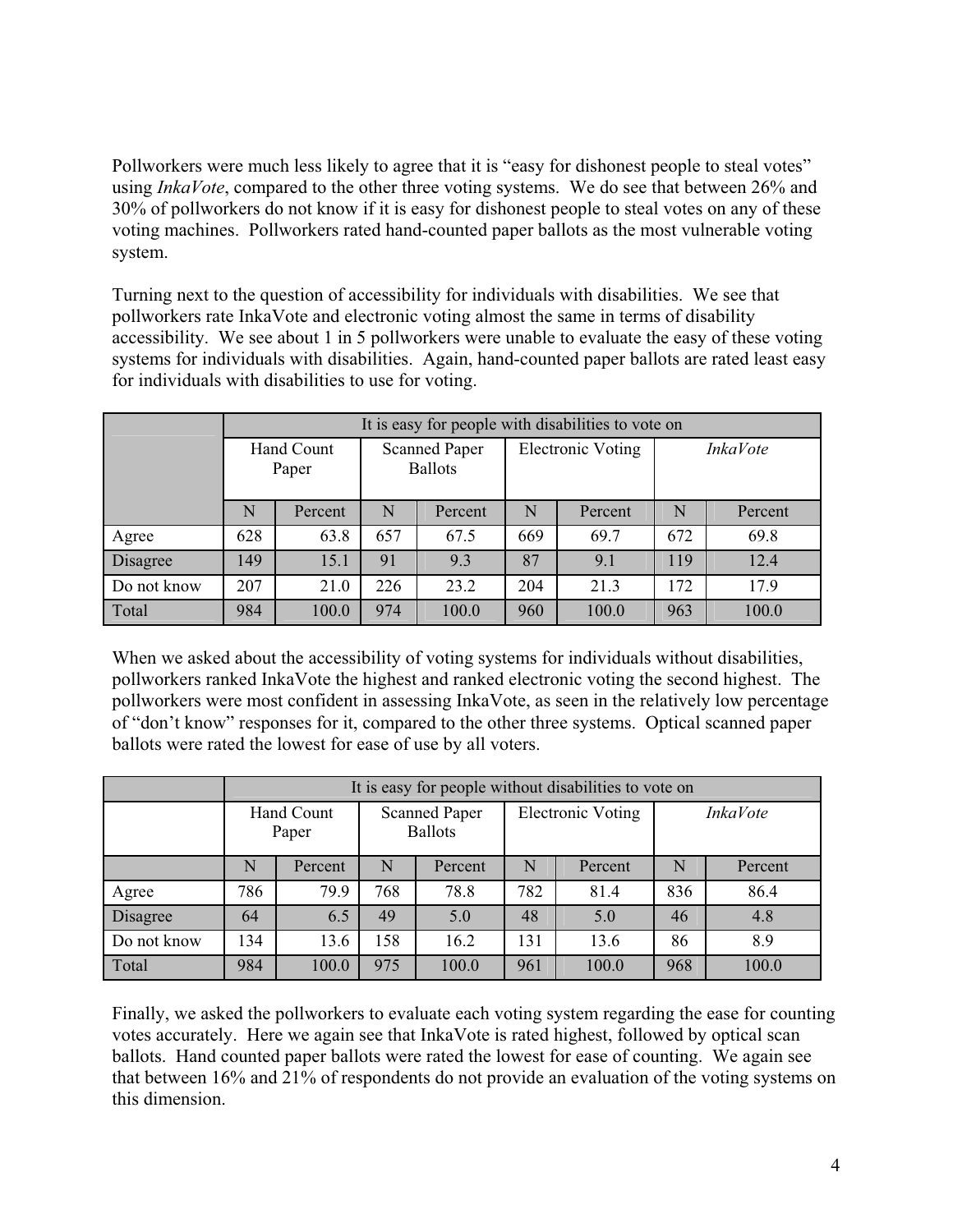|             | It is easy for election officials to count votes accurately |         |                                        |         |                          |         |                 |         |
|-------------|-------------------------------------------------------------|---------|----------------------------------------|---------|--------------------------|---------|-----------------|---------|
|             | Hand Count<br>Paper                                         |         | <b>Scanned Paper</b><br><b>Ballots</b> |         | <b>Electronic Voting</b> |         | <b>InkaVote</b> |         |
|             | N                                                           | Percent | N                                      | Percent | N                        | Percent | N               | Percent |
| Agree       | 600                                                         | 60.7    | 741                                    | 75.5    | 696                      | 72.4    | 750             | 77.9    |
| Disagree    | 208                                                         | 21.0    | 83                                     | 8.5     | 62                       | 6.5     | 55              | 5.7     |
| Do not know | 181                                                         | 18.3    | 158                                    | 16.1    | 203                      | 21.1    | 158             | 16.4    |
| Total       | 989                                                         | 100.0   | 982                                    | 100.0   | 961                      | 100.0   | 963             | 100.0   |

We summarize the pollworker evaluation of the voting machines in the following table. The pollworkers rated the voting system with which they have the most experience – *InkaVote* – the best for all categories used in the evaluation. Hand-counted paper ballots were ranked the worst across three of the four metrics used. Electronic voting was seen as the best for usability among the non-*InkaVote* technologies and optical scan technologies were seen as more secure and accurate of the remaining three technologies.

|                                |             | Ranking    |                  |                      |  |  |  |  |
|--------------------------------|-------------|------------|------------------|----------------------|--|--|--|--|
|                                | <b>Best</b> |            |                  | Worst                |  |  |  |  |
| Security                       | InkaVote    | Scanned    | Electronic       | Hand Count Paper     |  |  |  |  |
| Disability Usability           | InkaVote    | Electronic | Scanned          | Hand Count Paper     |  |  |  |  |
| <b>Regular Voter Usability</b> | InkaVote    | Electronic | Hand Count Paper | <b>Scanned Paper</b> |  |  |  |  |
| Accuracy                       | InkaVote    | Scanned    | Electronic       | Hand Count Paper     |  |  |  |  |

## **Survey Methodology**

The Internet survey component of the 2010 VSAP pollworker survey was in the field between April 29, 2010, and June 8, 2010. The survey was administered by using an online survey package, SurveyMonkey. Pollworkers were routed to the website once they completed their online pollworker training.

A total of 1,103 individuals logged on and entered their pollworker training log in code and 582 respondents completed every question in the survey. The questions regarding the voting technologies were completed by more than 950 pollworkers. The most commonly skipped questions were the final demographic questions related to employment history.

The survey questionnaire was developed using questions that have been fielded in previous pollworker surveys throughout the United States, as well as a survey that was fielded to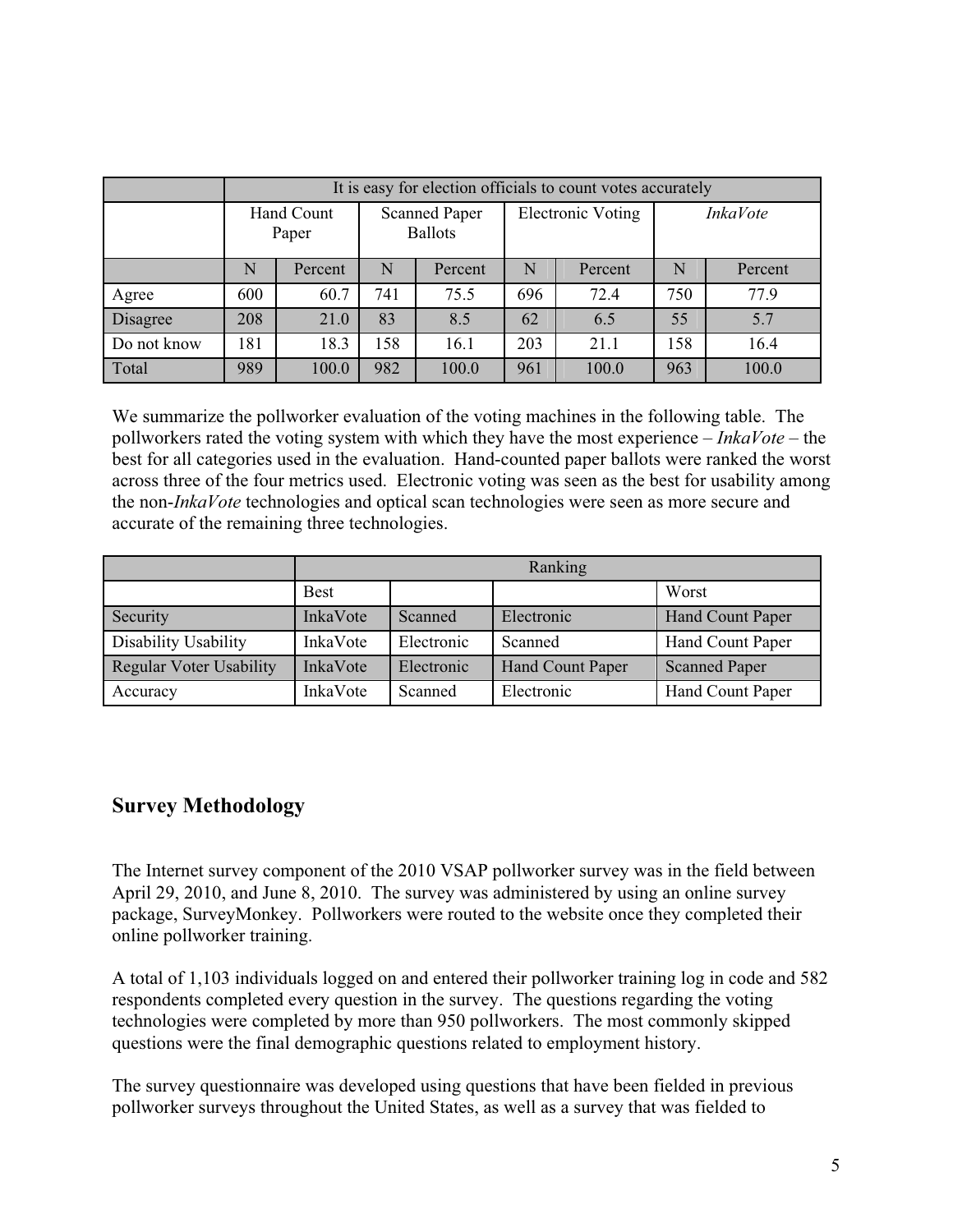registered voters in Los Angeles County earlier in 2010. In future reports we will discuss other results from this pollworker survey in more detail.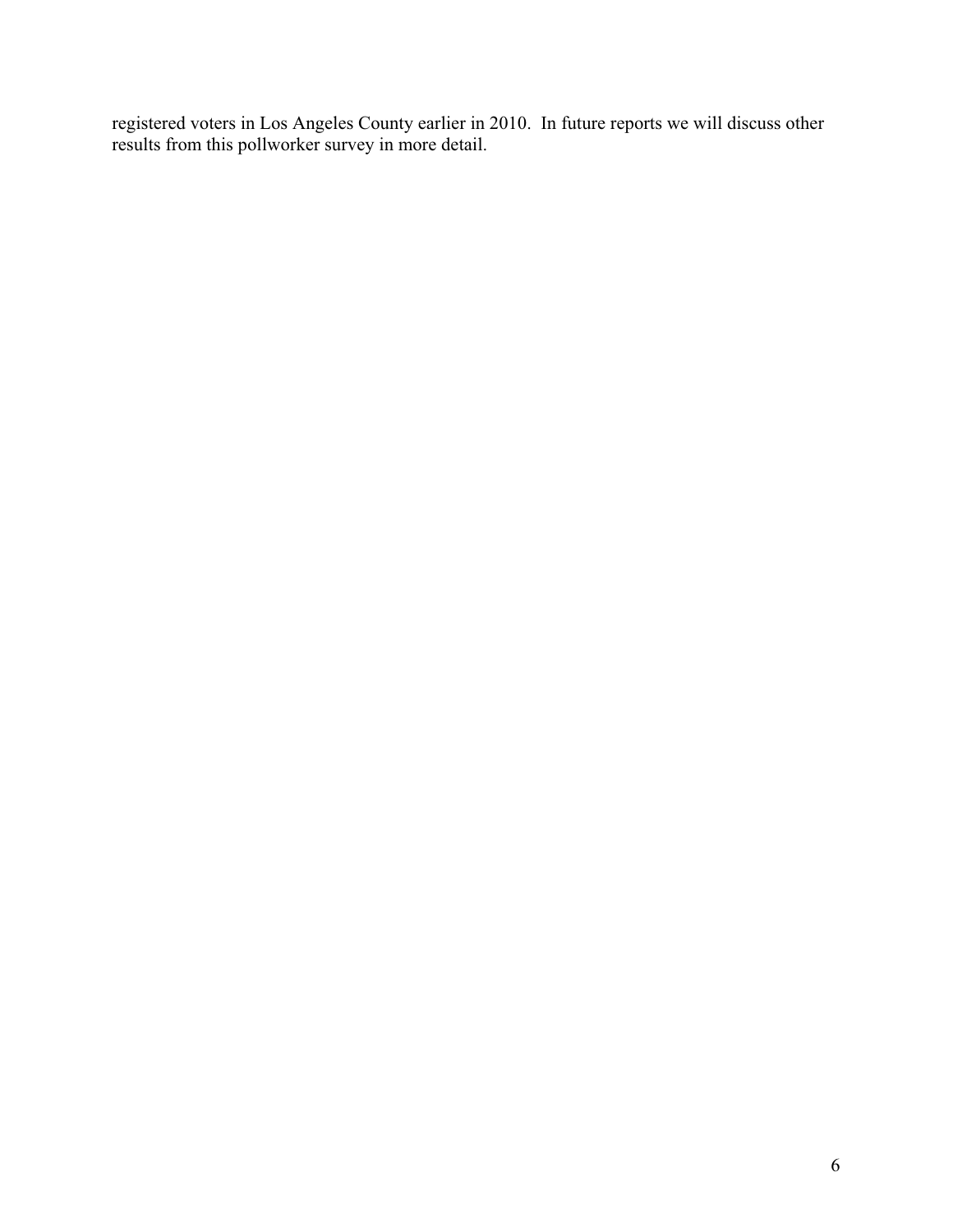

Los Angeles County

**MEMORANDUM**

| TO:   | Dean C. Logan, Registrar-Recorder/County Clerk  |
|-------|-------------------------------------------------|
| FROM: | <b>Voting System Assessment Project</b>         |
| DATE: | June 29, 2010                                   |
|       | SUBJECT: INTERNAL RR/CC STAFF DISCUSSION GROUPS |

## **Background**

As part of the Los Angeles County Voting System Assessment Project, a series of informal focus group discussions were held with Registrar-Recorder/County Clerk staff. During March 31, 2010 through April 2, 2010 the project conducted seven discussion groups, each approximately two hours in length. In total, 64 staff had the opportunity to participate in the discussion groups and contribute their thoughts, experiences, and expectations regarding the current and future voting system and electoral processes. Participating staff included a variety of levels and operational functions, from line staff to division managers; operations like vote by mail, technical services, poll worker training, warehouse operations, and other sections. The goal of these discussions was to gather key informant data from Registrar-Recorder/County Clerk Staff regarding their outlook of the current elections environment, advantages and disadvantages of the current voting system.

## **Current Challenges to Elections**

Frequent changes to the election code and other regulations governing the conduct of elections was a persistent challenge cited by staff. The significant increase in election related legislation means frequent and constant changes or new requirements that the voting system and election processes must comply with. These frequent changes have created an extremely fluid elections environment that means practices and requirements can change from election to election. More importantly, with Los Angeles County's aging InkaVote Plus voting system, this environment is becoming increasingly taxiing due to the system's inflexibility. Technical staff cited serious concerns with the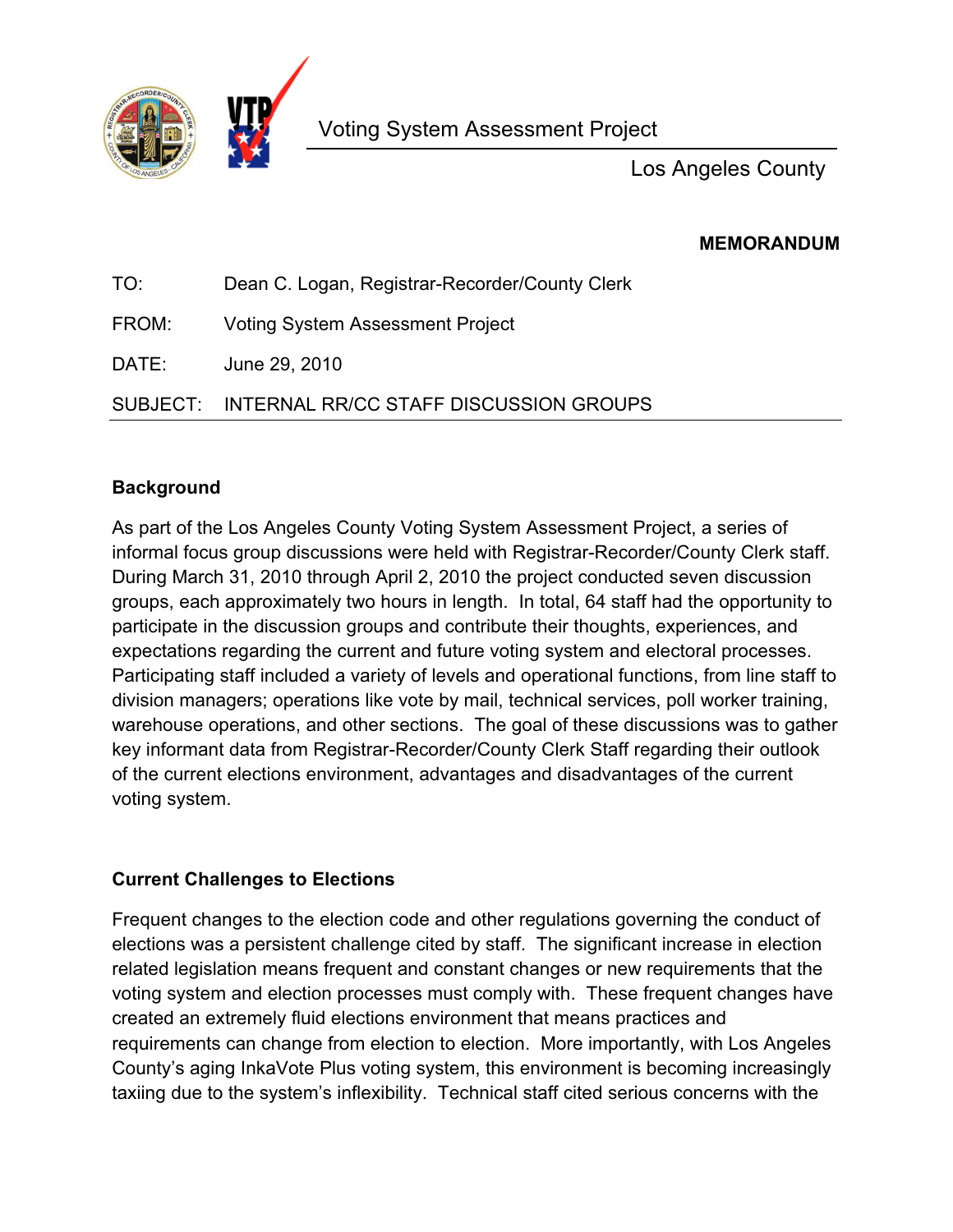systems inflexibility and the increasing demands being placed on it due to legislative and/or regulatory changes.

## **Advantages of Current Voting System**

During the discussion groups, staff was asked to share what they saw as advantages of conducting elections using the current InkaVote Plus voting system. In general, staff observations focused on the advantages of the systems use of a small ballot card (IBM 312).

The IBM 312 ballot cards help election officials manage the large volume of ballots cast in a jurisdiction the size of Los Angeles County. The ballot cards allow for high speed processing and easy storage. They are also cost effective to produce. Most importantly, the current InkaVote Plus voting system provides an auditable paper record of the vote.

## **Disadvantages**

When asked to think about disadvantages of the current voting system, some of the same characteristics that provide for advantages were also cited as disadvantages. The overarching theme of the disadvantages articulated in the discussion groups focused on the age of the voting system, its flexibility, and the complexities a jurisdiction the size and with the diversity of Los Angeles presents. Specifically, staff shared the following key disadvantages:

- The size of the ballot card limits us to 312 vote positions and 12 voter recorder pages.
- Limitations placed on the Precinct Ballot Reader units by provisions of our conditional certification, whereby the units are limited in their use to only be used to check for blank ballots or "*overvotes*," makes the cost of maintenance and deployment inefficient.
- The voting and tally systems utilize old hardware and software platforms that limit its compatibility with new technologies and overall system flexibility.
- The blended nature of the system also means that by nature it is a fragmented system. This inherent fragmentation requires multiple processes that add to difficulties in maintaining streamlined processes and quality assurance.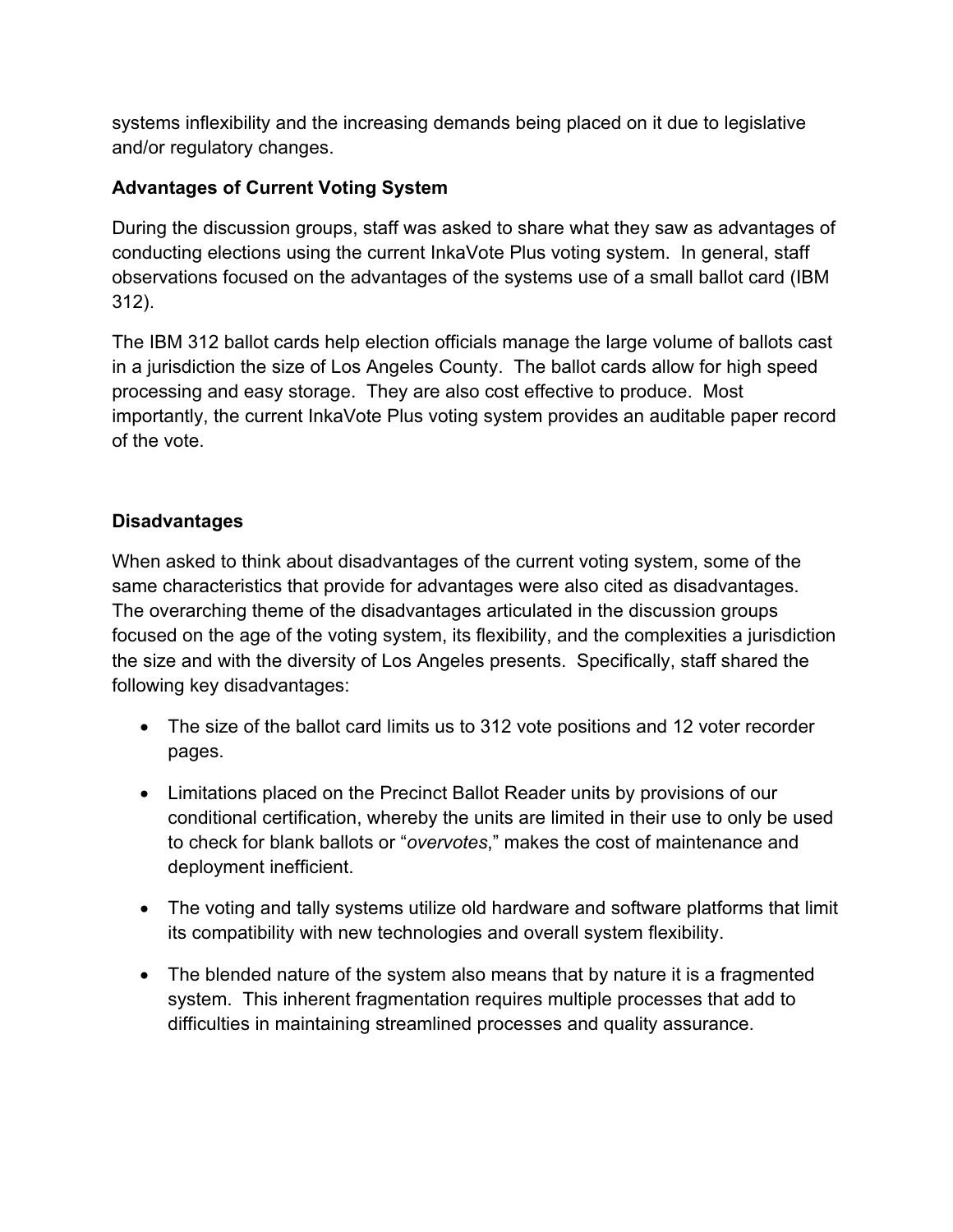- Accessibility can't be easily enhanced. The InkaVote Plus Audio Ballot Booth component is limited in deployment to just one per precinct. It would be great if all units were accessible at the polling place.
- Language assistance could be enhanced by a new system. Currently InkaVote Plus vote recorders are printed in English and multilingual sample ballots are used to assist with translation for voters who need language assistance (ABB is also available).
- Scantron-type ballot card used with InkaVote system presents challenges for Vote by Mail voters.

## **New voting System Implementation**

Registrar-Recorder/County Clerk staff acknowledged that the expertise and efficiencies that the Department has been able to achieve is based primarily on their experience with the various adaptations of the InkaVote Plus system over time. Current operations and layout are centered on the needs of InkaVote Plus. However, in all discussion groups there was general agreement that the aging technology and evolving landscape of elections is stretching the current voting system beyond its limits. The future of elections in Los Angeles County is one they envision will require a new voting system that can accommodate the County's diversity and offer voters and elections officials more options and new possibilities. These changes, according to staff, will not come without challenges.

Los Angeles County faces a number of challenges in implementing new voting systems, as result of our scale. The size of our voter population and also the logistics involved in preparing and deploying thousands of voting equipment components, will likely present a number of challenges. During the discussion groups, staff identified a number of important considerations. A number of principles to keep in mind as the County seeks out a new voting system also emerged.

## *General Principles*

- New voting system must provide options. Staff believes that there is no one single voting method that can accommodate all the voters and communities that the County serves. Making a number of different voting methods available to voters is important.
- Future voting systems must be flexible enough to be modified and adapted easily to meet growing demands of elections (e.g. new legislation).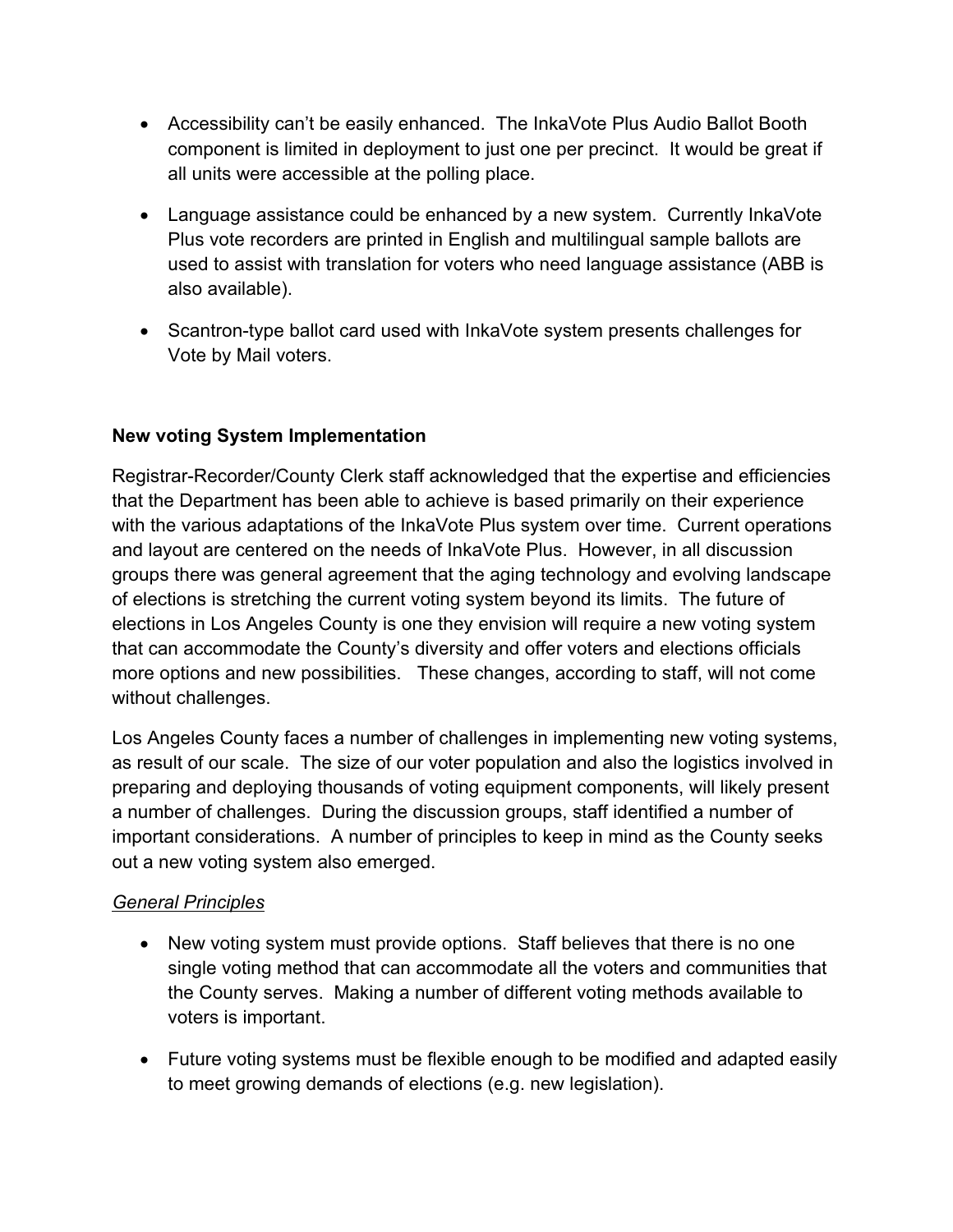- New systems should provide for greater automation of election preparation processes like candidate filing. Not only for greater efficiency. Staff made note of how important it is to have an integrated elections management system to enhance quality control as well.
- Our voting system needs to be compatible with the life and culture of our voter populations. Life styles and cultures have changed significantly; elections must be relevant to these new life-styles.
- Staff felt strongly that any new system must have the ability to ensure that voting can continue no matter what unforeseen challenge might arise (e.g. power outages). This is a characteristic that they value from our current InkaVote Plus voting system.

## *Important Considerations*

Los Angeles County's size makes some practices impractical and extremely risky. For example, precinct based or central hand counting of votes is risky and potentially extremely inaccurate in a county the size and complexity of Los Angeles County.

Full face optical scan ballot does not afford the practicality that the 312 ballot does but, it is more intuitive and possibly user friendly for voters.

Moving to a new ballot format may mean that speed in tabulating votes may decrease from the speed achieved with the 312 IBM ballot. Estimate is that implementation of a larger (full face) or multi-page ballot would likely require additional reader equipment, meaning more space and costs, in order to compensate for processing speed.

Any voting system will require that poll workers and voters understand it. Training poll workers during a 2.5 hour training session will be challenging.

Poll worker pool is an important variable in voting system acquisition. Ability to have access to and retain quality poll workers is critical to the successful implementation of any voting system.

Transportability of the system is important. LA County is 4,000 square miles and manages nearly 5,000 polling places. Ability to deploy the system and continue use of the Inspector Supply Pick-Up model is important. Prior to Inspector Supply Pick-Up the delivery method used by the County required as much as 30 days for full deployment.

System must be easy to handle, light, compact; enough so that the voter interface can be transported by inspectors to the polling place.